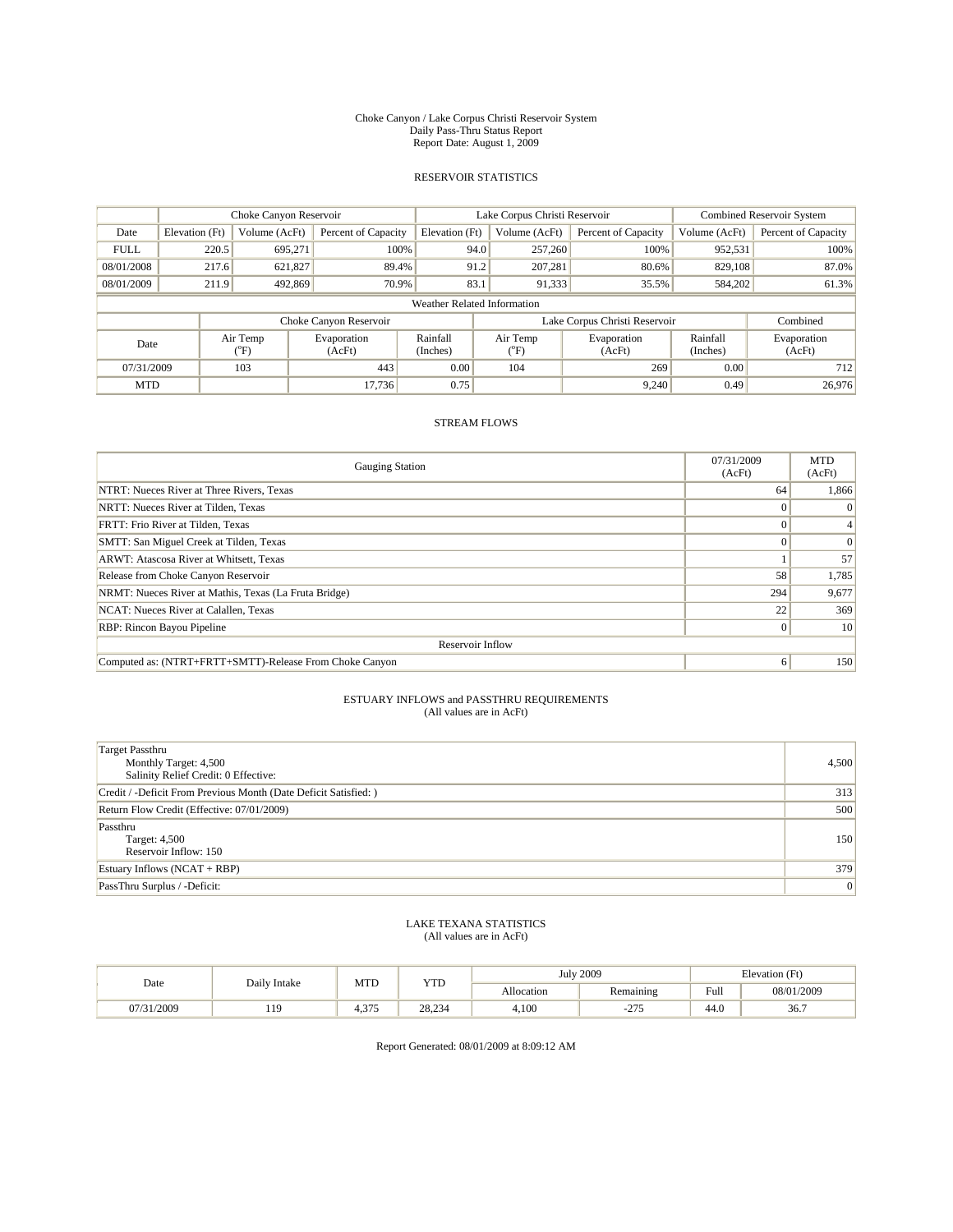#### Choke Canyon / Lake Corpus Christi Reservoir System Daily Pass-Thru Status Report Report Date: August 2, 2009

## RESERVOIR STATISTICS

|                             | Choke Canyon Reservoir |                  |                        |                      | Lake Corpus Christi Reservoir | <b>Combined Reservoir System</b> |                      |                       |
|-----------------------------|------------------------|------------------|------------------------|----------------------|-------------------------------|----------------------------------|----------------------|-----------------------|
| Date                        | Elevation (Ft)         | Volume (AcFt)    | Percent of Capacity    | Elevation (Ft)       | Volume (AcFt)                 | Percent of Capacity              | Volume (AcFt)        | Percent of Capacity   |
| <b>FULL</b>                 | 220.5                  | 695,271          | 100%                   | 94.0                 | 257,260                       | 100%                             | 952,531              | 100%                  |
| 08/02/2008                  | 217.6                  | 621,584          | 89.4%                  | 91.1                 | 206,594                       | 80.3%                            | 828,178              | 86.9%                 |
| 08/02/2009                  | 211.9                  | 492,447          | 70.8%                  | 83.1                 | 90.894                        | 35.3%                            | 583,341              | 61.2%                 |
| Weather Related Information |                        |                  |                        |                      |                               |                                  |                      |                       |
|                             |                        |                  | Choke Canyon Reservoir |                      |                               | Lake Corpus Christi Reservoir    |                      | Combined              |
| Date                        |                        | Air Temp<br>(°F) | Evaporation<br>(AcFt)  | Rainfall<br>(Inches) | Air Temp<br>ຶF.               | Evaporation<br>(AcFt)            | Rainfall<br>(Inches) | Evaporation<br>(AcFt) |
| 08/01/2009                  |                        | 104              | 614                    | 0.00                 | 102                           | 313                              | 0.00                 | 927                   |
| <b>MTD</b>                  |                        |                  | 614                    | 0.00                 |                               | 313                              | 0.00                 | 927                   |

## STREAM FLOWS

| <b>Gauging Station</b>                                  | 08/01/2009<br>(AcFt) | <b>MTD</b><br>(AcFt) |  |  |  |  |  |
|---------------------------------------------------------|----------------------|----------------------|--|--|--|--|--|
| NTRT: Nueces River at Three Rivers, Texas               | 62                   | 62                   |  |  |  |  |  |
| NRTT: Nueces River at Tilden, Texas                     |                      | $\vert 0 \vert$      |  |  |  |  |  |
| FRTT: Frio River at Tilden, Texas                       |                      | $\left 0\right $     |  |  |  |  |  |
| SMTT: San Miguel Creek at Tilden, Texas                 |                      | $\Omega$             |  |  |  |  |  |
| ARWT: Atascosa River at Whitsett, Texas                 |                      |                      |  |  |  |  |  |
| Release from Choke Canyon Reservoir                     | 58                   | 58                   |  |  |  |  |  |
| NRMT: Nueces River at Mathis, Texas (La Fruta Bridge)   | 294                  | 294                  |  |  |  |  |  |
| NCAT: Nueces River at Calallen, Texas                   |                      |                      |  |  |  |  |  |
| RBP: Rincon Bayou Pipeline                              |                      | $\Omega$             |  |  |  |  |  |
| Reservoir Inflow                                        |                      |                      |  |  |  |  |  |
| Computed as: (NTRT+FRTT+SMTT)-Release From Choke Canyon | 4                    |                      |  |  |  |  |  |

#### ESTUARY INFLOWS and PASSTHRU REQUIREMENTS (All values are in AcFt)

| <b>Target Passthru</b><br>Monthly Target: 5,000<br>Salinity Relief Credit: 0 Effective: | 5,000          |
|-----------------------------------------------------------------------------------------|----------------|
| Credit / -Deficit From Previous Month (Date Deficit Satisfied: )                        | 379            |
| Return Flow Credit (Effective: 08/01/2009)                                              | 500            |
| Passthru<br>Target: 5,000<br>Reservoir Inflow: 4                                        | $\overline{4}$ |
| Estuary Inflows $(NCAT + RBP)$                                                          |                |
| PassThru Surplus / -Deficit:                                                            | $\overline{0}$ |

#### LAKE TEXANA STATISTICS (All values are in AcFt)

| Date       | Daily Intake | MTD | YTD    |            | August 2009 | Elevation (Ft)                          |            |
|------------|--------------|-----|--------|------------|-------------|-----------------------------------------|------------|
|            |              |     |        | Allocation | Remaining   | Full<br>the contract of the contract of | 08/02/2009 |
| 08/01/2009 | 90           | 90  | 28,324 | 4.100      | 4,010       | 44.0                                    | 36.7       |

Report Generated: 08/02/2009 at 8:28:22 AM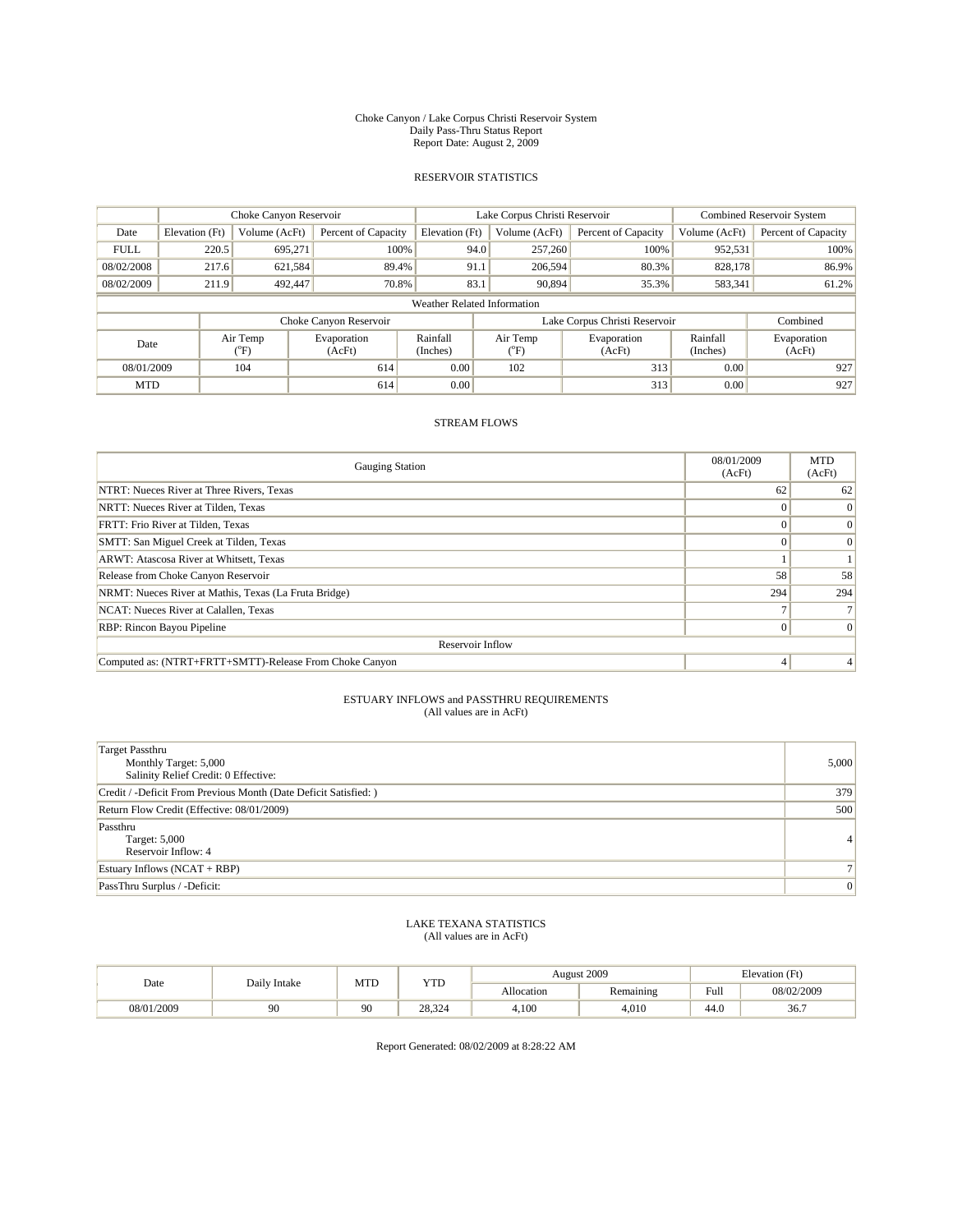#### Choke Canyon / Lake Corpus Christi Reservoir System Daily Pass-Thru Status Report Report Date: August 3, 2009

## RESERVOIR STATISTICS

|                             | Choke Canyon Reservoir |                 |                        |                      | Lake Corpus Christi Reservoir | Combined Reservoir System     |                      |                       |
|-----------------------------|------------------------|-----------------|------------------------|----------------------|-------------------------------|-------------------------------|----------------------|-----------------------|
| Date                        | Elevation (Ft)         | Volume (AcFt)   | Percent of Capacity    | Elevation (Ft)       | Volume (AcFt)                 | Percent of Capacity           | Volume (AcFt)        | Percent of Capacity   |
| <b>FULL</b>                 | 220.5                  | 695.271         | 100%                   | 94.0                 | 257,260                       | 100%                          | 952,531              | 100%                  |
| 08/03/2008                  | 217.6                  | 621.098         | 89.3%                  | 91.1                 | 206,079                       | 80.1%                         | 827,177              | 86.8%                 |
| 08/03/2009                  | 212.0                  | 493,503         | 71.0%                  | 83.1                 | 90.565                        | 35.2%                         | 584,068              | 61.3%                 |
| Weather Related Information |                        |                 |                        |                      |                               |                               |                      |                       |
|                             |                        |                 | Choke Canyon Reservoir |                      |                               | Lake Corpus Christi Reservoir |                      | Combined              |
| Date                        |                        | Air Temp<br>°F) | Evaporation<br>(AcFt)  | Rainfall<br>(Inches) | Air Temp<br>°F)               | Evaporation<br>(AcFt)         | Rainfall<br>(Inches) | Evaporation<br>(AcFt) |
| 103<br>08/02/2009           |                        |                 | 640                    | 0.00                 | 101                           | 376                           | 0.00                 | 1.016                 |
| <b>MTD</b>                  |                        |                 | 1,254                  | 0.00                 |                               | 689                           | 0.00                 | 1,943                 |

## STREAM FLOWS

| <b>Gauging Station</b>                                  | 08/02/2009<br>(AcFt) | <b>MTD</b><br>(AcFt) |  |  |  |  |
|---------------------------------------------------------|----------------------|----------------------|--|--|--|--|
| NTRT: Nueces River at Three Rivers, Texas               | 60                   | 121                  |  |  |  |  |
| NRTT: Nueces River at Tilden, Texas                     |                      | $\Omega$             |  |  |  |  |
| FRTT: Frio River at Tilden, Texas                       |                      | $\Omega$             |  |  |  |  |
| SMTT: San Miguel Creek at Tilden, Texas                 |                      | $\Omega$             |  |  |  |  |
| ARWT: Atascosa River at Whitsett, Texas                 |                      | 3 <sub>1</sub>       |  |  |  |  |
| Release from Choke Canyon Reservoir                     | 58                   | 115                  |  |  |  |  |
| NRMT: Nueces River at Mathis, Texas (La Fruta Bridge)   | 326                  | 619                  |  |  |  |  |
| NCAT: Nueces River at Calallen, Texas                   |                      |                      |  |  |  |  |
| RBP: Rincon Bayou Pipeline                              |                      | $\Omega$             |  |  |  |  |
| Reservoir Inflow                                        |                      |                      |  |  |  |  |
| Computed as: (NTRT+FRTT+SMTT)-Release From Choke Canyon | $\overline{2}$       | 6                    |  |  |  |  |

#### ESTUARY INFLOWS and PASSTHRU REQUIREMENTS (All values are in AcFt)

| <b>Target Passthru</b><br>Monthly Target: 5,000<br>Salinity Relief Credit: 0 Effective: | 5,000          |
|-----------------------------------------------------------------------------------------|----------------|
| Credit / -Deficit From Previous Month (Date Deficit Satisfied: )                        | 379            |
| Return Flow Credit (Effective: 08/01/2009)                                              | 500            |
| Passthru<br>Target: 5,000<br>Reservoir Inflow: 6                                        | 6              |
| Estuary Inflows $(NCAT + RBP)$                                                          |                |
| PassThru Surplus / -Deficit:                                                            | $\overline{0}$ |

#### LAKE TEXANA STATISTICS (All values are in AcFt)

| Date       | Daily Intake | MTD | YTD    |            | August 2009 | Elevation (Ft)                          |            |
|------------|--------------|-----|--------|------------|-------------|-----------------------------------------|------------|
|            |              |     |        | Allocation | Remaining   | Full<br>the contract of the contract of | 08/03/2009 |
| 08/02/2009 | 90           | 180 | 28.413 | 4.100      | 3,920       | 44.0                                    | 36.7       |

Report Generated: 08/03/2009 at 8:43:30 AM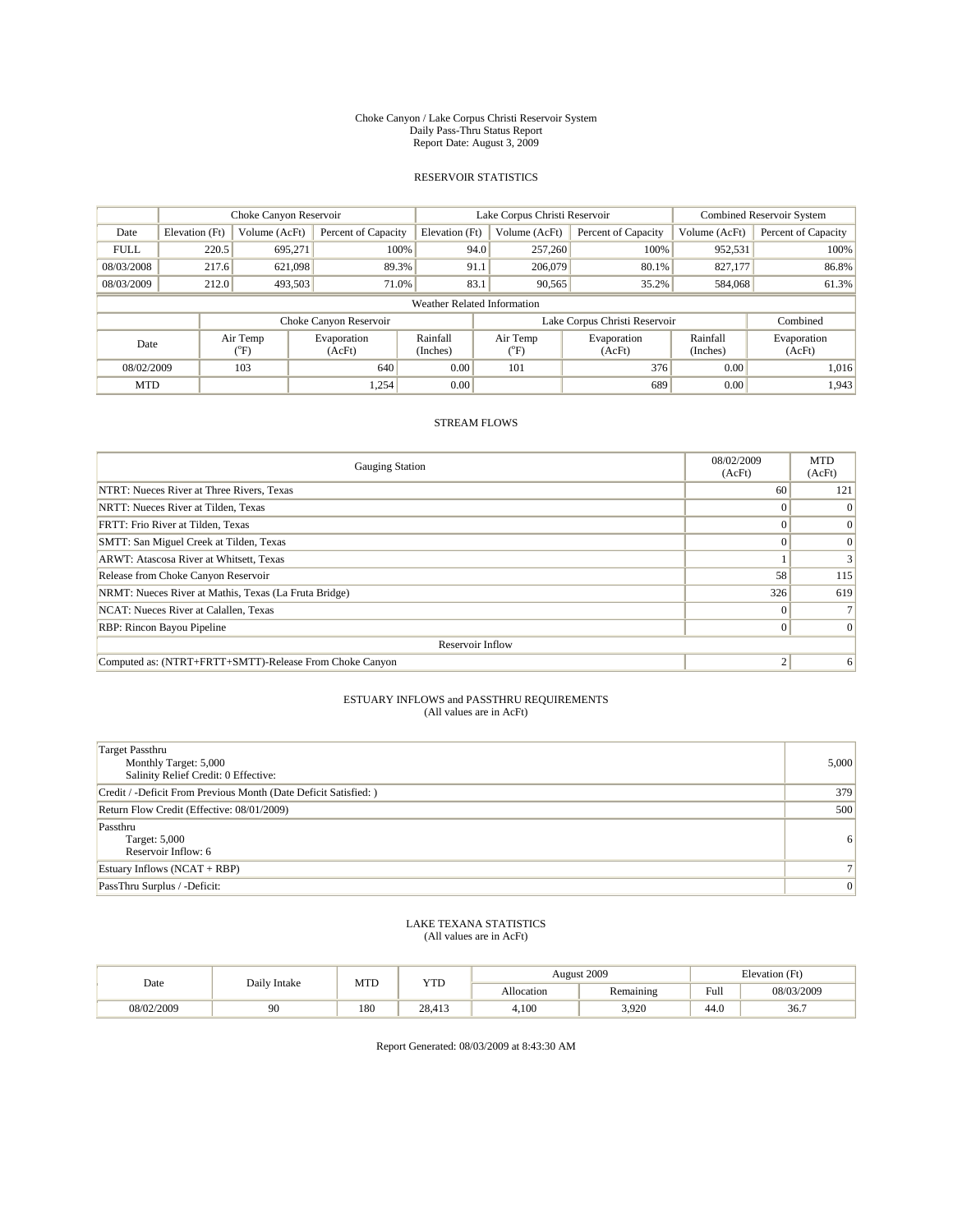#### Choke Canyon / Lake Corpus Christi Reservoir System Daily Pass-Thru Status Report Report Date: August 4, 2009

## RESERVOIR STATISTICS

|                             | Choke Canyon Reservoir |                  |                        |                      | Lake Corpus Christi Reservoir | <b>Combined Reservoir System</b> |                      |                       |  |
|-----------------------------|------------------------|------------------|------------------------|----------------------|-------------------------------|----------------------------------|----------------------|-----------------------|--|
| Date                        | Elevation (Ft)         | Volume (AcFt)    | Percent of Capacity    | Elevation (Ft)       | Volume (AcFt)                 | Percent of Capacity              | Volume (AcFt)        | Percent of Capacity   |  |
| <b>FULL</b>                 | 220.5                  | 695.271          | 100%                   | 94.0                 | 257,260                       | 100%                             | 952,531              | 100%                  |  |
| 08/04/2008                  | 217.5                  | 620,854          | 89.3%                  | 91.1                 | 205,050                       | 79.7%                            | 825,904              | 86.7%                 |  |
| 08/04/2009                  | 211.9                  | 492,658          | 70.9%                  | 83.0                 | 90.019                        | 35.0%                            | 582,677              | 61.2%                 |  |
| Weather Related Information |                        |                  |                        |                      |                               |                                  |                      |                       |  |
|                             |                        |                  | Choke Canyon Reservoir |                      |                               | Lake Corpus Christi Reservoir    |                      | Combined              |  |
| Date                        |                        | Air Temp<br>(°F) | Evaporation<br>(AcFt)  | Rainfall<br>(Inches) | Air Temp<br>ຶF.               | Evaporation<br>(AcFt)            | Rainfall<br>(Inches) | Evaporation<br>(AcFt) |  |
| 101<br>08/03/2009           |                        |                  | 578                    | 0.00                 | 99                            | 286                              | 0.00                 | 864                   |  |
| <b>MTD</b>                  |                        |                  | 1,832                  | 0.00                 |                               | 975                              | 0.00                 | 2,807                 |  |

## STREAM FLOWS

| <b>Gauging Station</b>                                  | 08/03/2009<br>(AcFt) | <b>MTD</b><br>(AcFt) |  |  |  |  |  |
|---------------------------------------------------------|----------------------|----------------------|--|--|--|--|--|
| NTRT: Nueces River at Three Rivers, Texas               | 60                   | 181                  |  |  |  |  |  |
| NRTT: Nueces River at Tilden, Texas                     |                      | $\Omega$             |  |  |  |  |  |
| FRTT: Frio River at Tilden, Texas                       |                      | $\vert 0 \vert$      |  |  |  |  |  |
| SMTT: San Miguel Creek at Tilden, Texas                 | $\theta$             | $\Omega$             |  |  |  |  |  |
| ARWT: Atascosa River at Whitsett, Texas                 |                      |                      |  |  |  |  |  |
| Release from Choke Canyon Reservoir                     | 58                   | 173                  |  |  |  |  |  |
| NRMT: Nueces River at Mathis, Texas (La Fruta Bridge)   | 349                  | 969                  |  |  |  |  |  |
| NCAT: Nueces River at Calallen, Texas                   |                      |                      |  |  |  |  |  |
| <b>RBP:</b> Rincon Bayou Pipeline                       | $\Omega$             | $\Omega$             |  |  |  |  |  |
| Reservoir Inflow                                        |                      |                      |  |  |  |  |  |
| Computed as: (NTRT+FRTT+SMTT)-Release From Choke Canyon | $\overline{2}$       | 8                    |  |  |  |  |  |

#### ESTUARY INFLOWS and PASSTHRU REQUIREMENTS (All values are in AcFt)

| <b>Target Passthru</b><br>Monthly Target: 5,000<br>Salinity Relief Credit: 0 Effective: | 5,000          |
|-----------------------------------------------------------------------------------------|----------------|
| Credit / -Deficit From Previous Month (Date Deficit Satisfied: )                        | 379            |
| Return Flow Credit (Effective: 08/01/2009)                                              | 500            |
| Passthru<br>Target: 5,000<br>Reservoir Inflow: 8                                        | 8 <sup>1</sup> |
| Estuary Inflows $(NCAT + RBP)$                                                          |                |
| PassThru Surplus / -Deficit:                                                            | $\overline{0}$ |

#### LAKE TEXANA STATISTICS (All values are in AcFt)

| Date       | Daily Intake | MTD | <b>YTD</b> |            | August 2009 | Elevation (Ft)                          |            |
|------------|--------------|-----|------------|------------|-------------|-----------------------------------------|------------|
|            |              |     |            | Allocation | Remaining   | Full<br>the contract of the contract of | 08/04/2009 |
| 08/03/2009 | 89           | 269 | 28.503     | 4,100      | 3,831       | 44.0                                    | 36.6       |

Report Generated: 08/04/2009 at 8:18:31 AM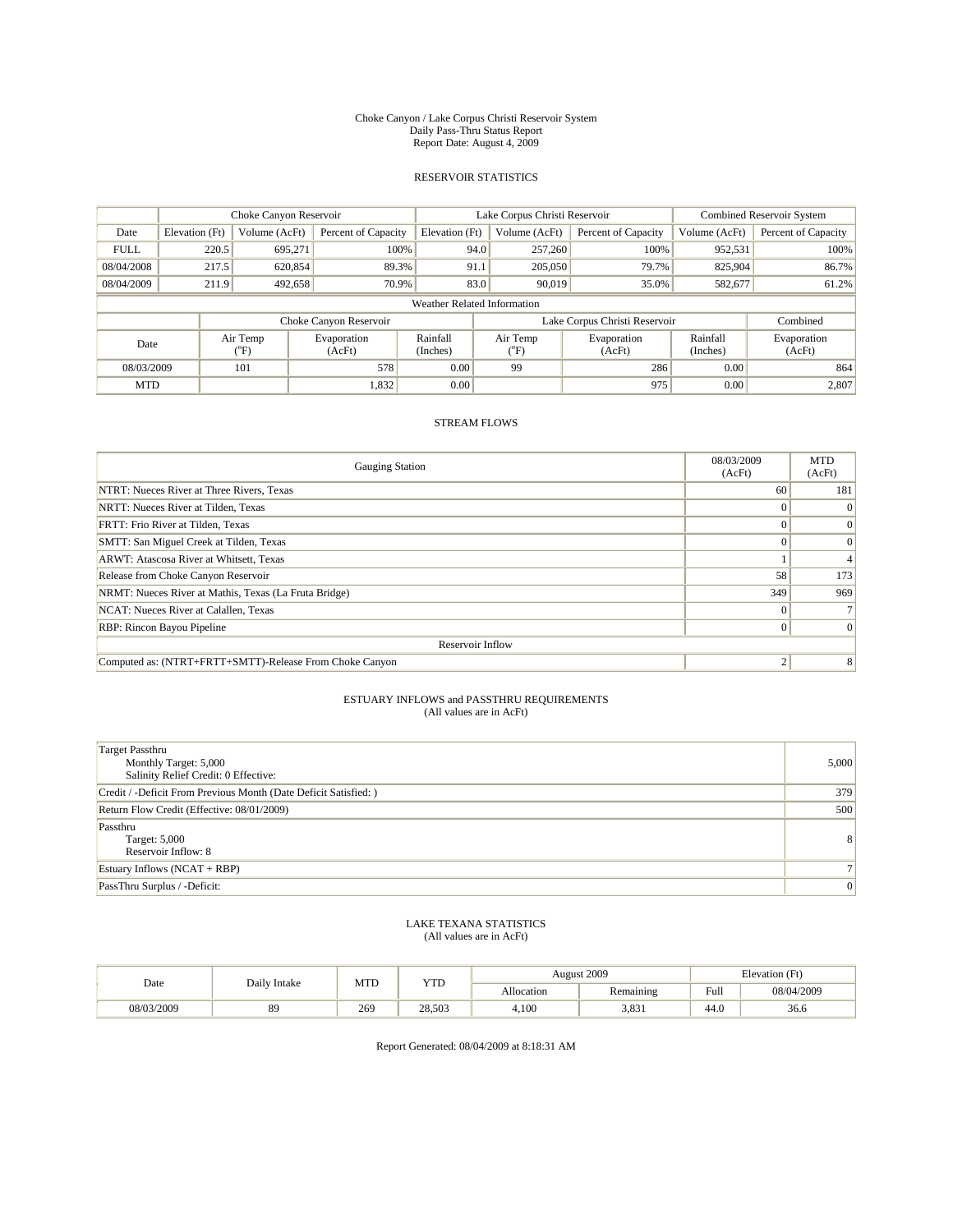#### Choke Canyon / Lake Corpus Christi Reservoir System Daily Pass-Thru Status Report Report Date: August 5, 2009

## RESERVOIR STATISTICS

|                             | Choke Canyon Reservoir |                 |                        |                      | Lake Corpus Christi Reservoir | Combined Reservoir System     |                      |                       |  |
|-----------------------------|------------------------|-----------------|------------------------|----------------------|-------------------------------|-------------------------------|----------------------|-----------------------|--|
| Date                        | Elevation (Ft)         | Volume (AcFt)   | Percent of Capacity    | Elevation (Ft)       | Volume (AcFt)                 | Percent of Capacity           | Volume (AcFt)        | Percent of Capacity   |  |
| <b>FULL</b>                 | 220.5                  | 695.271         | 100%                   | 94.0                 | 257,260                       | 100%                          | 952,531              | 100%                  |  |
| 08/05/2008                  | 217.5                  | 620,611         | 89.3%                  | 91.0                 | 204,365                       | 79.4%                         | 824,976              | 86.6%                 |  |
| 08/05/2009                  | 211.9                  | 492,025         | 70.8%                  | 83.0                 | 89,475                        | 34.8%                         | 581,500              | 61.0%                 |  |
| Weather Related Information |                        |                 |                        |                      |                               |                               |                      |                       |  |
|                             |                        |                 | Choke Canyon Reservoir |                      |                               | Lake Corpus Christi Reservoir |                      | Combined              |  |
| Date                        |                        | Air Temp<br>°F) | Evaporation<br>(AcFt)  | Rainfall<br>(Inches) | Air Temp<br>°F)               | Evaporation<br>(AcFt)         | Rainfall<br>(Inches) | Evaporation<br>(AcFt) |  |
| 08/04/2009                  |                        | 101             | 553                    | 0.00                 | 100                           | 272                           | 0.00                 | 825                   |  |
| <b>MTD</b>                  |                        |                 | 2,385                  | 0.00                 |                               | 1,247                         | 0.00                 | 3,632                 |  |

## STREAM FLOWS

| <b>Gauging Station</b>                                  | 08/04/2009<br>(AcFt) | <b>MTD</b><br>(AcFt) |  |  |  |  |  |
|---------------------------------------------------------|----------------------|----------------------|--|--|--|--|--|
| NTRT: Nueces River at Three Rivers, Texas               | 58                   | 238                  |  |  |  |  |  |
| NRTT: Nueces River at Tilden, Texas                     |                      | $\Omega$             |  |  |  |  |  |
| FRTT: Frio River at Tilden, Texas                       |                      | $\Omega$             |  |  |  |  |  |
| SMTT: San Miguel Creek at Tilden, Texas                 |                      | $\Omega$             |  |  |  |  |  |
| ARWT: Atascosa River at Whitsett, Texas                 |                      |                      |  |  |  |  |  |
| Release from Choke Canyon Reservoir                     | 58                   | 230                  |  |  |  |  |  |
| NRMT: Nueces River at Mathis, Texas (La Fruta Bridge)   | 359                  | 1,328                |  |  |  |  |  |
| NCAT: Nueces River at Calallen, Texas                   |                      |                      |  |  |  |  |  |
| RBP: Rincon Bayou Pipeline                              |                      | $\Omega$             |  |  |  |  |  |
| Reservoir Inflow                                        |                      |                      |  |  |  |  |  |
| Computed as: (NTRT+FRTT+SMTT)-Release From Choke Canyon | $\Omega$             | 8                    |  |  |  |  |  |

#### ESTUARY INFLOWS and PASSTHRU REQUIREMENTS (All values are in AcFt)

| <b>Target Passthru</b><br>Monthly Target: 5,000<br>Salinity Relief Credit: 0 Effective: | 5,000          |
|-----------------------------------------------------------------------------------------|----------------|
| Credit / -Deficit From Previous Month (Date Deficit Satisfied: )                        | 379            |
| Return Flow Credit (Effective: 08/01/2009)                                              | 500            |
| Passthru<br>Target: 5,000<br>Reservoir Inflow: 8                                        | 8 <sup>1</sup> |
| Estuary Inflows $(NCAT + RBP)$                                                          |                |
| PassThru Surplus / -Deficit:                                                            | $\overline{0}$ |

#### LAKE TEXANA STATISTICS (All values are in AcFt)

| Date       | Daily Intake | MTD | <b>YTD</b> |            | August 2009   | Elevation (Ft)                          |            |
|------------|--------------|-----|------------|------------|---------------|-----------------------------------------|------------|
|            |              |     |            | Allocation | Remaining     | Full<br>the contract of the contract of | 08/05/2009 |
| 08/04/2009 | 89           | 358 | 28.592     | 4,100      | 2712<br>- 142 | 44.0                                    | 36.6       |

Report Generated: 08/05/2009 at 8:40:08 AM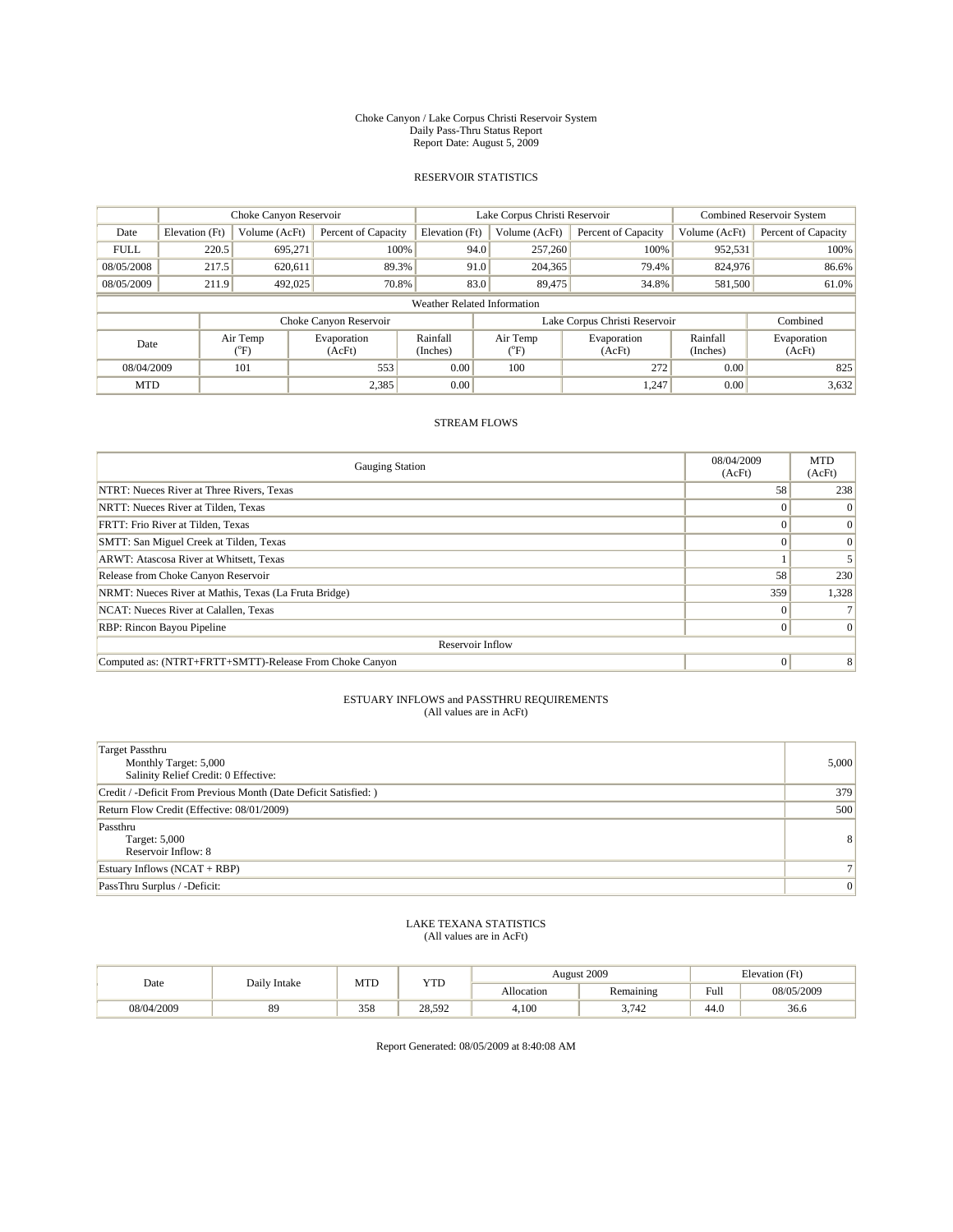#### Choke Canyon / Lake Corpus Christi Reservoir System Daily Pass-Thru Status Report Report Date: August 6, 2009

## RESERVOIR STATISTICS

|                             | Choke Canyon Reservoir |                                           |                        |                      | Lake Corpus Christi Reservoir | <b>Combined Reservoir System</b> |                      |                       |  |
|-----------------------------|------------------------|-------------------------------------------|------------------------|----------------------|-------------------------------|----------------------------------|----------------------|-----------------------|--|
| Date                        | Elevation (Ft)         | Volume (AcFt)                             | Percent of Capacity    | Elevation (Ft)       | Volume (AcFt)                 | Percent of Capacity              | Volume (AcFt)        | Percent of Capacity   |  |
| <b>FULL</b>                 | 220.5                  | 695.271                                   | 100%                   | 94.0                 | 257,260                       | 100%                             | 952,531              | 100%                  |  |
| 08/06/2008                  | 217.5                  | 619,151                                   | 89.1%                  | 91.0                 | 204,023                       | 79.3%                            | 823.174              | 86.4%                 |  |
| 08/06/2009                  | 211.9                  | 491,391                                   | 70.7%                  | 82.9                 | 88.717                        | 34.5%                            | 580,108              | 60.9%                 |  |
| Weather Related Information |                        |                                           |                        |                      |                               |                                  |                      |                       |  |
|                             |                        |                                           | Choke Canyon Reservoir |                      |                               | Lake Corpus Christi Reservoir    |                      | Combined              |  |
| Date                        |                        | Air Temp<br>Evaporation<br>(°F)<br>(AcFt) |                        | Rainfall<br>(Inches) | Air Temp<br>ຶF.               | Evaporation<br>(AcFt)            | Rainfall<br>(Inches) | Evaporation<br>(AcFt) |  |
| 102<br>08/05/2009           |                        |                                           | 614                    | 0.00                 | 102                           | 352                              | 0.00                 | 966                   |  |
| <b>MTD</b>                  |                        |                                           | 2.999                  | 0.00                 |                               | 1,599                            | 0.00                 | 4,598                 |  |

## STREAM FLOWS

| <b>Gauging Station</b>                                  | 08/05/2009<br>(AcFt) | <b>MTD</b><br>(AcFt) |  |  |  |  |  |
|---------------------------------------------------------|----------------------|----------------------|--|--|--|--|--|
| NTRT: Nueces River at Three Rivers, Texas               | 58                   | 296                  |  |  |  |  |  |
| NRTT: Nueces River at Tilden, Texas                     |                      | $\Omega$             |  |  |  |  |  |
| FRTT: Frio River at Tilden, Texas                       |                      | $\Omega$             |  |  |  |  |  |
| SMTT: San Miguel Creek at Tilden, Texas                 |                      | $\Omega$             |  |  |  |  |  |
| ARWT: Atascosa River at Whitsett, Texas                 |                      |                      |  |  |  |  |  |
| Release from Choke Canyon Reservoir                     | 58                   | 288                  |  |  |  |  |  |
| NRMT: Nueces River at Mathis, Texas (La Fruta Bridge)   | 375                  | 1,703                |  |  |  |  |  |
| NCAT: Nueces River at Calallen, Texas                   |                      |                      |  |  |  |  |  |
| RBP: Rincon Bayou Pipeline                              |                      | $\Omega$             |  |  |  |  |  |
| Reservoir Inflow                                        |                      |                      |  |  |  |  |  |
| Computed as: (NTRT+FRTT+SMTT)-Release From Choke Canyon | $\Omega$             | 8                    |  |  |  |  |  |

#### ESTUARY INFLOWS and PASSTHRU REQUIREMENTS (All values are in AcFt)

| <b>Target Passthru</b><br>Monthly Target: 5,000<br>Salinity Relief Credit: 0 Effective: | 5,000          |
|-----------------------------------------------------------------------------------------|----------------|
| Credit / -Deficit From Previous Month (Date Deficit Satisfied: )                        | 379            |
| Return Flow Credit (Effective: 08/01/2009)                                              | 500            |
| Passthru<br>Target: 5,000<br>Reservoir Inflow: 8                                        | 8 <sup>1</sup> |
| Estuary Inflows $(NCAT + RBP)$                                                          |                |
| PassThru Surplus / -Deficit:                                                            | $\overline{0}$ |

#### LAKE TEXANA STATISTICS (All values are in AcFt)

| Date       | Daily Intake | MTD | YTD    |            | August 2009 | Elevation (Ft)                          |            |  |
|------------|--------------|-----|--------|------------|-------------|-----------------------------------------|------------|--|
|            |              |     |        | Allocation | Remaining   | Full<br>the contract of the contract of | 08/06/2009 |  |
| 08/05/2009 | 89           | 447 | 28.681 | 4.100      | 3,653       | 44.0                                    | 36.6       |  |

Report Generated: 08/06/2009 at 8:17:24 AM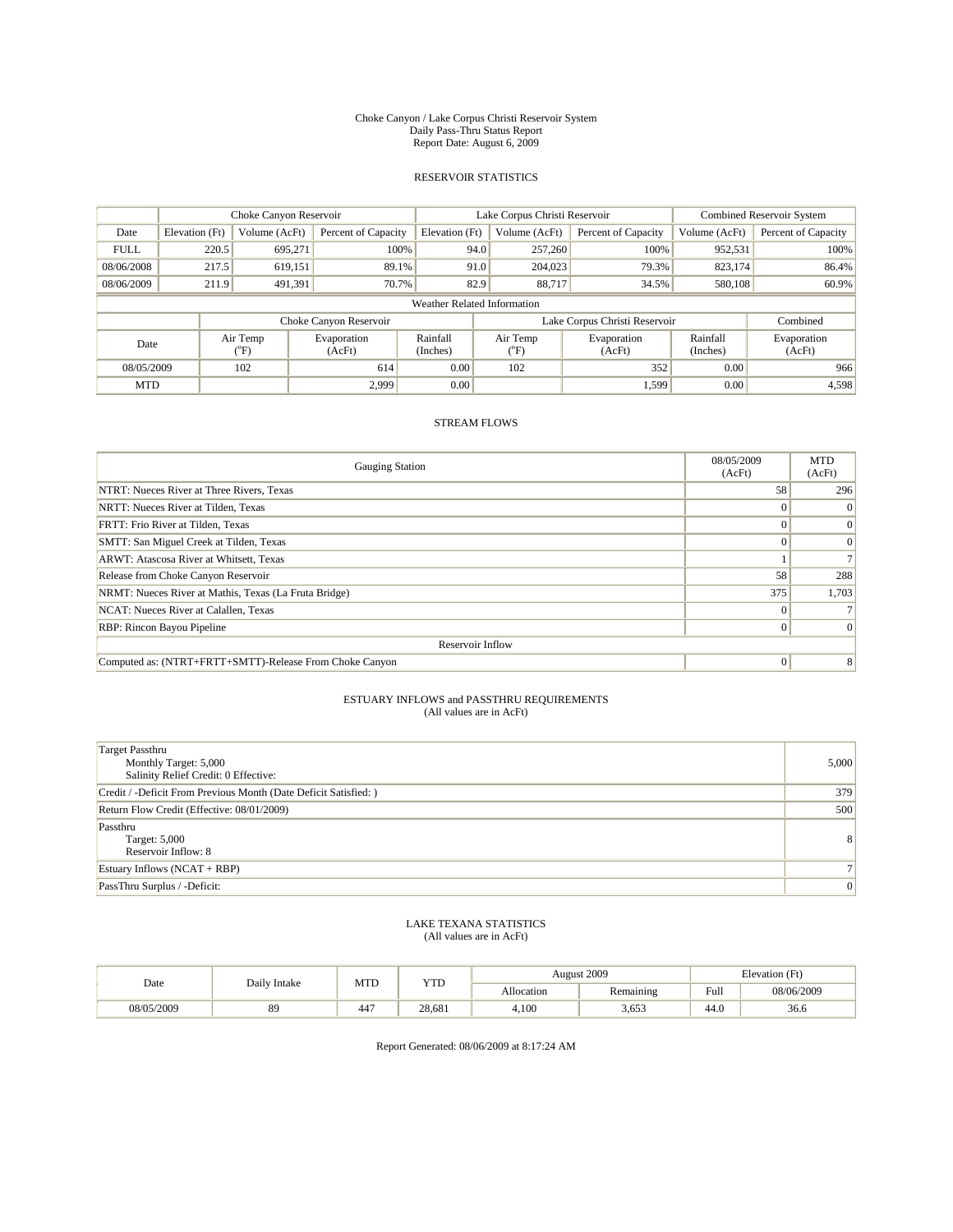#### Choke Canyon / Lake Corpus Christi Reservoir System Daily Pass-Thru Status Report Report Date: August 7, 2009

## RESERVOIR STATISTICS

|                             | Choke Canyon Reservoir |                 |                        |                      | Lake Corpus Christi Reservoir | Combined Reservoir System     |                      |                       |
|-----------------------------|------------------------|-----------------|------------------------|----------------------|-------------------------------|-------------------------------|----------------------|-----------------------|
| Date                        | Elevation (Ft)         | Volume (AcFt)   | Percent of Capacity    | Elevation (Ft)       | Volume (AcFt)                 | Percent of Capacity           | Volume (AcFt)        | Percent of Capacity   |
| <b>FULL</b>                 | 220.5                  | 695.271         | 100%                   | 94.0                 | 257,260                       | 100%                          | 952,531              | 100%                  |
| 08/07/2008                  | 217.4                  | 618.177         | 88.9%                  | 91.0                 | 204,707                       | 79.6%                         | 822.884              | 86.4%                 |
| 08/07/2009                  | 211.8                  | 490,757         | 70.6%                  | 82.8                 | 88,070                        | 34.2%                         | 578,827              | 60.8%                 |
| Weather Related Information |                        |                 |                        |                      |                               |                               |                      |                       |
|                             |                        |                 | Choke Canyon Reservoir |                      |                               | Lake Corpus Christi Reservoir |                      | Combined              |
| Date                        |                        | Air Temp<br>°F) | Evaporation<br>(AcFt)  | Rainfall<br>(Inches) | Air Temp<br>°F)               | Evaporation<br>(AcFt)         | Rainfall<br>(Inches) | Evaporation<br>(AcFt) |
| 08/06/2009                  |                        | 102             | 601                    | 0.00                 | 100                           | 294                           | 0.00                 | 895                   |
| <b>MTD</b>                  |                        |                 | 3,600                  | 0.00                 |                               | 1,893                         | 0.00                 | 5,493                 |

## STREAM FLOWS

| <b>Gauging Station</b>                                  | 08/06/2009<br>(AcFt) | <b>MTD</b><br>(AcFt) |  |  |  |  |  |
|---------------------------------------------------------|----------------------|----------------------|--|--|--|--|--|
| NTRT: Nueces River at Three Rivers, Texas               | 58                   | 353                  |  |  |  |  |  |
| NRTT: Nueces River at Tilden, Texas                     |                      | $\Omega$             |  |  |  |  |  |
| FRTT: Frio River at Tilden, Texas                       |                      | $\Omega$             |  |  |  |  |  |
| SMTT: San Miguel Creek at Tilden, Texas                 |                      | $\Omega$             |  |  |  |  |  |
| ARWT: Atascosa River at Whitsett, Texas                 |                      | 8                    |  |  |  |  |  |
| Release from Choke Canyon Reservoir                     | 58                   | 345                  |  |  |  |  |  |
| NRMT: Nueces River at Mathis, Texas (La Fruta Bridge)   | 379                  | 2,082                |  |  |  |  |  |
| NCAT: Nueces River at Calallen, Texas                   |                      |                      |  |  |  |  |  |
| RBP: Rincon Bayou Pipeline                              |                      | $\Omega$             |  |  |  |  |  |
| Reservoir Inflow                                        |                      |                      |  |  |  |  |  |
| Computed as: (NTRT+FRTT+SMTT)-Release From Choke Canyon | $\Omega$             | 8                    |  |  |  |  |  |

#### ESTUARY INFLOWS and PASSTHRU REQUIREMENTS (All values are in AcFt)

| <b>Target Passthru</b><br>Monthly Target: 5,000<br>Salinity Relief Credit: 0 Effective: | 5,000          |
|-----------------------------------------------------------------------------------------|----------------|
| Credit / -Deficit From Previous Month (Date Deficit Satisfied: )                        | 379            |
| Return Flow Credit (Effective: 08/01/2009)                                              | 500            |
| Passthru<br>Target: 5,000<br>Reservoir Inflow: 8                                        | 8 <sup>1</sup> |
| Estuary Inflows $(NCAT + RBP)$                                                          |                |
| PassThru Surplus / -Deficit:                                                            | $\overline{0}$ |

#### LAKE TEXANA STATISTICS (All values are in AcFt)

| Date       | Daily Intake | MTD | YTD    |            | August 2009 | Elevation (Ft)                              |            |  |
|------------|--------------|-----|--------|------------|-------------|---------------------------------------------|------------|--|
|            |              |     |        | Allocation | Remaining   | Full<br>the state of the state of the state | 08/07/2009 |  |
| 08/06/2009 | 89           | 536 | 28,770 | 4.100      | 3,564       | 44.0                                        | 36.5       |  |

Report Generated: 08/07/2009 at 8:21:02 AM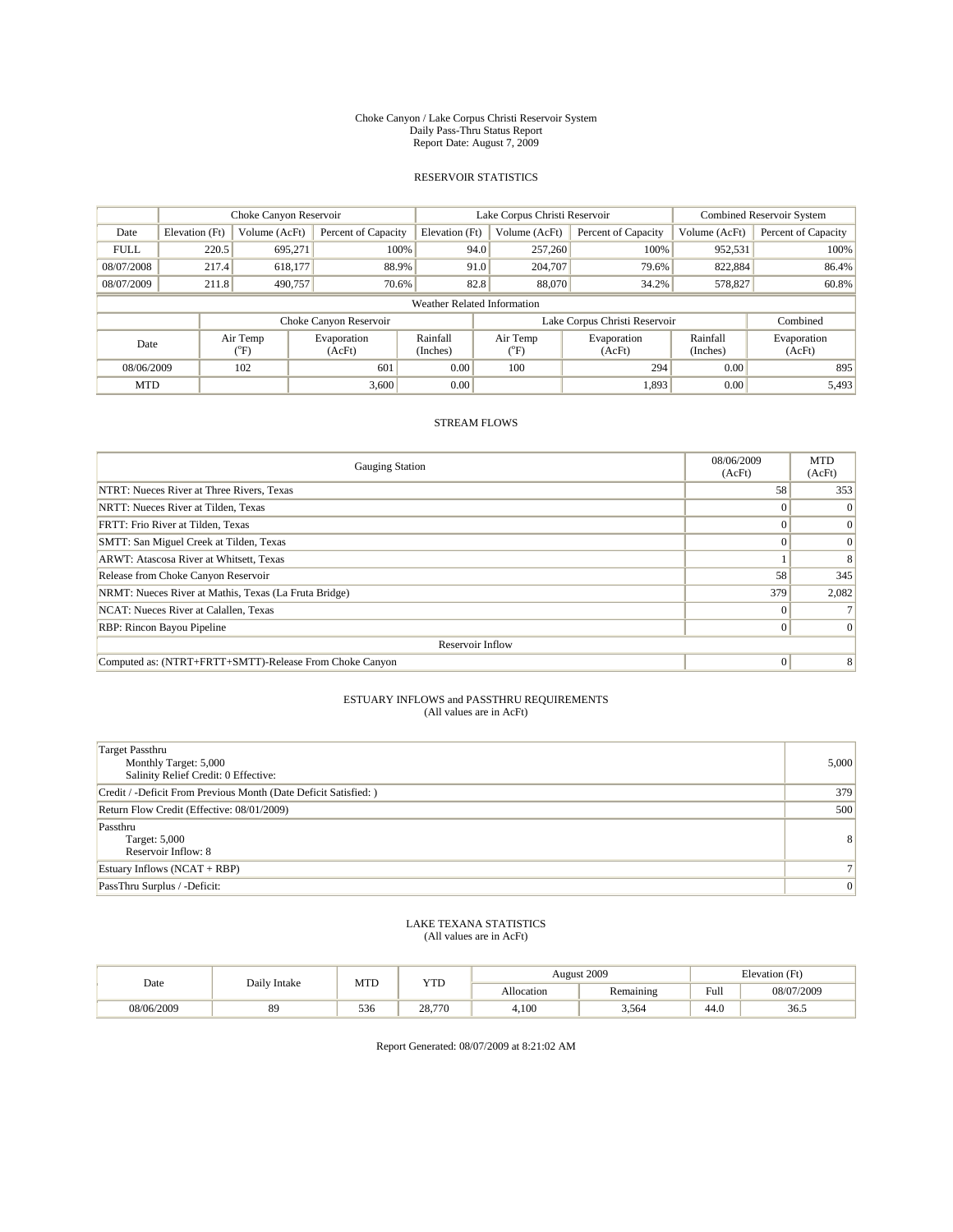#### Choke Canyon / Lake Corpus Christi Reservoir System Daily Pass-Thru Status Report Report Date: August 8, 2009

## RESERVOIR STATISTICS

|                             | Choke Canyon Reservoir |                 |                        |                      | Lake Corpus Christi Reservoir | Combined Reservoir System     |                      |                       |
|-----------------------------|------------------------|-----------------|------------------------|----------------------|-------------------------------|-------------------------------|----------------------|-----------------------|
| Date                        | Elevation (Ft)         | Volume (AcFt)   | Percent of Capacity    | Elevation (Ft)       | Volume (AcFt)                 | Percent of Capacity           | Volume (AcFt)        | Percent of Capacity   |
| <b>FULL</b>                 | 220.5                  | 695.271         | 100%                   | 94.0                 | 257,260                       | 100%                          | 952,531              | 100%                  |
| 08/08/2008                  | 217.4                  | 618.421         | 88.9%                  | 91.0                 | 204,023                       | 79.3%                         | 822,444              | 86.3%                 |
| 08/08/2009                  | 211.8                  | 489,917         | 70.5%                  | 82.8                 | 87,534                        | 34.0%                         | 577,451              | 60.6%                 |
| Weather Related Information |                        |                 |                        |                      |                               |                               |                      |                       |
|                             |                        |                 | Choke Canyon Reservoir |                      |                               | Lake Corpus Christi Reservoir |                      | Combined              |
| Date                        |                        | Air Temp<br>°F) | Evaporation<br>(AcFt)  | Rainfall<br>(Inches) | Air Temp<br>$\rm ^{o}F)$      | Evaporation<br>(AcFt)         | Rainfall<br>(Inches) | Evaporation<br>(AcFt) |
| 08/07/2009                  |                        | 101             | 637                    | 0.00                 | 98                            | 287                           | 0.00                 | 924                   |
| <b>MTD</b>                  |                        |                 | 4,237                  | 0.00                 |                               | 2,180                         | 0.00                 | 6,417                 |

## STREAM FLOWS

| <b>Gauging Station</b>                                  | 08/07/2009<br>(AcFt) | <b>MTD</b><br>(AcFt) |  |  |  |  |  |
|---------------------------------------------------------|----------------------|----------------------|--|--|--|--|--|
| NTRT: Nueces River at Three Rivers, Texas               | 58                   | 411                  |  |  |  |  |  |
| NRTT: Nueces River at Tilden, Texas                     |                      | $\Omega$             |  |  |  |  |  |
| FRTT: Frio River at Tilden, Texas                       |                      | $\Omega$             |  |  |  |  |  |
| SMTT: San Miguel Creek at Tilden, Texas                 |                      | $\Omega$             |  |  |  |  |  |
| ARWT: Atascosa River at Whitsett, Texas                 |                      | 9                    |  |  |  |  |  |
| Release from Choke Canyon Reservoir                     | 58                   | 403                  |  |  |  |  |  |
| NRMT: Nueces River at Mathis, Texas (La Fruta Bridge)   | 383                  | 2,465                |  |  |  |  |  |
| NCAT: Nueces River at Calallen, Texas                   |                      |                      |  |  |  |  |  |
| RBP: Rincon Bayou Pipeline                              |                      | $\Omega$             |  |  |  |  |  |
| Reservoir Inflow                                        |                      |                      |  |  |  |  |  |
| Computed as: (NTRT+FRTT+SMTT)-Release From Choke Canyon | $\Omega$             | 8                    |  |  |  |  |  |

#### ESTUARY INFLOWS and PASSTHRU REQUIREMENTS (All values are in AcFt)

| <b>Target Passthru</b><br>Monthly Target: 5,000<br>Salinity Relief Credit: 0 Effective: | 5,000          |
|-----------------------------------------------------------------------------------------|----------------|
| Credit / -Deficit From Previous Month (Date Deficit Satisfied: )                        | 379            |
| Return Flow Credit (Effective: 08/01/2009)                                              | 500            |
| Passthru<br>Target: 5,000<br>Reservoir Inflow: 8                                        | 8 <sup>1</sup> |
| Estuary Inflows $(NCAT + RBP)$                                                          |                |
| PassThru Surplus / -Deficit:                                                            | $\mathbf{0}$   |

#### LAKE TEXANA STATISTICS (All values are in AcFt)

| Date       | Daily Intake | MTD | <b>YTD</b> |            | August 2009 | Elevation (Ft) |            |
|------------|--------------|-----|------------|------------|-------------|----------------|------------|
|            |              |     |            | Allocation | Remaining   | Full           | 08/08/2009 |
| 08/07/2009 | 89           | 625 | 28,859     | 4,100      | 3.475       | 44.0           | 36.5       |

Report Generated: 08/08/2009 at 8:43:41 AM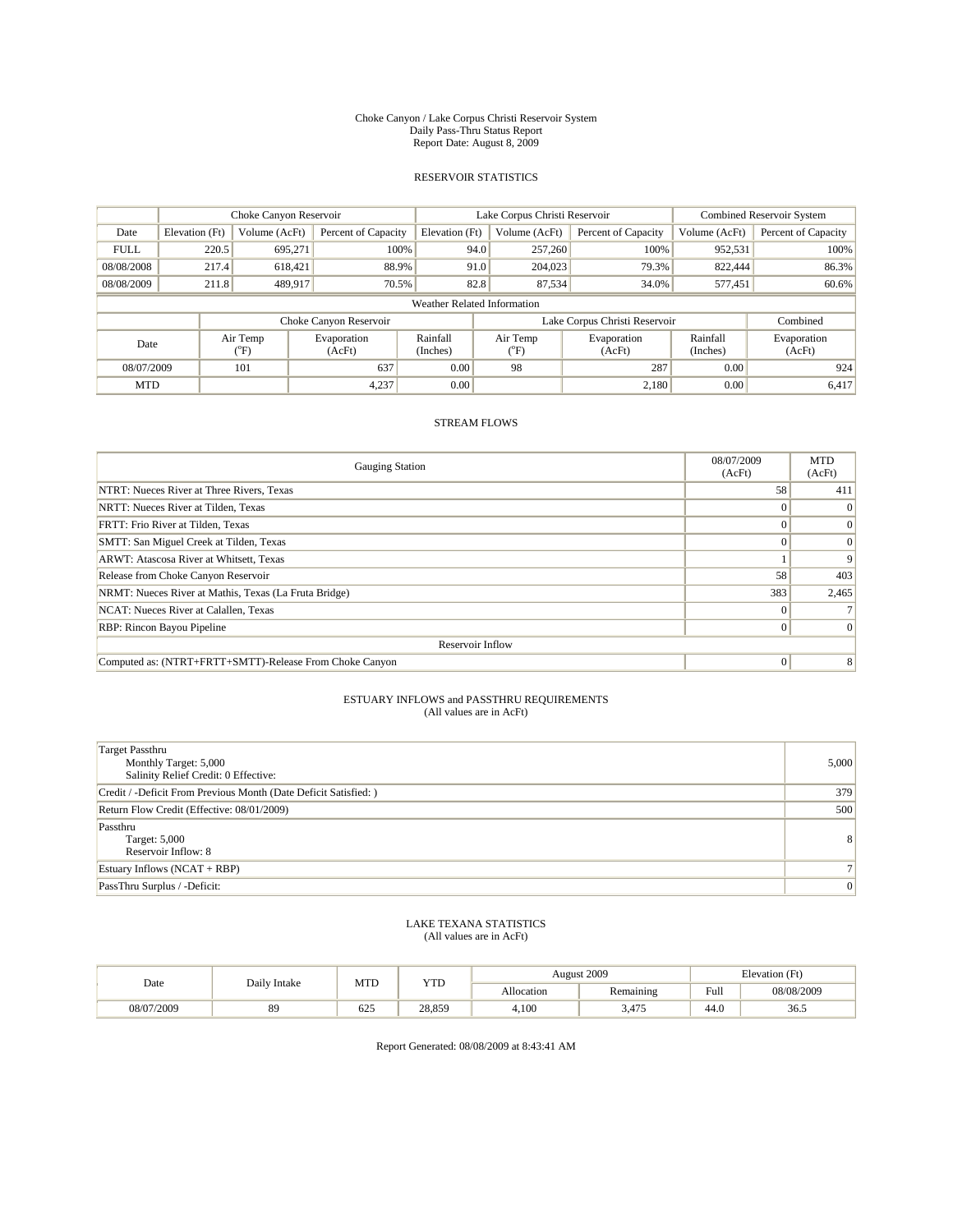#### Choke Canyon / Lake Corpus Christi Reservoir System Daily Pass-Thru Status Report Report Date: August 9, 2009

## RESERVOIR STATISTICS

|                             | Choke Canyon Reservoir |                 |                        |                      | Lake Corpus Christi Reservoir | Combined Reservoir System     |                      |                       |  |
|-----------------------------|------------------------|-----------------|------------------------|----------------------|-------------------------------|-------------------------------|----------------------|-----------------------|--|
| Date                        | Elevation (Ft)         | Volume (AcFt)   | Percent of Capacity    | Elevation (Ft)       | Volume (AcFt)                 | Percent of Capacity           | Volume (AcFt)        | Percent of Capacity   |  |
| <b>FULL</b>                 | 220.5                  | 695.271         | 100%                   | 94.0                 | 257,260                       | 100%                          | 952,531              | 100%                  |  |
| 08/09/2008                  | 217.4                  | 617,934         | 88.9%                  | 90.9                 | 203.167                       | 79.0%                         | 821.101              | 86.2%                 |  |
| 08/09/2009                  | 211.7                  | 488,873         | 70.3%                  | 82.7                 | 86,892                        | 33.8%                         | 575,765              | 60.4%                 |  |
| Weather Related Information |                        |                 |                        |                      |                               |                               |                      |                       |  |
|                             |                        |                 | Choke Canyon Reservoir |                      |                               | Lake Corpus Christi Reservoir |                      | Combined              |  |
| Date                        |                        | Air Temp<br>°F) | Evaporation<br>(AcFt)  | Rainfall<br>(Inches) | Air Temp<br>°F)               | Evaporation<br>(AcFt)         | Rainfall<br>(Inches) | Evaporation<br>(AcFt) |  |
| 101<br>08/08/2009           |                        |                 | 514                    | 0.00                 | 98                            | 286                           | 0.00                 | 800                   |  |
| <b>MTD</b>                  |                        |                 | 4,751                  | 0.00                 |                               | 2,466                         | 0.00                 | 7,217                 |  |

## STREAM FLOWS

| <b>Gauging Station</b>                                  | 08/08/2009<br>(AcFt) | <b>MTD</b><br>(AcFt) |  |  |  |  |  |
|---------------------------------------------------------|----------------------|----------------------|--|--|--|--|--|
| NTRT: Nueces River at Three Rivers, Texas               | 60                   | 470                  |  |  |  |  |  |
| NRTT: Nueces River at Tilden, Texas                     |                      | $\Omega$             |  |  |  |  |  |
| FRTT: Frio River at Tilden, Texas                       |                      | $\vert 0 \vert$      |  |  |  |  |  |
| SMTT: San Miguel Creek at Tilden, Texas                 |                      | $\vert 0 \vert$      |  |  |  |  |  |
| ARWT: Atascosa River at Whitsett, Texas                 |                      | 10                   |  |  |  |  |  |
| Release from Choke Canyon Reservoir                     | 58                   | 461                  |  |  |  |  |  |
| NRMT: Nueces River at Mathis, Texas (La Fruta Bridge)   | 383                  | 2,848                |  |  |  |  |  |
| NCAT: Nueces River at Calallen, Texas                   |                      |                      |  |  |  |  |  |
| RBP: Rincon Bayou Pipeline                              |                      | $\Omega$             |  |  |  |  |  |
| Reservoir Inflow                                        |                      |                      |  |  |  |  |  |
| Computed as: (NTRT+FRTT+SMTT)-Release From Choke Canyon | $\overline{2}$       | 10                   |  |  |  |  |  |

#### ESTUARY INFLOWS and PASSTHRU REQUIREMENTS (All values are in AcFt)

| <b>Target Passthru</b><br>Monthly Target: 5,000<br>Salinity Relief Credit: 0 Effective: | 5,000           |
|-----------------------------------------------------------------------------------------|-----------------|
| Credit / -Deficit From Previous Month (Date Deficit Satisfied: )                        | 379             |
| Return Flow Credit (Effective: 08/01/2009)                                              | 500             |
| Passthru<br>Target: 5,000<br>Reservoir Inflow: 10                                       | 10 <sup>1</sup> |
| Estuary Inflows $(NCAT + RBP)$                                                          |                 |
| PassThru Surplus / -Deficit:                                                            | $\overline{0}$  |

#### LAKE TEXANA STATISTICS (All values are in AcFt)

| Date       | Daily Intake | MTD                 | YTD    |            | August 2009 | Elevation (Ft)                          |            |  |
|------------|--------------|---------------------|--------|------------|-------------|-----------------------------------------|------------|--|
|            |              |                     |        | Allocation | Remaining   | Full<br>the contract of the contract of | 08/09/2009 |  |
| 08/08/2009 | 89           | $\sim$ $\sim$<br>14 | 28.948 | 4.100      | 3,386       | 44.0                                    | 36.5       |  |

Report Generated: 08/09/2009 at 8:18:39 AM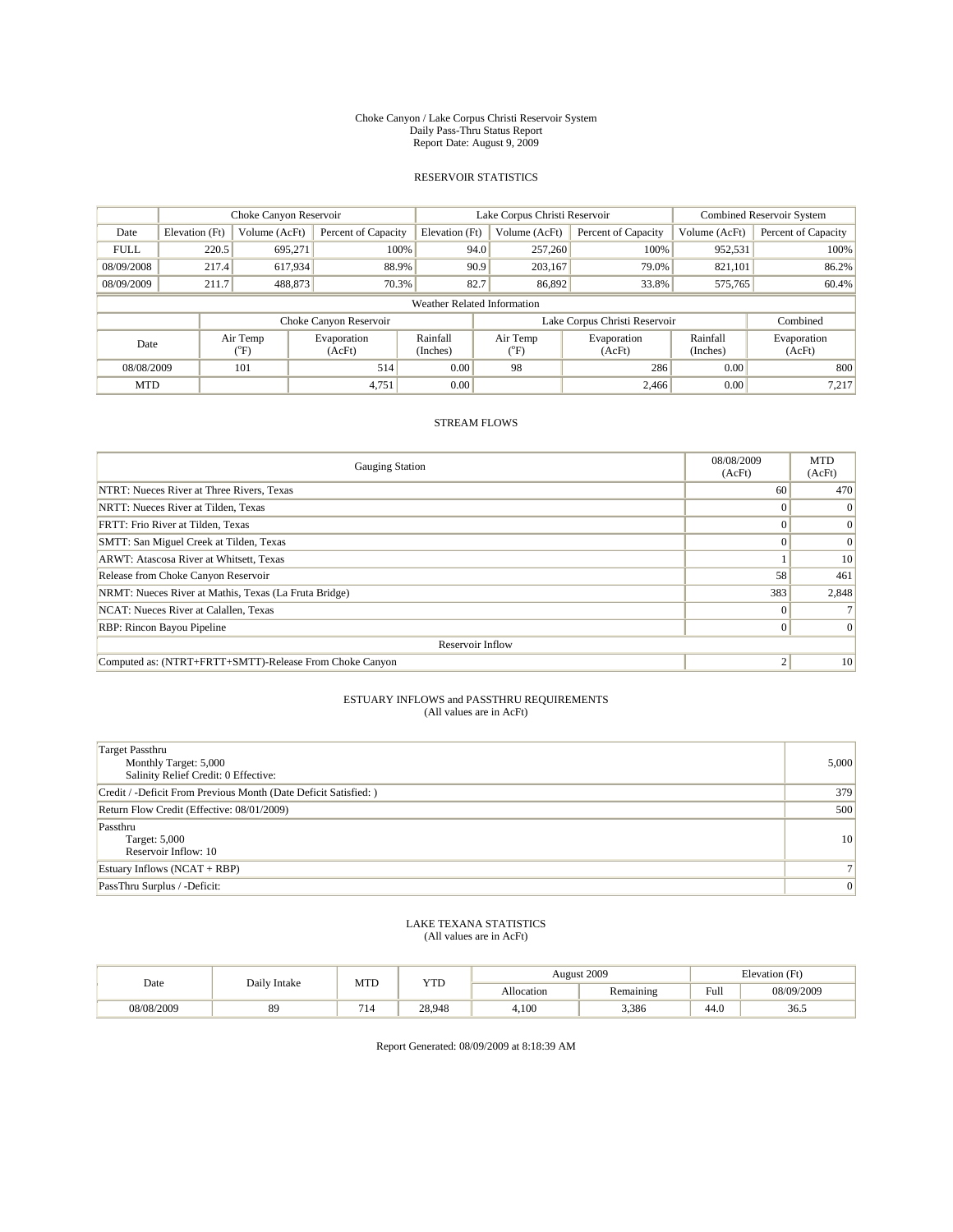#### Choke Canyon / Lake Corpus Christi Reservoir System Daily Pass-Thru Status Report Report Date: August 10, 2009

## RESERVOIR STATISTICS

|                             | Choke Canyon Reservoir |                  |                        |                      | Lake Corpus Christi Reservoir | <b>Combined Reservoir System</b> |                      |                       |  |
|-----------------------------|------------------------|------------------|------------------------|----------------------|-------------------------------|----------------------------------|----------------------|-----------------------|--|
| Date                        | Elevation (Ft)         | Volume (AcFt)    | Percent of Capacity    | Elevation (Ft)       | Volume (AcFt)                 | Percent of Capacity              | Volume (AcFt)        | Percent of Capacity   |  |
| <b>FULL</b>                 | 220.5                  | 695.271          | 100%                   | 94.0                 | 257,260                       | 100%                             | 952,531              | 100%                  |  |
| 08/10/2008                  | 217.4                  | 617.204          | 88.8%                  | 90.9                 | 202,826                       | 78.8%                            | 820,030              | 86.1%                 |  |
| 08/10/2009                  | 211.7                  | 487,190          | 70.1%                  | 82.6                 | 85,936                        | 33.4%                            | 573,126              | 60.2%                 |  |
| Weather Related Information |                        |                  |                        |                      |                               |                                  |                      |                       |  |
|                             |                        |                  | Choke Canyon Reservoir |                      |                               | Lake Corpus Christi Reservoir    |                      | Combined              |  |
| Date                        |                        | Air Temp<br>(°F) | Evaporation<br>(AcFt)  | Rainfall<br>(Inches) | Air Temp<br>ຶF.               | Evaporation<br>(AcFt)            | Rainfall<br>(Inches) | Evaporation<br>(AcFt) |  |
| 102<br>08/09/2009           |                        |                  | 587                    | 0.00                 | 99                            | 284                              | 0.00                 | 871                   |  |
| <b>MTD</b>                  |                        |                  | 5,338                  | 0.00                 |                               | 2,750                            | 0.00                 | 8,088                 |  |

## STREAM FLOWS

| <b>Gauging Station</b>                                  | 08/09/2009<br>(AcFt) | <b>MTD</b><br>(AcFt) |  |  |  |  |  |
|---------------------------------------------------------|----------------------|----------------------|--|--|--|--|--|
| NTRT: Nueces River at Three Rivers, Texas               | 60                   | 530                  |  |  |  |  |  |
| NRTT: Nueces River at Tilden, Texas                     |                      | $\Omega$             |  |  |  |  |  |
| FRTT: Frio River at Tilden, Texas                       |                      | $\left 0\right $     |  |  |  |  |  |
| SMTT: San Miguel Creek at Tilden, Texas                 | $\Omega$             | $\Omega$             |  |  |  |  |  |
| ARWT: Atascosa River at Whitsett, Texas                 |                      | 11                   |  |  |  |  |  |
| Release from Choke Canyon Reservoir                     | 58                   | 518                  |  |  |  |  |  |
| NRMT: Nueces River at Mathis, Texas (La Fruta Bridge)   | 381                  | 3,230                |  |  |  |  |  |
| NCAT: Nueces River at Calallen, Texas                   |                      | 8                    |  |  |  |  |  |
| RBP: Rincon Bayou Pipeline                              |                      | $\Omega$             |  |  |  |  |  |
| Reservoir Inflow                                        |                      |                      |  |  |  |  |  |
| Computed as: (NTRT+FRTT+SMTT)-Release From Choke Canyon | $\overline{2}$       | 12                   |  |  |  |  |  |

#### ESTUARY INFLOWS and PASSTHRU REQUIREMENTS (All values are in AcFt)

| <b>Target Passthru</b><br>Monthly Target: 5,000<br>Salinity Relief Credit: 0 Effective: | 5,000          |
|-----------------------------------------------------------------------------------------|----------------|
| Credit / -Deficit From Previous Month (Date Deficit Satisfied: )                        | 379            |
| Return Flow Credit (Effective: 08/01/2009)                                              | 500            |
| Passthru<br>Target: 5,000<br>Reservoir Inflow: 12                                       | 12             |
| Estuary Inflows $(NCAT + RBP)$                                                          | 8              |
| PassThru Surplus / -Deficit:                                                            | $\overline{0}$ |

#### LAKE TEXANA STATISTICS (All values are in AcFt)

| Date       | Daily Intake | MTD | YTD    |            | August 2009   | Elevation (Ft)                          |            |  |
|------------|--------------|-----|--------|------------|---------------|-----------------------------------------|------------|--|
|            |              |     |        | Allocation | Remaining     | Full<br>the contract of the contract of | 08/10/2009 |  |
| 08/09/2009 | 89           | 803 | 29,036 | 4,100      | 3.207<br>J.L. | 44.0                                    | 36.5       |  |

Report Generated: 08/10/2009 at 8:35:34 AM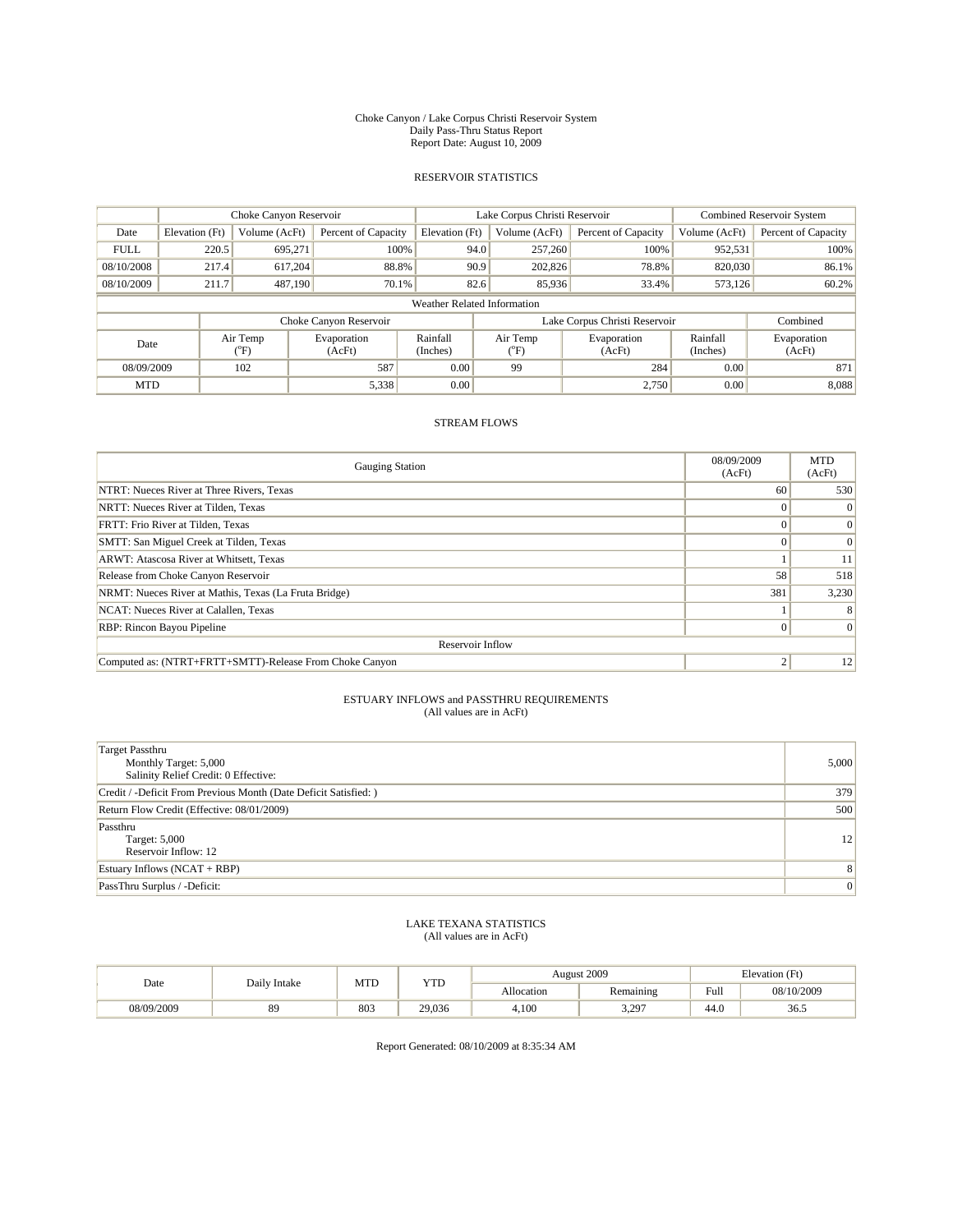#### Choke Canyon / Lake Corpus Christi Reservoir System Daily Pass-Thru Status Report Report Date: August 11, 2009

## RESERVOIR STATISTICS

|                             | Choke Canyon Reservoir |               |                        |                      | Lake Corpus Christi Reservoir | Combined Reservoir System     |                      |                       |
|-----------------------------|------------------------|---------------|------------------------|----------------------|-------------------------------|-------------------------------|----------------------|-----------------------|
| Date                        | Elevation (Ft)         | Volume (AcFt) | Percent of Capacity    | Elevation (Ft)       | Volume (AcFt)                 | Percent of Capacity           | Volume (AcFt)        | Percent of Capacity   |
| <b>FULL</b>                 | 220.5                  | 695.271       | 100%                   | 94.0                 | 257,260                       | 100%                          | 952,531              | 100%                  |
| 08/11/2008                  | 217.4                  | 616,474       | 88.7%                  | 90.9                 | 201,801                       | 78.4%                         | 818,275              | 85.9%                 |
| 08/11/2009                  | 211.6                  | 486,768       | 70.0%                  | 82.6                 | 85,619                        | 33.3%                         | 572,387              | 60.1%                 |
| Weather Related Information |                        |               |                        |                      |                               |                               |                      |                       |
|                             |                        |               | Choke Canyon Reservoir |                      |                               | Lake Corpus Christi Reservoir |                      | Combined              |
| Air Temp<br>Date<br>°F)     |                        |               | Evaporation<br>(AcFt)  | Rainfall<br>(Inches) | Air Temp<br>°F)               | Evaporation<br>(AcFt)         | Rainfall<br>(Inches) | Evaporation<br>(AcFt) |
| 101<br>08/10/2009           |                        |               | 623                    | 0.00                 | 100                           | 271                           | 0.00                 | 894                   |
| <b>MTD</b>                  |                        |               | 5,961                  | 0.00                 |                               | 3,021                         | 0.00                 | 8,982                 |

## STREAM FLOWS

| <b>Gauging Station</b>                                  | 08/10/2009<br>(AcFt) | <b>MTD</b><br>(AcFt) |  |  |  |  |  |
|---------------------------------------------------------|----------------------|----------------------|--|--|--|--|--|
| NTRT: Nueces River at Three Rivers, Texas               | 58                   | 588                  |  |  |  |  |  |
| NRTT: Nueces River at Tilden, Texas                     |                      | $\Omega$             |  |  |  |  |  |
| FRTT: Frio River at Tilden, Texas                       |                      | $\vert 0 \vert$      |  |  |  |  |  |
| SMTT: San Miguel Creek at Tilden, Texas                 | $\Omega$             | $\Omega$             |  |  |  |  |  |
| ARWT: Atascosa River at Whitsett, Texas                 |                      | 12                   |  |  |  |  |  |
| Release from Choke Canyon Reservoir                     | 58                   | 576                  |  |  |  |  |  |
| NRMT: Nueces River at Mathis, Texas (La Fruta Bridge)   | 381                  | 3,611                |  |  |  |  |  |
| NCAT: Nueces River at Calallen, Texas                   | $\mathbf Q$          | 18                   |  |  |  |  |  |
| RBP: Rincon Bayou Pipeline                              | $\theta$             | $\Omega$             |  |  |  |  |  |
| Reservoir Inflow                                        |                      |                      |  |  |  |  |  |
| Computed as: (NTRT+FRTT+SMTT)-Release From Choke Canyon | $\Omega$             | 12                   |  |  |  |  |  |

#### ESTUARY INFLOWS and PASSTHRU REQUIREMENTS (All values are in AcFt)

| <b>Target Passthru</b><br>Monthly Target: 5,000<br>Salinity Relief Credit: 0 Effective: | 5,000           |
|-----------------------------------------------------------------------------------------|-----------------|
| Credit / -Deficit From Previous Month (Date Deficit Satisfied: )                        | 379             |
| Return Flow Credit (Effective: 08/01/2009)                                              | 500             |
| Passthru<br>Target: 5,000<br>Reservoir Inflow: 12                                       | 12              |
| Estuary Inflows $(NCAT + RBP)$                                                          | 18              |
| PassThru Surplus / -Deficit:                                                            | $\vert 0 \vert$ |

#### LAKE TEXANA STATISTICS (All values are in AcFt)

| Date       | Daily Intake | MTD | <b>YTD</b>      |            | August 2009 | Elevation (Ft)                          |            |
|------------|--------------|-----|-----------------|------------|-------------|-----------------------------------------|------------|
|            |              |     |                 | Allocation | Remaining   | Full<br>the contract of the contract of | 08/11/2009 |
| 08/10/2009 | 89           | 891 | 20125<br>27.IZJ | 4,100      | 3.209       | 44.0                                    | 36.3       |

Report Generated: 08/11/2009 at 8:25:54 AM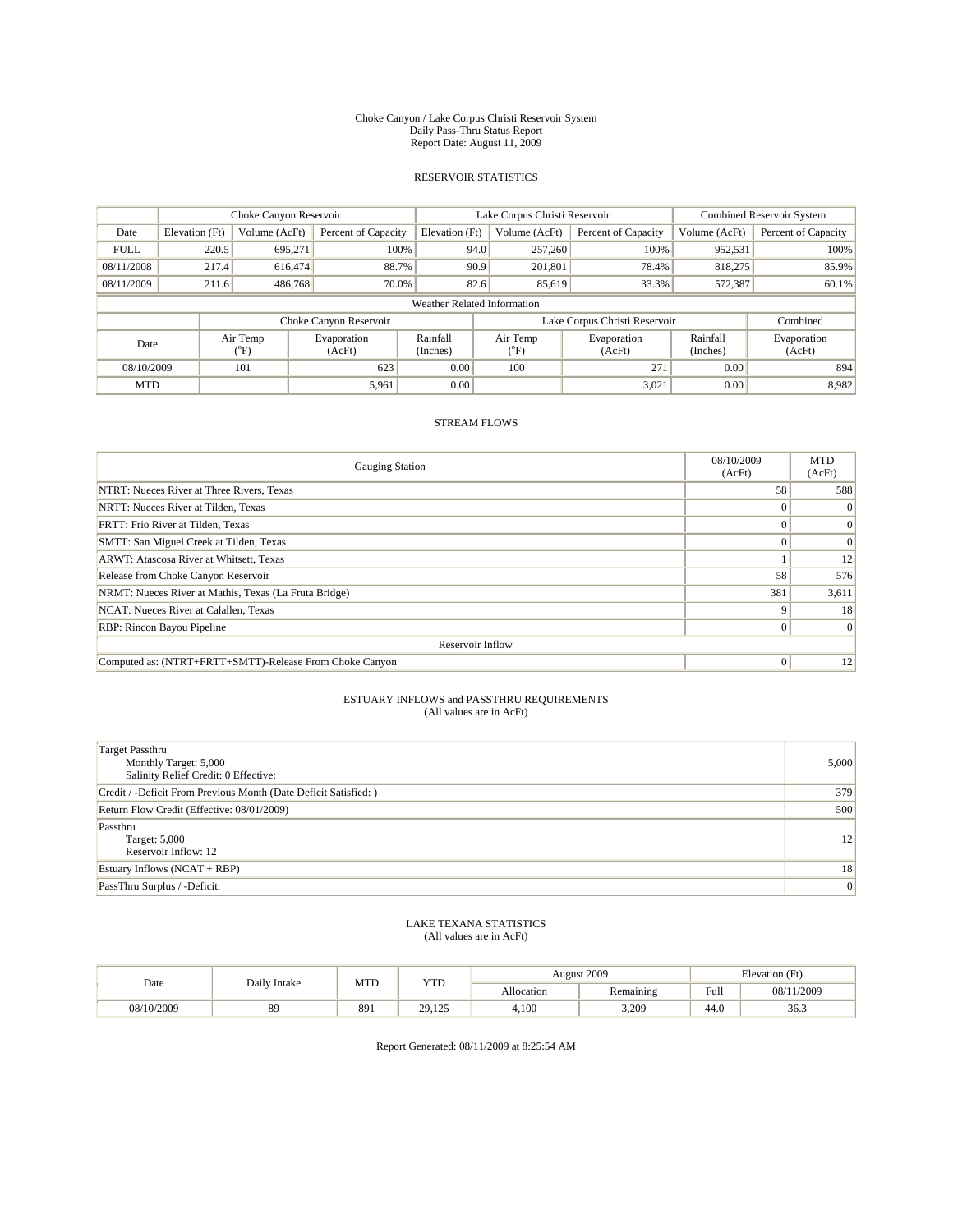#### Choke Canyon / Lake Corpus Christi Reservoir System Daily Pass-Thru Status Report Report Date: August 12, 2009

## RESERVOIR STATISTICS

|                             | Choke Canyon Reservoir                                              |                  |                       |                      | Lake Corpus Christi Reservoir | <b>Combined Reservoir System</b> |                      |                       |  |
|-----------------------------|---------------------------------------------------------------------|------------------|-----------------------|----------------------|-------------------------------|----------------------------------|----------------------|-----------------------|--|
| Date                        | Elevation (Ft)                                                      | Volume (AcFt)    | Percent of Capacity   | Elevation (Ft)       | Volume (AcFt)                 | Percent of Capacity              | Volume (AcFt)        | Percent of Capacity   |  |
| <b>FULL</b>                 | 220.5                                                               | 695,271          | 100%                  | 94.0                 | 257,260                       | 100%                             | 952,531              | 100%                  |  |
| 08/12/2008                  | 217.3                                                               | 615,257          | 88.5%                 | 90.8                 | 201.290                       | 78.2%                            | 816,547              | 85.7%                 |  |
| 08/12/2009                  | 211.7                                                               | 487,612          | 70.1%                 | 82.6                 | 85,302                        | 33.2%                            | 572,914              | 60.1%                 |  |
| Weather Related Information |                                                                     |                  |                       |                      |                               |                                  |                      |                       |  |
|                             | Lake Corpus Christi Reservoir<br>Choke Canyon Reservoir<br>Combined |                  |                       |                      |                               |                                  |                      |                       |  |
| Date                        |                                                                     | Air Temp<br>(°F) | Evaporation<br>(AcFt) | Rainfall<br>(Inches) | Air Temp<br>("F)              | Evaporation<br>(AcFt)            | Rainfall<br>(Inches) | Evaporation<br>(AcFt) |  |
| 08/11/2009<br>102           |                                                                     |                  | 599                   | 0.00                 | 100                           | 282                              | 0.00                 | 881                   |  |
| <b>MTD</b>                  |                                                                     |                  | 6,560                 | 0.00                 |                               | 3,303                            | 0.00                 | 9,863                 |  |

## STREAM FLOWS

| <b>Gauging Station</b>                                  | 08/11/2009<br>(AcFt) | <b>MTD</b><br>(AcFt) |  |  |  |  |
|---------------------------------------------------------|----------------------|----------------------|--|--|--|--|
| NTRT: Nueces River at Three Rivers, Texas               | 58                   | 645                  |  |  |  |  |
| NRTT: Nueces River at Tilden, Texas                     |                      | $\Omega$             |  |  |  |  |
| FRTT: Frio River at Tilden, Texas                       |                      | $\left 0\right $     |  |  |  |  |
| SMTT: San Miguel Creek at Tilden, Texas                 |                      | $\vert 0 \vert$      |  |  |  |  |
| ARWT: Atascosa River at Whitsett, Texas                 | $\overline{c}$       | 14                   |  |  |  |  |
| Release from Choke Canyon Reservoir                     | 58                   | 633                  |  |  |  |  |
| NRMT: Nueces River at Mathis, Texas (La Fruta Bridge)   | 373                  | 3,984                |  |  |  |  |
| NCAT: Nueces River at Calallen, Texas                   | 17                   | 35                   |  |  |  |  |
| RBP: Rincon Bayou Pipeline                              | $\Omega$             | $\Omega$             |  |  |  |  |
| Reservoir Inflow                                        |                      |                      |  |  |  |  |
| Computed as: (NTRT+FRTT+SMTT)-Release From Choke Canyon | $\Omega$             | 12                   |  |  |  |  |

#### ESTUARY INFLOWS and PASSTHRU REQUIREMENTS (All values are in AcFt)

| <b>Target Passthru</b><br>Monthly Target: 5,000<br>Salinity Relief Credit: 0 Effective: | 5,000 |
|-----------------------------------------------------------------------------------------|-------|
| Credit / -Deficit From Previous Month (Date Deficit Satisfied: )                        | 379   |
| Return Flow Credit (Effective: 08/01/2009)                                              | 500   |
| Passthru<br>Target: 5,000<br>Reservoir Inflow: 12                                       | 12    |
| Estuary Inflows (NCAT + RBP)                                                            | 35    |
| PassThru Surplus / -Deficit:                                                            | 0     |

#### LAKE TEXANA STATISTICS (All values are in AcFt)

| Date           | Daily Intake | MTD | YTD             | August 2009 |              | Elevation (Ft) |            |
|----------------|--------------|-----|-----------------|-------------|--------------|----------------|------------|
|                |              |     |                 | Allocation  | Remaining    | Full           | 08/12/2009 |
| /2009<br>08/11 | 88           | 979 | 20.213<br>27.21 | 4,100       | 12<br>1 سارب | 44.0           | 36.3       |

Report Generated: 08/12/2009 at 9:04:04 AM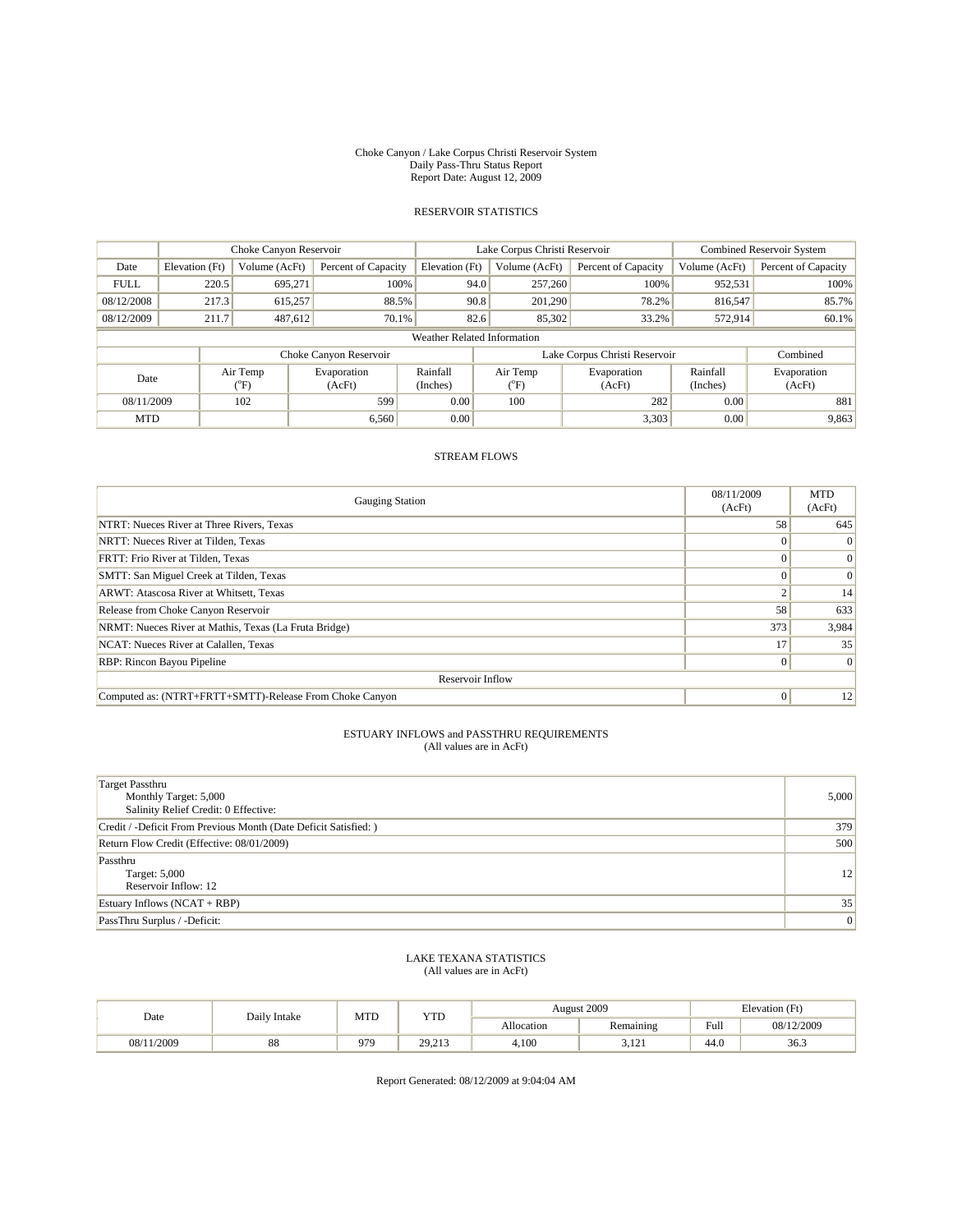#### Choke Canyon / Lake Corpus Christi Reservoir System Daily Pass-Thru Status Report Report Date: August 13, 2009

## RESERVOIR STATISTICS

|                             | Choke Canyon Reservoir |                 |                        |                      | Lake Corpus Christi Reservoir | Combined Reservoir System     |                      |                       |  |
|-----------------------------|------------------------|-----------------|------------------------|----------------------|-------------------------------|-------------------------------|----------------------|-----------------------|--|
| Date                        | Elevation (Ft)         | Volume (AcFt)   | Percent of Capacity    | Elevation (Ft)       | Volume (AcFt)                 | Percent of Capacity           | Volume (AcFt)        | Percent of Capacity   |  |
| <b>FULL</b>                 | 220.5                  | 695,271         | 100%                   | 94.0                 | 257,260                       | 100%                          | 952,531              | 100%                  |  |
| 08/13/2008                  | 217.3                  | 614.527         | 88.4%                  | 90.9                 | 201.972                       | 78.5%                         | 816,499              | 85.7%                 |  |
| 08/13/2009                  | 211.6                  | 486,979         | 70.0%                  | 82.5                 | 84,672                        | 32.9%                         | 571,651              | 60.0%                 |  |
| Weather Related Information |                        |                 |                        |                      |                               |                               |                      |                       |  |
|                             |                        |                 | Choke Canyon Reservoir |                      |                               | Lake Corpus Christi Reservoir |                      | Combined              |  |
| Date                        |                        | Air Temp<br>°F) | Evaporation<br>(AcFt)  | Rainfall<br>(Inches) | Air Temp<br>°F)               | Evaporation<br>(AcFt)         | Rainfall<br>(Inches) | Evaporation<br>(AcFt) |  |
| 08/12/2009                  |                        | 102             | 550                    | 0.08                 | 101                           | 275                           | 0.00                 | 825                   |  |
| <b>MTD</b>                  |                        |                 | 7.110                  | 0.08                 |                               | 3,578                         | 0.00                 | 10,688                |  |

## STREAM FLOWS

| <b>Gauging Station</b>                                  | 08/12/2009<br>(AcFt) | <b>MTD</b><br>(AcFt) |  |  |  |
|---------------------------------------------------------|----------------------|----------------------|--|--|--|
| NTRT: Nueces River at Three Rivers, Texas               | 64                   | 709                  |  |  |  |
| NRTT: Nueces River at Tilden, Texas                     |                      | $\Omega$             |  |  |  |
| FRTT: Frio River at Tilden, Texas                       |                      |                      |  |  |  |
| SMTT: San Miguel Creek at Tilden, Texas                 |                      | $\Omega$             |  |  |  |
| ARWT: Atascosa River at Whitsett, Texas                 | $\overline{c}$       | 15                   |  |  |  |
| Release from Choke Canyon Reservoir                     | 58                   | 691                  |  |  |  |
| NRMT: Nueces River at Mathis, Texas (La Fruta Bridge)   | 355                  | 4,339                |  |  |  |
| NCAT: Nueces River at Calallen, Texas                   | 32                   | 66                   |  |  |  |
| RBP: Rincon Bayou Pipeline                              | $\Omega$             | $\Omega$             |  |  |  |
| Reservoir Inflow                                        |                      |                      |  |  |  |
| Computed as: (NTRT+FRTT+SMTT)-Release From Choke Canyon | 6                    | 18                   |  |  |  |

#### ESTUARY INFLOWS and PASSTHRU REQUIREMENTS (All values are in AcFt)

| <b>Target Passthru</b><br>Monthly Target: 5,000<br>Salinity Relief Credit: 0 Effective: | 5,000           |
|-----------------------------------------------------------------------------------------|-----------------|
| Credit / -Deficit From Previous Month (Date Deficit Satisfied: )                        | 379             |
| Return Flow Credit (Effective: 08/01/2009)                                              | 500             |
| Passthru<br>Target: 5,000<br>Reservoir Inflow: 18                                       | 18              |
| Estuary Inflows $(NCAT + RBP)$                                                          | 66              |
| PassThru Surplus / -Deficit:                                                            | $\vert 0 \vert$ |

#### LAKE TEXANA STATISTICS (All values are in AcFt)

| Date       | Daily Intake | MTD   | <b>YTD</b> | August 2009<br>Elevation (Ft) |           |                                         |            |
|------------|--------------|-------|------------|-------------------------------|-----------|-----------------------------------------|------------|
|            |              |       |            | Allocation                    | Remaining | Full<br>the contract of the contract of | 08/13/2009 |
| 08/12/2009 | 88           | 1,068 | 29,301     | 4,100                         | 3,032     | 44.0                                    | 36.3       |

Report Generated: 08/13/2009 at 8:41:04 AM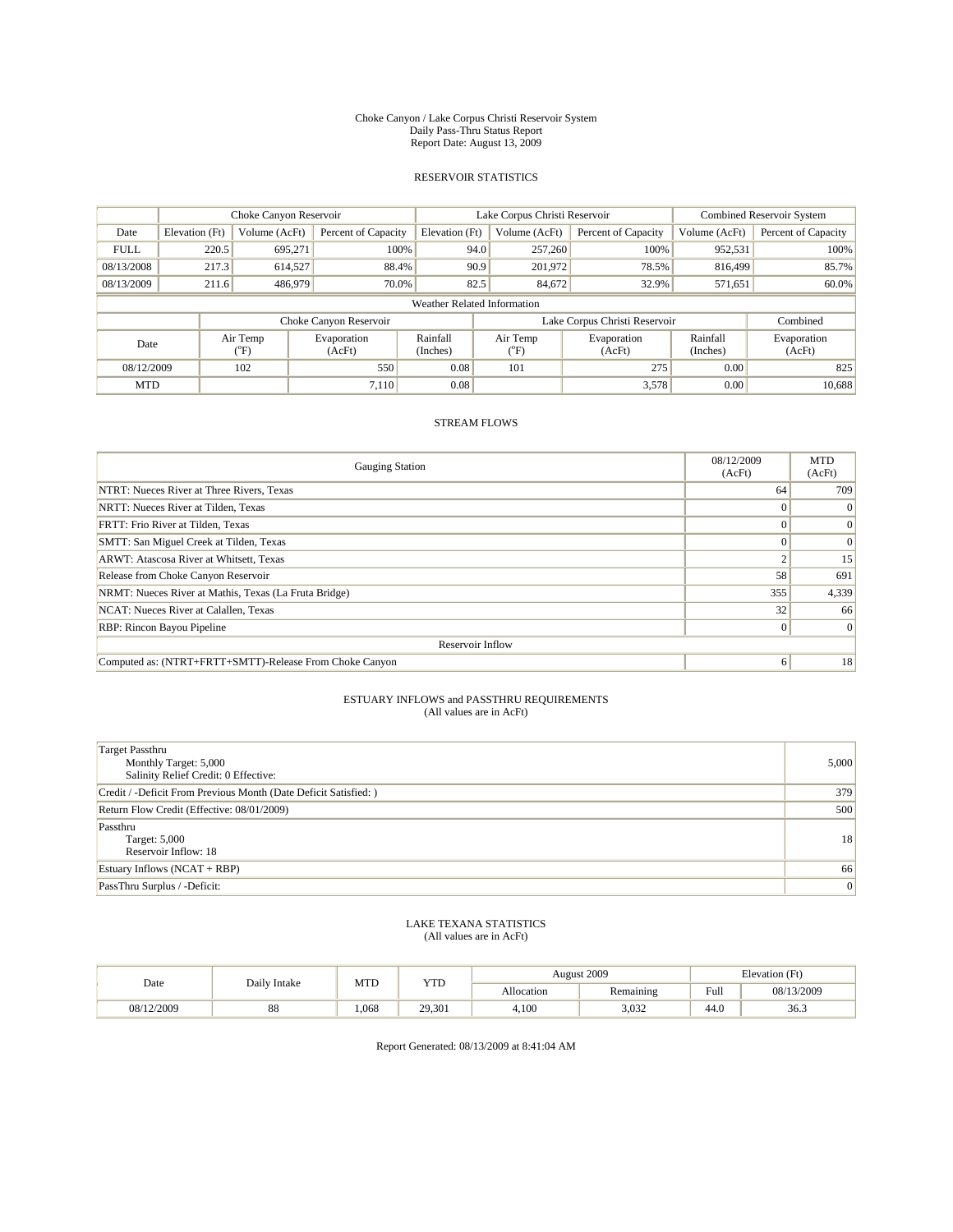#### **Choke Canyon / Lake Corpus Christi Reservoir System Daily Pass-Thru Status Report Report Date: August 14, 2009**

## **RESERVOIR STATISTICS**

|             | Choke Canyon Reservoir             |                  | Lake Corpus Christi Reservoir |                       |      |                                   | <b>Combined Reservoir System</b> |                             |                              |
|-------------|------------------------------------|------------------|-------------------------------|-----------------------|------|-----------------------------------|----------------------------------|-----------------------------|------------------------------|
| Date        | <b>Elevation</b> (Ft)              | Volume (AcFt)    | <b>Percent of Capacity</b>    | <b>Elevation</b> (Ft) |      | Volume (AcFt)                     | <b>Percent of Capacity</b>       | Volume (AcFt)               | <b>Percent of Capacity</b>   |
| <b>FULL</b> | 220.5                              | 695,271          | 100%                          |                       | 94.0 | 257,260                           | 100%                             | 952,531                     | 100%                         |
| 08/14/2008  | 217.3                              | 614.284          | 88.4%                         |                       | 91.0 | 203,338                           | 79.0%                            | 817,622                     | 85.8%                        |
| 08/14/2009  | 211.6                              | 486,768          | 70.0%                         |                       | 82.5 | 84,253                            | 32.8%                            | 571,021                     | 59.9%                        |
|             | <b>Weather Related Information</b> |                  |                               |                       |      |                                   |                                  |                             |                              |
|             |                                    |                  | Choke Canyon Reservoir        |                       |      |                                   | Lake Corpus Christi Reservoir    |                             | Combined                     |
| Date        |                                    | Air Temp<br>(°F) | <b>Evaporation</b><br>(AcFt)  | Rainfall<br>(Inches)  |      | Air Temp<br>$({}^{\circ}{\rm F})$ | <b>Evaporation</b><br>(AcFt)     | <b>Rainfall</b><br>(Inches) | <b>Evaporation</b><br>(AcFt) |
| 08/13/2009  |                                    | 100              | 403                           | 0.00                  |      | 99                                | 189                              | 0.00                        | 592                          |
| <b>MTD</b>  |                                    |                  | 7,513                         | 0.08                  |      |                                   | 3,767                            | 0.00                        | 11,280                       |

## **STREAM FLOWS**

| <b>Gauging Station</b>                                       | 08/13/2009<br>(AcFt) | <b>MTD</b><br>(AcFt) |  |  |  |  |
|--------------------------------------------------------------|----------------------|----------------------|--|--|--|--|
| <b>NTRT:</b> Nueces River at Three Rivers, Texas             | 64                   | 772                  |  |  |  |  |
| <b>NRTT:</b> Nueces River at Tilden, Texas                   |                      | $\Omega$             |  |  |  |  |
| <b>FRTT:</b> Frio River at Tilden, Texas                     |                      | $\vert 0 \vert$      |  |  |  |  |
| <b>SMTT:</b> San Miguel Creek at Tilden, Texas               |                      | $\vert 0 \vert$      |  |  |  |  |
| <b>ARWT:</b> Atascosa River at Whitsett, Texas               |                      | 18                   |  |  |  |  |
| <b>Release from Choke Canyon Reservoir</b>                   | 58                   | 748                  |  |  |  |  |
| <b>NRMT:</b> Nueces River at Mathis, Texas (La Fruta Bridge) | 355                  | 4,695                |  |  |  |  |
| <b>NCAT:</b> Nueces River at Calallen, Texas                 | 13                   | 79                   |  |  |  |  |
| <b>RBP:</b> Rincon Bayou Pipeline                            | $\Omega$             | $\Omega$             |  |  |  |  |
| <b>Reservoir Inflow</b>                                      |                      |                      |  |  |  |  |
| Computed as: (NTRT+FRTT+SMTT)-Release From Choke Canyon      | 6                    | 24                   |  |  |  |  |

## **ESTUARY INFLOWS and PASSTHRU REQUIREMENTS**<br>(All values are in AcFt)

| <b>Target Passthru</b><br>Monthly Target: 5,000<br>Salinity Relief Credit: 0 Effective: | 5,000 |
|-----------------------------------------------------------------------------------------|-------|
| Credit / -Deficit From Previous Month (Date Deficit Satisfied: )                        | 379   |
| Return Flow Credit (Effective: 08/01/2009)                                              | 500   |
| Passthru<br>Target: 5,000<br>Reservoir Inflow: 24                                       | 24    |
| Estuary Inflows $(NCAT + RBP)$                                                          | 79    |
| PassThru Surplus / -Deficit:                                                            | 0     |

## **LAKE TEXANA STATISTICS** (All values are in AcFt)

| Date       | <b>Daily Intake</b> | MTD   | VTT    |            | <b>August 2009</b> | Elevation (Ft) |            |
|------------|---------------------|-------|--------|------------|--------------------|----------------|------------|
|            |                     |       | 1 L.D  | Allocation | <b>Remaining</b>   | Full           | 08/14/2009 |
| 08/13/2009 | 88                  | 1.156 | 29,389 | 4.100      | 2,944              | 44.0           | 36.4       |

Report Generated: 08/14/2009 at 8:28:05 AM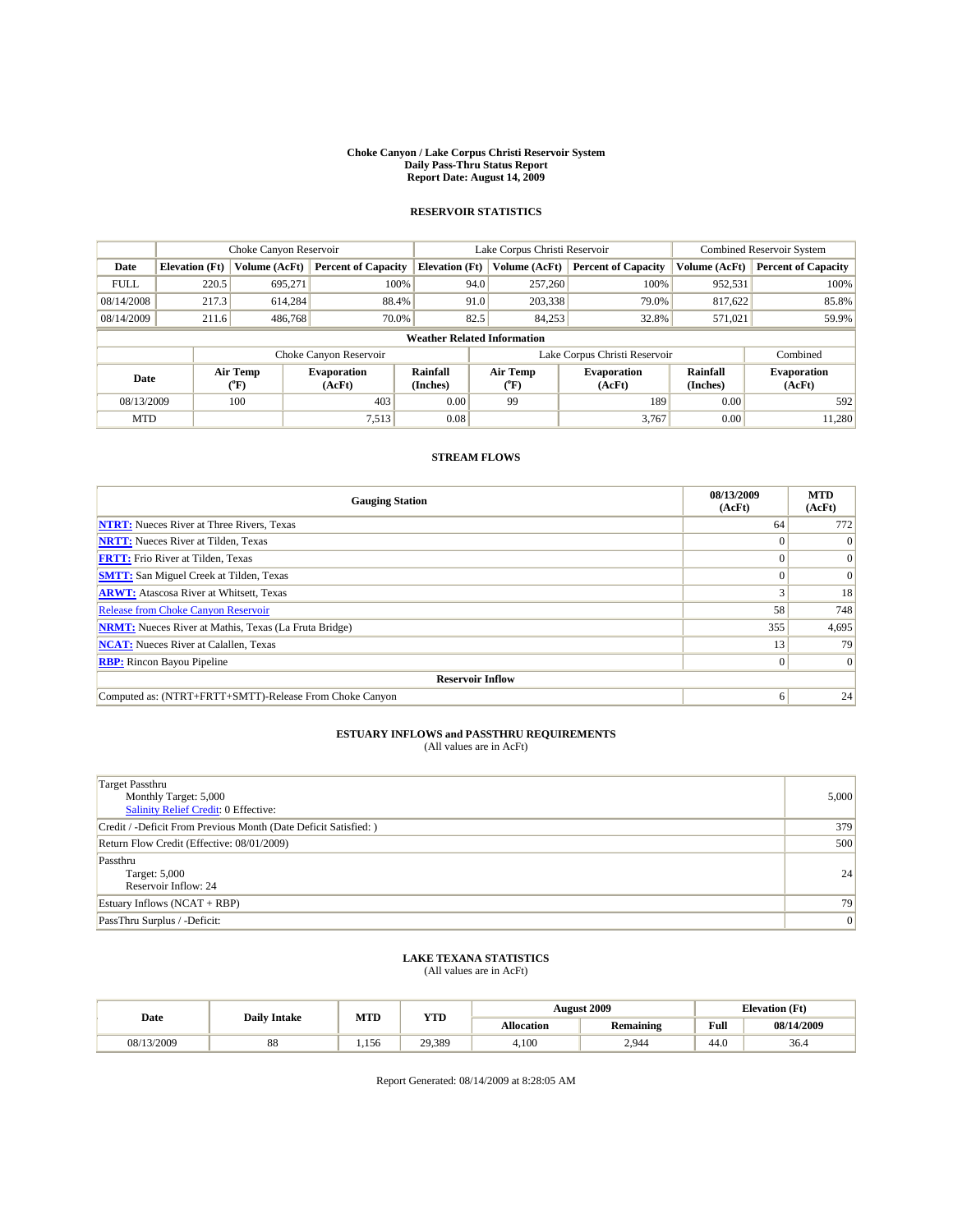#### **Choke Canyon / Lake Corpus Christi Reservoir System Daily Pass-Thru Status Report Report Date: August 15, 2009**

## **RESERVOIR STATISTICS**

|             | Choke Canyon Reservoir             |                  |                              |                             | Lake Corpus Christi Reservoir |                  |                               |                      | <b>Combined Reservoir System</b> |  |  |
|-------------|------------------------------------|------------------|------------------------------|-----------------------------|-------------------------------|------------------|-------------------------------|----------------------|----------------------------------|--|--|
| Date        | <b>Elevation</b> (Ft)              | Volume (AcFt)    | <b>Percent of Capacity</b>   | <b>Elevation</b> (Ft)       |                               | Volume (AcFt)    | <b>Percent of Capacity</b>    | Volume (AcFt)        | <b>Percent of Capacity</b>       |  |  |
| <b>FULL</b> | 220.5                              | 695,271          | 100%                         |                             | 94.0                          | 257,260          | 100%                          | 952,531              | 100%                             |  |  |
| 08/15/2008  | 217.2                              | 613,554          | 88.2%                        |                             | 90.9                          | 202,484          | 78.7%                         | 816,038              | 85.7%                            |  |  |
| 08/15/2009  | 211.6                              | 486,134          | 69.9%                        |                             | 82.4                          | 83,524           | 32.5%                         | 569,658              | 59.8%                            |  |  |
|             | <b>Weather Related Information</b> |                  |                              |                             |                               |                  |                               |                      |                                  |  |  |
|             |                                    |                  | Choke Canyon Reservoir       |                             |                               |                  | Lake Corpus Christi Reservoir |                      | Combined                         |  |  |
| Date        |                                    | Air Temp<br>(°F) | <b>Evaporation</b><br>(AcFt) | <b>Rainfall</b><br>(Inches) |                               | Air Temp<br>(°F) | <b>Evaporation</b><br>(AcFt)  | Rainfall<br>(Inches) | <b>Evaporation</b><br>(AcFt)     |  |  |
| 08/14/2009  |                                    | 101              | 549                          | 0.00                        |                               | 98               | 224                           | 0.00                 | 773                              |  |  |
| <b>MTD</b>  |                                    |                  | 8.062                        | 0.08                        |                               |                  | 3,991                         | 0.00                 | 12,053                           |  |  |

## **STREAM FLOWS**

| <b>Gauging Station</b>                                       | 08/14/2009<br>(AcFt) | <b>MTD</b><br>(AcFt) |
|--------------------------------------------------------------|----------------------|----------------------|
| <b>NTRT:</b> Nueces River at Three Rivers, Texas             | 66                   | 838                  |
| <b>NRTT:</b> Nueces River at Tilden, Texas                   |                      | $\Omega$             |
| <b>FRTT:</b> Frio River at Tilden, Texas                     |                      | $\vert 0 \vert$      |
| <b>SMTT:</b> San Miguel Creek at Tilden, Texas               |                      | $\vert 0 \vert$      |
| <b>ARWT:</b> Atascosa River at Whitsett, Texas               |                      | 20                   |
| Release from Choke Canyon Reservoir                          | 58                   | 806                  |
| <b>NRMT:</b> Nueces River at Mathis, Texas (La Fruta Bridge) | 351                  | 5,046                |
| <b>NCAT:</b> Nueces River at Calallen, Texas                 |                      | 80                   |
| <b>RBP:</b> Rincon Bayou Pipeline                            | 8                    | 8                    |
| <b>Reservoir Inflow</b>                                      |                      |                      |
| Computed as: (NTRT+FRTT+SMTT)-Release From Choke Canyon      | 8                    | 32                   |

# **ESTUARY INFLOWS and PASSTHRU REQUIREMENTS**<br>(All values are in AcFt)

| <b>Target Passthru</b><br>Monthly Target: 5,000<br>Salinity Relief Credit: 0 Effective: | 5,000 |
|-----------------------------------------------------------------------------------------|-------|
| Credit / -Deficit From Previous Month (Date Deficit Satisfied: )                        | 379   |
| Return Flow Credit (Effective: 08/01/2009)                                              | 500   |
| Passthru<br>Target: 5,000<br>Reservoir Inflow: 32                                       | 32    |
| Estuary Inflows (NCAT + RBP)                                                            | 88    |
| PassThru Surplus / -Deficit:                                                            | 0     |

## **LAKE TEXANA STATISTICS** (All values are in AcFt)

|            | <b>Daily Intake</b> | MTD  | <b>YTD</b> |                   | <b>August 2009</b> | <b>Elevation</b> (Ft)                       |            |
|------------|---------------------|------|------------|-------------------|--------------------|---------------------------------------------|------------|
| Date       |                     |      |            | <b>Allocation</b> | <b>Remaining</b>   | Full<br>the contract of the contract of the | 08/15/2009 |
| 08/14/2009 | 90                  | .245 | 29.479     | 4.100             | 2,855              | 44.0                                        | 36.4       |

Report Generated: 08/15/2009 at 8:19:11 AM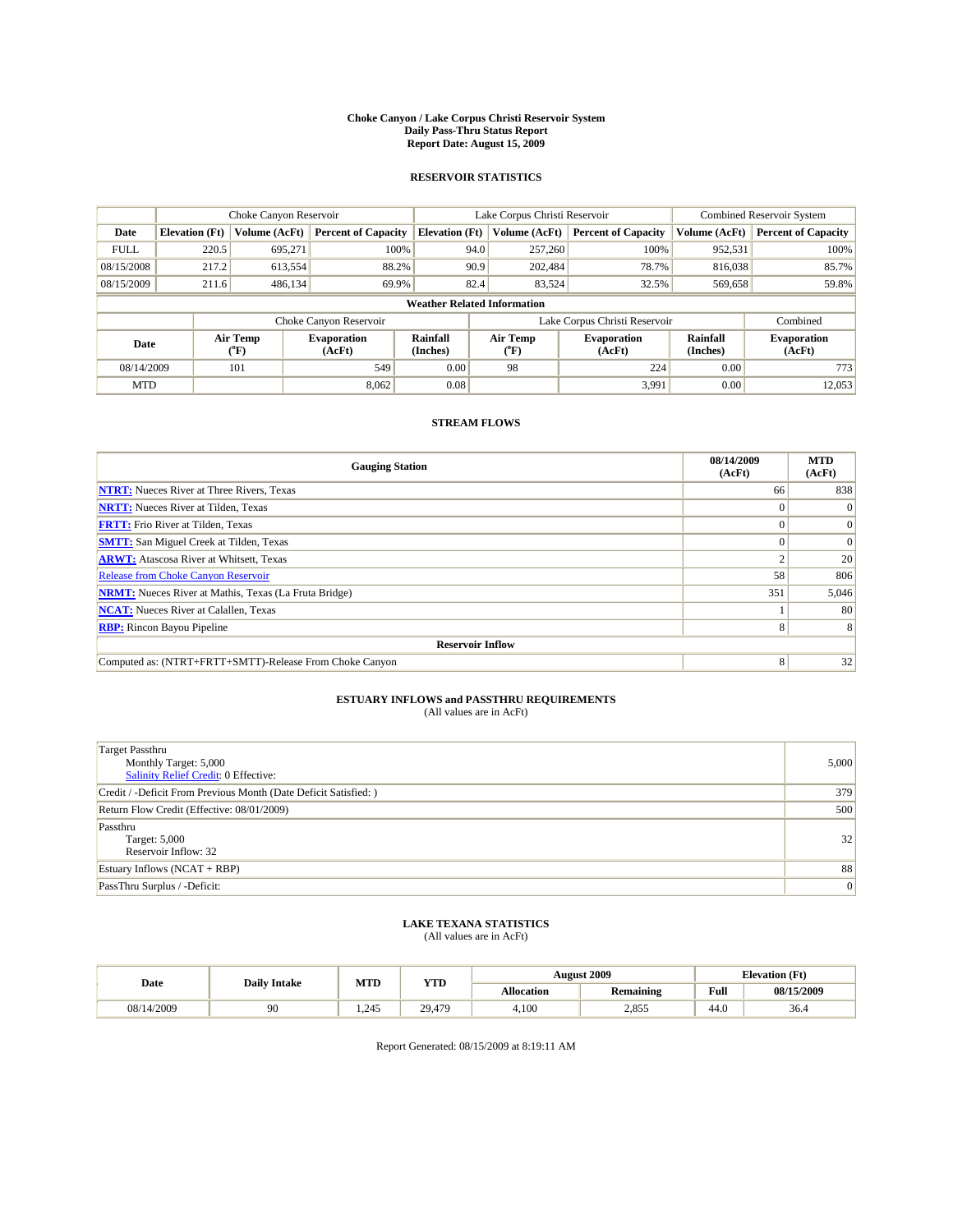#### **Choke Canyon / Lake Corpus Christi Reservoir System Daily Pass-Thru Status Report Report Date: August 16, 2009**

## **RESERVOIR STATISTICS**

|                                    | Choke Canyon Reservoir |                  | Lake Corpus Christi Reservoir |                       |                                  |               | <b>Combined Reservoir System</b> |                      |                              |
|------------------------------------|------------------------|------------------|-------------------------------|-----------------------|----------------------------------|---------------|----------------------------------|----------------------|------------------------------|
| Date                               | <b>Elevation</b> (Ft)  | Volume (AcFt)    | <b>Percent of Capacity</b>    | <b>Elevation</b> (Ft) |                                  | Volume (AcFt) | <b>Percent of Capacity</b>       | Volume (AcFt)        | <b>Percent of Capacity</b>   |
| <b>FULL</b>                        | 220.5                  | 695.271          | 100%                          | 94.0                  |                                  | 257,260       | 100%                             | 952,531              | 100%                         |
| 08/16/2008                         | 217.3                  | 613.797          | 88.3%                         | 90.9                  |                                  | 202,484       | 78.7%                            | 816,281              | 85.7%                        |
| 08/16/2009                         | 211.5                  | 484,254          | 69.6%                         | 82.3                  |                                  | 82,901        | 32.2%                            | 567,155              | 59.5%                        |
| <b>Weather Related Information</b> |                        |                  |                               |                       |                                  |               |                                  |                      |                              |
|                                    |                        |                  | Choke Canyon Reservoir        |                       |                                  |               | Lake Corpus Christi Reservoir    |                      | Combined                     |
| Date                               |                        | Air Temp<br>(°F) | <b>Evaporation</b><br>(AcFt)  | Rainfall<br>(Inches)  | <b>Air Temp</b><br>$(^{\circ}F)$ |               | <b>Evaporation</b><br>(AcFt)     | Rainfall<br>(Inches) | <b>Evaporation</b><br>(AcFt) |
| 08/15/2009                         |                        | 102              | 536                           | 0.00                  | 99                               |               | 217                              | 0.00                 | 753                          |
| <b>MTD</b>                         |                        |                  | 8,598                         | 0.08                  |                                  |               | 4,208                            | 0.00                 | 12,806                       |

## **STREAM FLOWS**

| <b>Gauging Station</b>                                       | 08/15/2009<br>(AcFt) | <b>MTD</b><br>(AcFt) |  |  |  |  |
|--------------------------------------------------------------|----------------------|----------------------|--|--|--|--|
| <b>NTRT:</b> Nueces River at Three Rivers, Texas             | 62                   | 899                  |  |  |  |  |
| <b>NRTT:</b> Nueces River at Tilden, Texas                   |                      | $\overline{0}$       |  |  |  |  |
| <b>FRTT:</b> Frio River at Tilden, Texas                     |                      |                      |  |  |  |  |
| <b>SMTT:</b> San Miguel Creek at Tilden, Texas               |                      | $\Omega$             |  |  |  |  |
| <b>ARWT:</b> Atascosa River at Whitsett, Texas               |                      | 23                   |  |  |  |  |
| <b>Release from Choke Canyon Reservoir</b>                   | 58                   | 863                  |  |  |  |  |
| <b>NRMT:</b> Nueces River at Mathis, Texas (La Fruta Bridge) | 326                  | 5,371                |  |  |  |  |
| <b>NCAT:</b> Nueces River at Calallen, Texas                 | 26                   | 105                  |  |  |  |  |
| <b>RBP:</b> Rincon Bayou Pipeline                            | $\Omega$             | 8                    |  |  |  |  |
| <b>Reservoir Inflow</b>                                      |                      |                      |  |  |  |  |
| Computed as: (NTRT+FRTT+SMTT)-Release From Choke Canyon      |                      | 36                   |  |  |  |  |

## **ESTUARY INFLOWS and PASSTHRU REQUIREMENTS**<br>(All values are in AcFt)

| <b>Target Passthru</b><br>Monthly Target: 5,000<br>Salinity Relief Credit: 0 Effective: | 5,000 |
|-----------------------------------------------------------------------------------------|-------|
| Credit / -Deficit From Previous Month (Date Deficit Satisfied: )                        | 379   |
| Return Flow Credit (Effective: 08/01/2009)                                              | 500   |
| Passthru<br>Target: 5,000<br>Reservoir Inflow: 36                                       | 36    |
| Estuary Inflows (NCAT + RBP)                                                            | 113   |
| PassThru Surplus / -Deficit:                                                            | 0     |

# **LAKE TEXANA STATISTICS** (All values are in AcFt)

| Date       | <b>Daily Intake</b> | MTD  | <b>YTD</b> |                   | August 2009 | <b>Elevation</b> (Ft) |            |
|------------|---------------------|------|------------|-------------------|-------------|-----------------------|------------|
|            |                     |      |            | <b>Allocation</b> | Remaining   | Full                  | 08/16/2009 |
| 08/15/2009 |                     | .336 | 29.569     | 4.100             | 2,764       | 44.0                  | 36.4       |

Report Generated: 08/16/2009 at 8:31:02 AM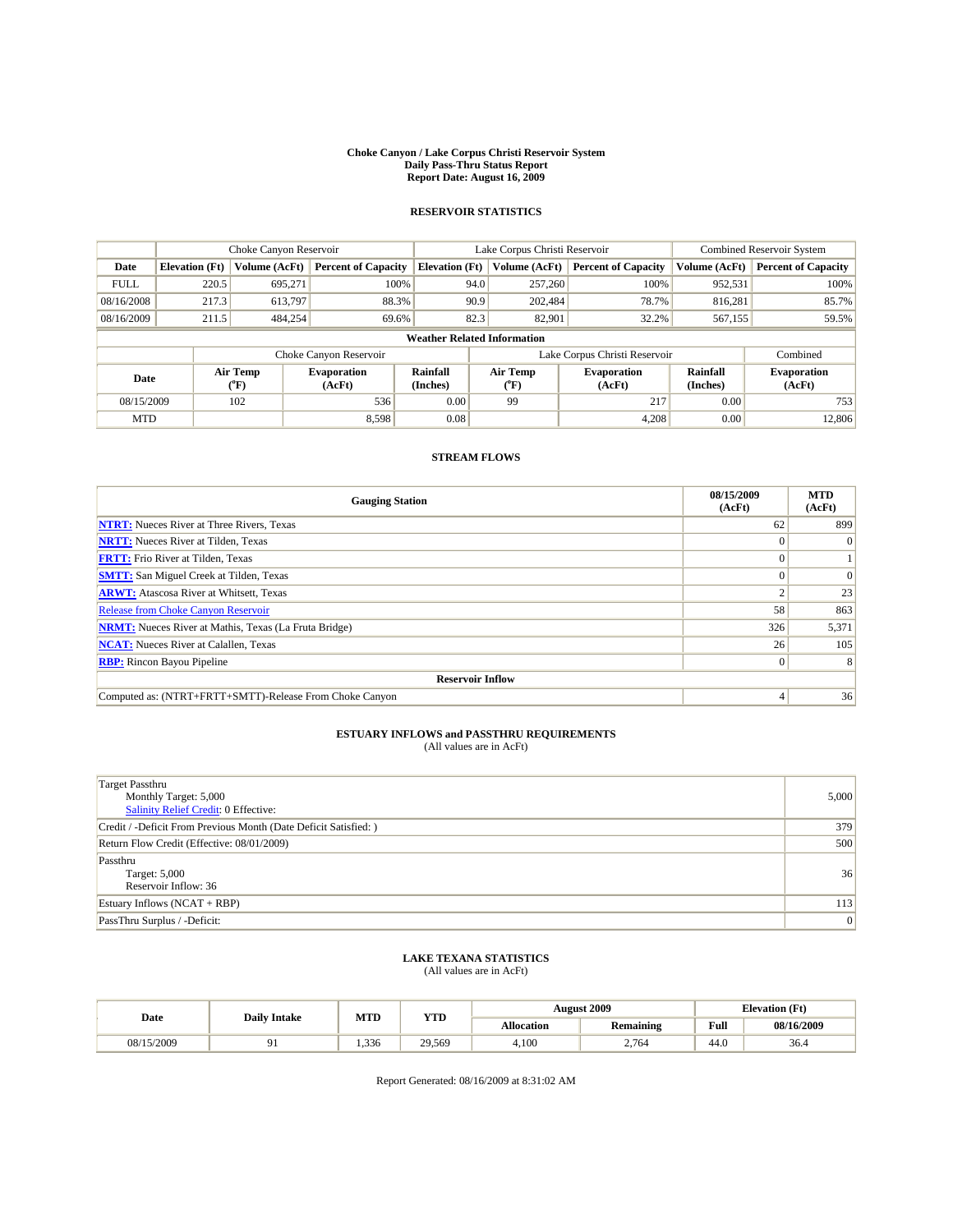#### **Choke Canyon / Lake Corpus Christi Reservoir System Daily Pass-Thru Status Report Report Date: August 17, 2009**

## **RESERVOIR STATISTICS**

|                                    | Choke Canyon Reservoir |                  | Lake Corpus Christi Reservoir |                       |      |                                  | <b>Combined Reservoir System</b> |                      |                              |
|------------------------------------|------------------------|------------------|-------------------------------|-----------------------|------|----------------------------------|----------------------------------|----------------------|------------------------------|
| Date                               | <b>Elevation (Ft)</b>  | Volume (AcFt)    | <b>Percent of Capacity</b>    | <b>Elevation</b> (Ft) |      | Volume (AcFt)                    | <b>Percent of Capacity</b>       | Volume (AcFt)        | <b>Percent of Capacity</b>   |
| <b>FULL</b>                        | 220.5                  | 695.271          | 100%                          |                       | 94.0 | 257,260                          | 100%                             | 952,531              | 100%                         |
| 08/17/2008                         | 217.3                  | 615,987          | 88.6%                         |                       | 90.9 | 202,997                          | 78.9%                            | 818.984              | 86.0%                        |
| 08/17/2009                         | 211.5                  | 484,672          | 69.7%                         |                       | 82.3 | 82,488                           | 32.1%                            | 567,160              | 59.5%                        |
| <b>Weather Related Information</b> |                        |                  |                               |                       |      |                                  |                                  |                      |                              |
|                                    |                        |                  | Choke Canyon Reservoir        |                       |      |                                  | Lake Corpus Christi Reservoir    |                      | Combined                     |
| Date                               |                        | Air Temp<br>(°F) | <b>Evaporation</b><br>(AcFt)  | Rainfall<br>(Inches)  |      | <b>Air Temp</b><br>$(^{\circ}F)$ | <b>Evaporation</b><br>(AcFt)     | Rainfall<br>(Inches) | <b>Evaporation</b><br>(AcFt) |
| 08/16/2009                         |                        | 101              | 548                           | 0.00                  |      | 100                              | 264                              | 0.00                 | 812                          |
| <b>MTD</b>                         |                        |                  | 9,146                         | 0.08                  |      |                                  | 4,472                            | 0.00                 | 13,618                       |

## **STREAM FLOWS**

| <b>Gauging Station</b>                                       | 08/16/2009<br>(AcFt) | <b>MTD</b><br>(AcFt) |  |  |  |
|--------------------------------------------------------------|----------------------|----------------------|--|--|--|
| <b>NTRT:</b> Nueces River at Three Rivers, Texas             | 62                   | 961                  |  |  |  |
| <b>NRTT:</b> Nueces River at Tilden, Texas                   |                      | $\overline{0}$       |  |  |  |
| <b>FRTT:</b> Frio River at Tilden, Texas                     |                      |                      |  |  |  |
| <b>SMTT:</b> San Miguel Creek at Tilden, Texas               |                      | $\Omega$             |  |  |  |
| <b>ARWT:</b> Atascosa River at Whitsett, Texas               |                      | 25                   |  |  |  |
| Release from Choke Canyon Reservoir                          | 58                   | 921                  |  |  |  |
| <b>NRMT:</b> Nueces River at Mathis, Texas (La Fruta Bridge) | 312                  | 5,683                |  |  |  |
| <b>NCAT:</b> Nueces River at Calallen, Texas                 | 32                   | 137                  |  |  |  |
| <b>RBP:</b> Rincon Bayou Pipeline                            | $\Omega$             | 8                    |  |  |  |
| <b>Reservoir Inflow</b>                                      |                      |                      |  |  |  |
| Computed as: (NTRT+FRTT+SMTT)-Release From Choke Canyon      |                      | 40                   |  |  |  |

## **ESTUARY INFLOWS and PASSTHRU REQUIREMENTS**<br>(All values are in AcFt)

| Target Passthru<br>Monthly Target: 5,000<br>Salinity Relief Credit: 0 Effective: | 5,000 |
|----------------------------------------------------------------------------------|-------|
| Credit / -Deficit From Previous Month (Date Deficit Satisfied: )                 | 379   |
| Return Flow Credit (Effective: 08/01/2009)                                       | 500   |
| Passthru<br>Target: 5,000<br>Reservoir Inflow: 40                                | 40    |
| Estuary Inflows (NCAT + RBP)                                                     | 145   |
| PassThru Surplus / -Deficit:                                                     | 0     |

## **LAKE TEXANA STATISTICS** (All values are in AcFt)

| Date       | <b>Daily Intake</b> | MTD   | VTI    |            | <b>August 2009</b> | <b>Elevation</b> (Ft) |            |
|------------|---------------------|-------|--------|------------|--------------------|-----------------------|------------|
|            |                     |       | 1 L.D  | Allocation | <b>Remaining</b>   | Full                  | 08/17/2009 |
| 08/16/2009 | 90                  | 1.426 | 29,660 | 4.100      | $\angle 674$       | 44.0                  | 36.4       |

Report Generated: 08/17/2009 at 8:23:58 AM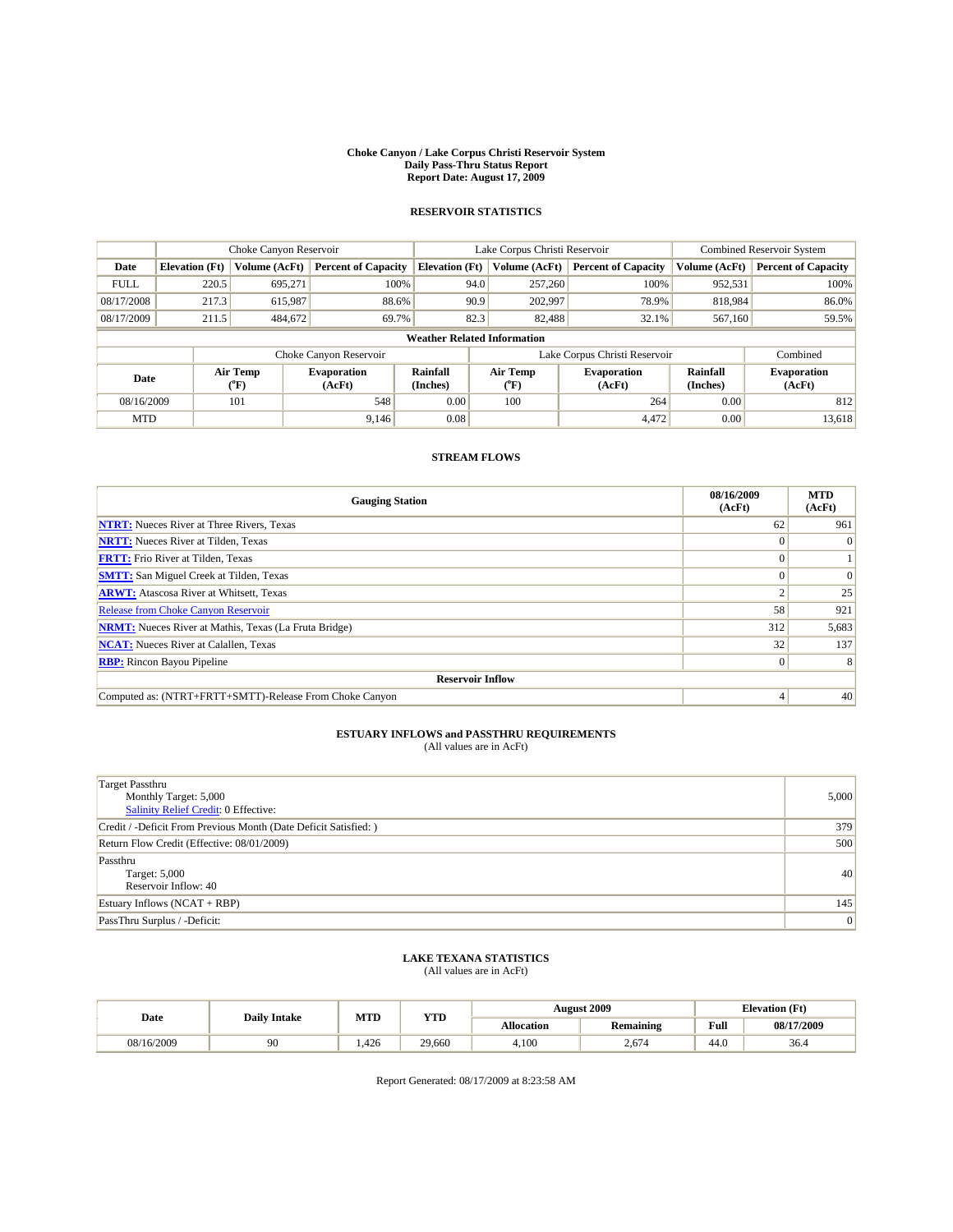#### **Choke Canyon / Lake Corpus Christi Reservoir System Daily Pass-Thru Status Report Report Date: August 18, 2009**

## **RESERVOIR STATISTICS**

|             | Choke Canyon Reservoir             |                                |                              |                             | Lake Corpus Christi Reservoir | <b>Combined Reservoir System</b> |                      |                              |  |
|-------------|------------------------------------|--------------------------------|------------------------------|-----------------------------|-------------------------------|----------------------------------|----------------------|------------------------------|--|
| Date        | <b>Elevation</b> (Ft)              | Volume (AcFt)                  | <b>Percent of Capacity</b>   | <b>Elevation</b> (Ft)       | Volume (AcFt)                 | <b>Percent of Capacity</b>       | Volume (AcFt)        | <b>Percent of Capacity</b>   |  |
| <b>FULL</b> | 220.5                              | 695,271                        | 100%                         | 94.0                        | 257,260                       | 100%                             | 952,531              | 100%                         |  |
| 08/18/2008  | 217.4                              | 616.717                        | 88.7%                        | 90.9                        | 203.167                       | 79.0%                            | 819.884              | 86.1%                        |  |
| 08/18/2009  | 211.5                              | 484,254                        | 69.6%                        | 82.2                        | 81,871                        | 31.8%                            | 566,125              | 59.4%                        |  |
|             | <b>Weather Related Information</b> |                                |                              |                             |                               |                                  |                      |                              |  |
|             |                                    |                                | Choke Canyon Reservoir       |                             |                               | Lake Corpus Christi Reservoir    |                      | Combined                     |  |
| Date        |                                    | Air Temp<br>$({}^o\mathrm{F})$ | <b>Evaporation</b><br>(AcFt) | <b>Rainfall</b><br>(Inches) | Air Temp<br>(°F)              | <b>Evaporation</b><br>(AcFt)     | Rainfall<br>(Inches) | <b>Evaporation</b><br>(AcFt) |  |
| 08/17/2009  |                                    | 101                            | 609                          | 0.00                        | 99                            | 275                              | 0.00                 | 884                          |  |
| <b>MTD</b>  |                                    |                                | 9,755                        | 0.08                        |                               | 4.747                            | 0.00                 | 14,502                       |  |

## **STREAM FLOWS**

| <b>Gauging Station</b>                                       | 08/17/2009<br>(AcFt) | <b>MTD</b><br>(AcFt) |  |  |  |  |  |
|--------------------------------------------------------------|----------------------|----------------------|--|--|--|--|--|
| <b>NTRT:</b> Nueces River at Three Rivers, Texas             | 62                   | 1,022                |  |  |  |  |  |
| <b>NRTT:</b> Nueces River at Tilden, Texas                   |                      |                      |  |  |  |  |  |
| <b>FRTT:</b> Frio River at Tilden, Texas                     |                      |                      |  |  |  |  |  |
| <b>SMTT:</b> San Miguel Creek at Tilden, Texas               |                      | $\Omega$             |  |  |  |  |  |
| <b>ARWT:</b> Atascosa River at Whitsett, Texas               |                      | 27                   |  |  |  |  |  |
| <b>Release from Choke Canyon Reservoir</b>                   | 58                   | 979                  |  |  |  |  |  |
| <b>NRMT:</b> Nueces River at Mathis, Texas (La Fruta Bridge) | 347                  | 6,030                |  |  |  |  |  |
| <b>NCAT:</b> Nueces River at Calallen, Texas                 | $\Omega$             | 137                  |  |  |  |  |  |
| <b>RBP:</b> Rincon Bayou Pipeline                            | $\overline{0}$       | 8                    |  |  |  |  |  |
| <b>Reservoir Inflow</b>                                      |                      |                      |  |  |  |  |  |
| Computed as: (NTRT+FRTT+SMTT)-Release From Choke Canyon      |                      | 44                   |  |  |  |  |  |

# **ESTUARY INFLOWS and PASSTHRU REQUIREMENTS**<br>(All values are in AcFt)

| <b>Target Passthru</b><br>Monthly Target: 5,000<br><b>Salinity Relief Credit: 0 Effective:</b> | 5,000 |
|------------------------------------------------------------------------------------------------|-------|
| Credit / -Deficit From Previous Month (Date Deficit Satisfied: )                               | 379   |
| Return Flow Credit (Effective: 08/01/2009)                                                     | 500   |
| Passthru<br>Target: 5,000<br>Reservoir Inflow: 44                                              | 44    |
| Estuary Inflows $(NCAT + RBP)$                                                                 | 145   |
| PassThru Surplus / -Deficit:                                                                   | 0     |

# **LAKE TEXANA STATISTICS** (All values are in AcFt)

|            | <b>Daily Intake</b> | MTD   | <b>YTD</b> |                   | <b>August 2009</b> | <b>Elevation</b> (Ft)                       |            |
|------------|---------------------|-------|------------|-------------------|--------------------|---------------------------------------------|------------|
| Date       |                     |       |            | <b>Allocation</b> | <b>Remaining</b>   | Full<br>the contract of the contract of the | 08/18/2009 |
| 08/17/2009 | 90                  | 1.516 | 29,750     | 4.100             | 2,584              | 44.0                                        | 36.5       |

Report Generated: 08/18/2009 at 8:19:33 AM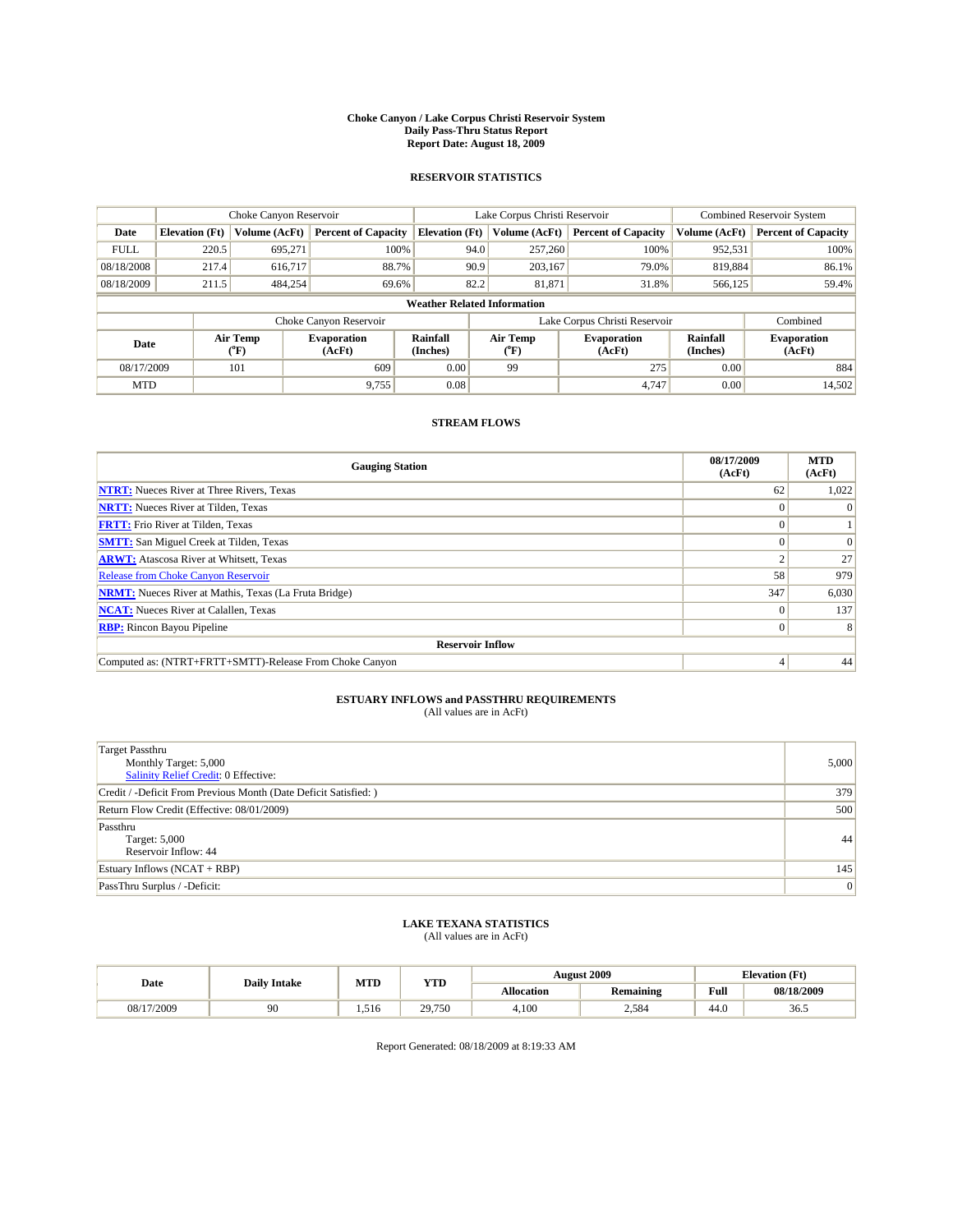#### **Choke Canyon / Lake Corpus Christi Reservoir System Daily Pass-Thru Status Report Report Date: August 19, 2009**

## **RESERVOIR STATISTICS**

|                                    | Choke Canyon Reservoir |                  | Lake Corpus Christi Reservoir |                       |      |                                  | <b>Combined Reservoir System</b> |                      |                              |
|------------------------------------|------------------------|------------------|-------------------------------|-----------------------|------|----------------------------------|----------------------------------|----------------------|------------------------------|
| Date                               | <b>Elevation (Ft)</b>  | Volume (AcFt)    | <b>Percent of Capacity</b>    | <b>Elevation</b> (Ft) |      | Volume (AcFt)                    | <b>Percent of Capacity</b>       | Volume (AcFt)        | <b>Percent of Capacity</b>   |
| <b>FULL</b>                        | 220.5                  | 695.271          | 100%                          |                       | 94.0 | 257,260                          | 100%                             | 952,531              | 100%                         |
| 08/19/2008                         | 217.4                  | 617,690          | 88.8%                         |                       | 91.0 | 203,338                          | 79.0%                            | 821.028              | 86.2%                        |
| 08/19/2009                         | 211.4                  | 482,583          | 69.4%                         |                       | 82.2 | 81,563                           | 31.7%                            | 564,146              | 59.2%                        |
| <b>Weather Related Information</b> |                        |                  |                               |                       |      |                                  |                                  |                      |                              |
|                                    |                        |                  | Choke Canyon Reservoir        |                       |      |                                  | Lake Corpus Christi Reservoir    |                      | Combined                     |
| Date                               |                        | Air Temp<br>(°F) | <b>Evaporation</b><br>(AcFt)  | Rainfall<br>(Inches)  |      | <b>Air Temp</b><br>$(^{\circ}F)$ | <b>Evaporation</b><br>(AcFt)     | Rainfall<br>(Inches) | <b>Evaporation</b><br>(AcFt) |
| 08/18/2009                         |                        | 96               | 474                           | 0.01                  |      | 95                               | 149                              | 0.08                 | 623                          |
| <b>MTD</b>                         |                        |                  | 10,229                        | 0.09                  |      |                                  | 4,896                            | 0.08                 | 15,125                       |

## **STREAM FLOWS**

| <b>Gauging Station</b>                                       | 08/18/2009<br>(AcFt) | <b>MTD</b><br>(AcFt) |  |  |  |
|--------------------------------------------------------------|----------------------|----------------------|--|--|--|
| <b>NTRT:</b> Nueces River at Three Rivers, Texas             | 62                   | 1,084                |  |  |  |
| <b>NRTT:</b> Nueces River at Tilden, Texas                   |                      | $\Omega$             |  |  |  |
| <b>FRTT:</b> Frio River at Tilden, Texas                     |                      |                      |  |  |  |
| <b>SMTT:</b> San Miguel Creek at Tilden, Texas               |                      | $\Omega$             |  |  |  |
| <b>ARWT:</b> Atascosa River at Whitsett, Texas               |                      | 29                   |  |  |  |
| <b>Release from Choke Canyon Reservoir</b>                   | 58                   | 1,036                |  |  |  |
| <b>NRMT:</b> Nueces River at Mathis, Texas (La Fruta Bridge) | 363                  | 6,394                |  |  |  |
| <b>NCAT:</b> Nueces River at Calallen, Texas                 |                      | 137                  |  |  |  |
| <b>RBP:</b> Rincon Bayou Pipeline                            | $\Omega$             | 8                    |  |  |  |
| <b>Reservoir Inflow</b>                                      |                      |                      |  |  |  |
| Computed as: (NTRT+FRTT+SMTT)-Release From Choke Canyon      |                      | 48                   |  |  |  |

## **ESTUARY INFLOWS and PASSTHRU REQUIREMENTS**<br>(All values are in AcFt)

| <b>Target Passthru</b><br>Monthly Target: 5,000<br>Salinity Relief Credit: 0 Effective: | 5,000 |
|-----------------------------------------------------------------------------------------|-------|
| Credit / -Deficit From Previous Month (Date Deficit Satisfied: )                        | 379   |
| Return Flow Credit (Effective: 08/01/2009)                                              | 500   |
| Passthru<br>Target: 5,000<br>Reservoir Inflow: 48                                       | 48    |
| Estuary Inflows $(NCAT + RBP)$                                                          | 145   |
| PassThru Surplus / -Deficit:                                                            | 0     |

## **LAKE TEXANA STATISTICS** (All values are in AcFt)

| Date       | <b>Daily Intake</b> | MTD | VTT<br>1 I.D |            | <b>August 2009</b> | Elevation (Ft) |            |
|------------|---------------------|-----|--------------|------------|--------------------|----------------|------------|
|            |                     |     |              | Allocation | <b>Remaining</b>   | Full           | 08/19/2009 |
| 08/18/2009 | 90                  | 607 | 29.840       | 4.100      | 2.493              | 44.0           | 36.5       |

Report Generated: 08/19/2009 at 8:47:19 AM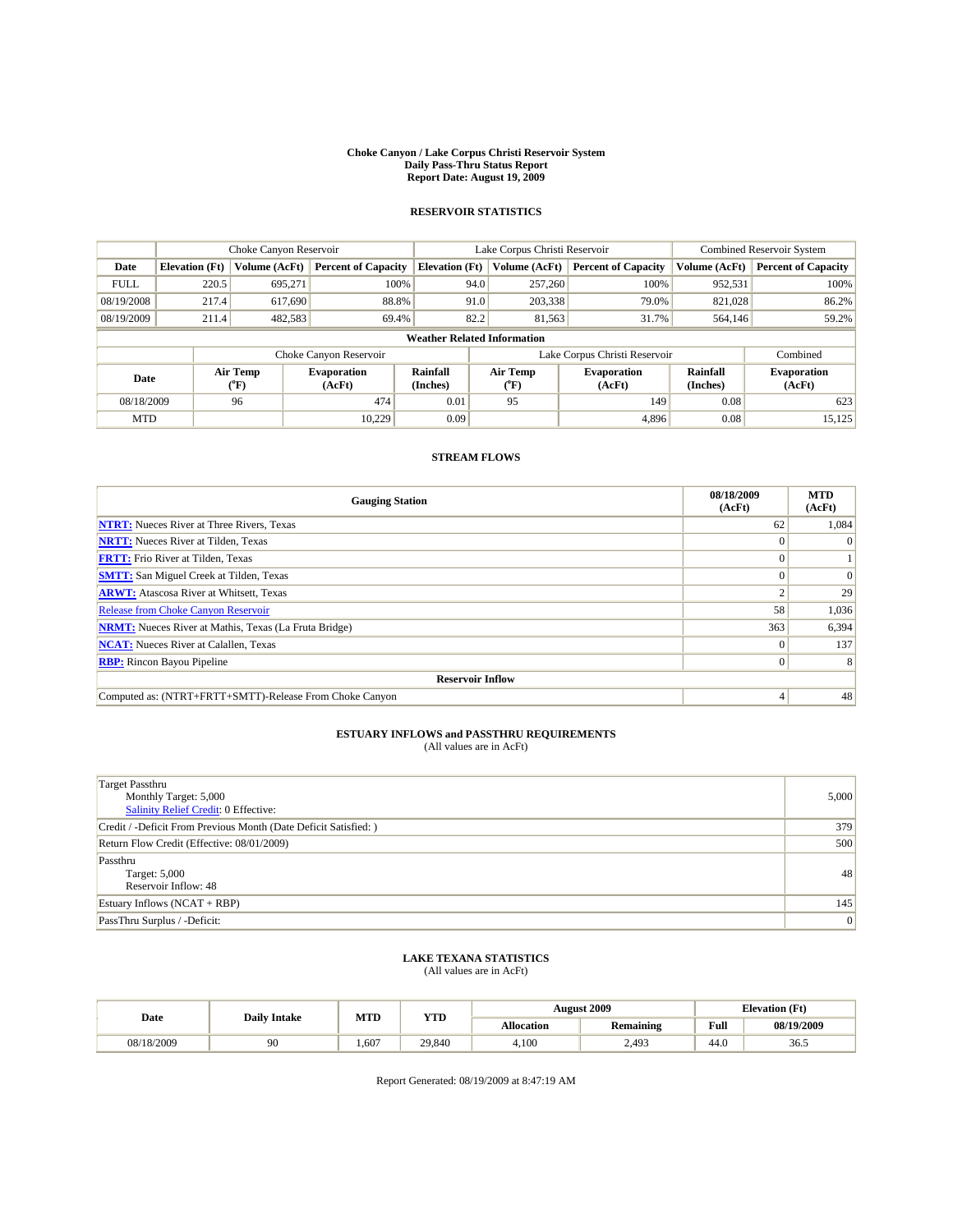#### **Choke Canyon / Lake Corpus Christi Reservoir System Daily Pass-Thru Status Report Report Date: August 20, 2009**

## **RESERVOIR STATISTICS**

|             | Choke Canyon Reservoir             |                                           |                              |                             | Lake Corpus Christi Reservoir  | <b>Combined Reservoir System</b> |                      |                              |  |  |
|-------------|------------------------------------|-------------------------------------------|------------------------------|-----------------------------|--------------------------------|----------------------------------|----------------------|------------------------------|--|--|
| Date        | <b>Elevation</b> (Ft)              | Volume (AcFt)                             | <b>Percent of Capacity</b>   | <b>Elevation</b> (Ft)       | Volume (AcFt)                  | <b>Percent of Capacity</b>       | Volume (AcFt)        | <b>Percent of Capacity</b>   |  |  |
| <b>FULL</b> | 220.5                              | 695,271                                   | 100%                         | 94.0                        | 257,260                        | 100%                             | 952,531              | 100%                         |  |  |
| 08/20/2008  | 217.4                              | 617,447                                   | 88.8%                        | 91.2                        | 207.281                        | 80.6%                            | 824,728              | 86.6%                        |  |  |
| 08/20/2009  | 211.4                              | 482,374                                   | 69.4%                        | 82.2                        | 80,950                         | 31.5%                            | 563,324              | 59.1%                        |  |  |
|             | <b>Weather Related Information</b> |                                           |                              |                             |                                |                                  |                      |                              |  |  |
|             |                                    |                                           | Choke Canyon Reservoir       |                             |                                | Lake Corpus Christi Reservoir    |                      | Combined                     |  |  |
| Date        |                                    | Air Temp<br>$({}^{\mathrm{o}}\mathrm{F})$ | <b>Evaporation</b><br>(AcFt) | <b>Rainfall</b><br>(Inches) | Air Temp<br>$({}^o\mathrm{F})$ | <b>Evaporation</b><br>(AcFt)     | Rainfall<br>(Inches) | <b>Evaporation</b><br>(AcFt) |  |  |
| 08/19/2009  |                                    | 97                                        | 365                          | 0.00                        | 98                             | 208                              | 0.00                 | 573                          |  |  |
| <b>MTD</b>  |                                    |                                           | 10.594                       | 0.09                        |                                | 5,104                            | 0.08                 | 15.698                       |  |  |

## **STREAM FLOWS**

| <b>Gauging Station</b>                                       | 08/19/2009<br>(AcFt) | <b>MTD</b><br>(AcFt) |  |  |  |  |
|--------------------------------------------------------------|----------------------|----------------------|--|--|--|--|
| <b>NTRT:</b> Nueces River at Three Rivers, Texas             | 62                   | 1,145                |  |  |  |  |
| <b>NRTT:</b> Nueces River at Tilden, Texas                   |                      | $\Omega$             |  |  |  |  |
| <b>FRTT:</b> Frio River at Tilden, Texas                     |                      |                      |  |  |  |  |
| <b>SMTT:</b> San Miguel Creek at Tilden, Texas               |                      | $\Omega$             |  |  |  |  |
| <b>ARWT:</b> Atascosa River at Whitsett, Texas               |                      | 31                   |  |  |  |  |
| <b>Release from Choke Canyon Reservoir</b>                   | 58                   | 1,094                |  |  |  |  |
| <b>NRMT:</b> Nueces River at Mathis, Texas (La Fruta Bridge) | 351                  | 6,745                |  |  |  |  |
| <b>NCAT:</b> Nueces River at Calallen, Texas                 |                      | 137                  |  |  |  |  |
| <b>RBP:</b> Rincon Bayou Pipeline                            | $\Omega$             | 8                    |  |  |  |  |
| <b>Reservoir Inflow</b>                                      |                      |                      |  |  |  |  |
| Computed as: (NTRT+FRTT+SMTT)-Release From Choke Canyon      |                      | 52                   |  |  |  |  |

# **ESTUARY INFLOWS and PASSTHRU REQUIREMENTS**<br>(All values are in AcFt)

| <b>Target Passthru</b><br>Monthly Target: 5,000<br>Salinity Relief Credit: 0 Effective: | 5,000 |
|-----------------------------------------------------------------------------------------|-------|
| Credit / -Deficit From Previous Month (Date Deficit Satisfied: )                        | 379   |
| Return Flow Credit (Effective: 08/01/2009)                                              | 500   |
| Passthru<br>Target: 5,000<br>Reservoir Inflow: 52                                       | 52    |
| Estuary Inflows $(NCAT + RBP)$                                                          | 145   |
| PassThru Surplus / -Deficit:                                                            | 0     |

# **LAKE TEXANA STATISTICS** (All values are in AcFt)

| Date       | <b>Daily Intake</b> | MTD | <b>YTD</b> |                   | <b>August 2009</b> | <b>Elevation</b> (Ft) |            |
|------------|---------------------|-----|------------|-------------------|--------------------|-----------------------|------------|
|            |                     |     |            | <b>Allocation</b> | <b>Remaining</b>   | Full                  | 08/20/2009 |
| 08/19/2009 | 90                  | 697 | 29,930     | 4.100             | 2,403              | 44.0                  | 36.6       |

Report Generated: 08/20/2009 at 10:40:01 AM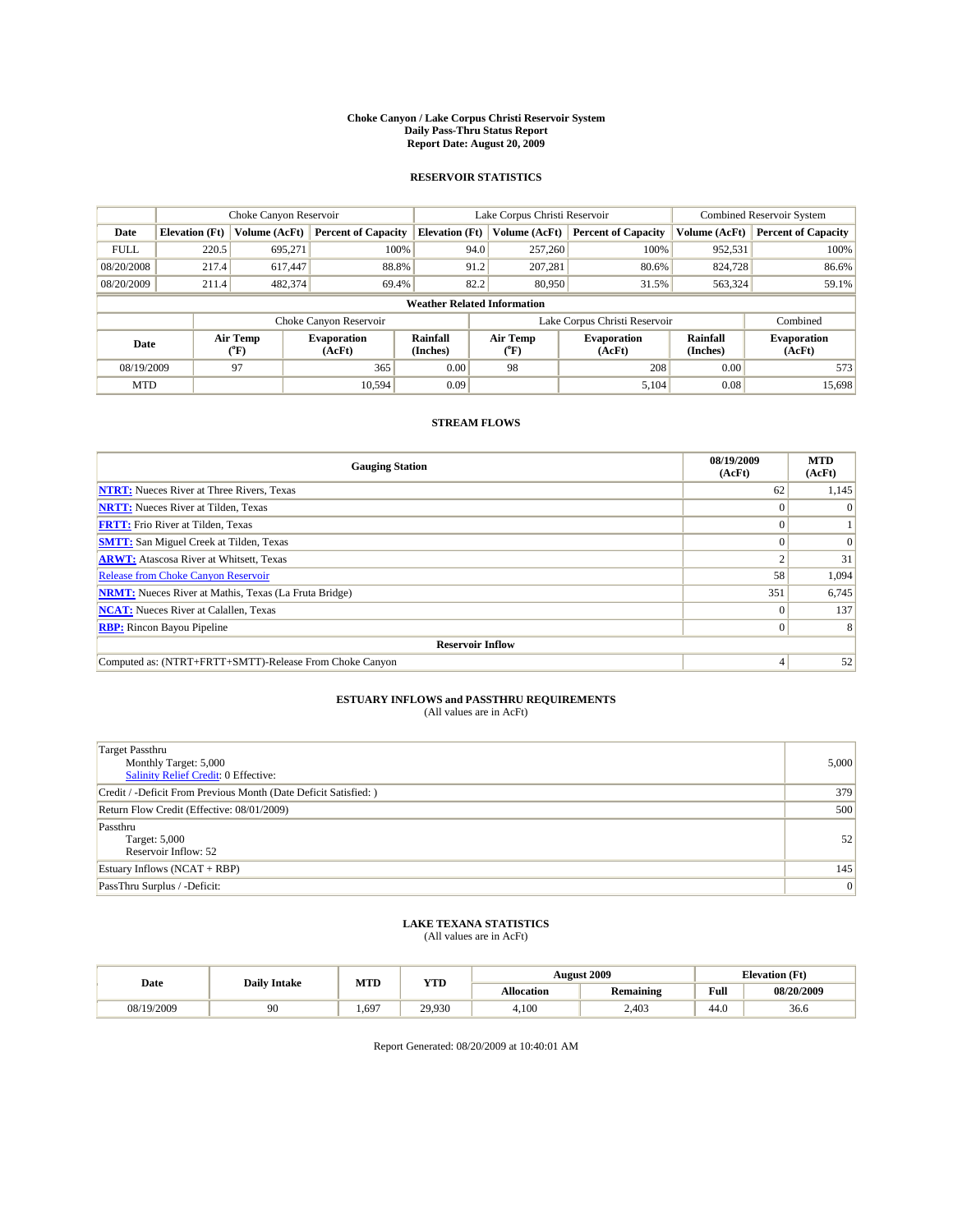#### **Choke Canyon / Lake Corpus Christi Reservoir System Daily Pass-Thru Status Report Report Date: August 21, 2009**

## **RESERVOIR STATISTICS**

|             |                                    | Choke Canyon Reservoir |                              |                       | Lake Corpus Christi Reservoir | <b>Combined Reservoir System</b> |                      |                              |  |  |
|-------------|------------------------------------|------------------------|------------------------------|-----------------------|-------------------------------|----------------------------------|----------------------|------------------------------|--|--|
| Date        | <b>Elevation</b> (Ft)              | Volume (AcFt)          | <b>Percent of Capacity</b>   | <b>Elevation</b> (Ft) | Volume (AcFt)                 | <b>Percent of Capacity</b>       | Volume (AcFt)        | <b>Percent of Capacity</b>   |  |  |
| <b>FULL</b> | 220.5                              | 695,271                | 100%                         | 94.0                  | 257,260                       | 100%                             | 952,531              | 100%                         |  |  |
| 08/21/2008  | 217.4                              | 616,717                | 88.7%                        | 91.2                  | 207.281                       | 80.6%                            | 823,998              | 86.5%                        |  |  |
| 08/21/2009  | 211.4                              | 482,374                | 69.4%                        | 82.1                  | 80,543                        | 31.3%                            | 562,917              | 59.1%                        |  |  |
|             | <b>Weather Related Information</b> |                        |                              |                       |                               |                                  |                      |                              |  |  |
|             |                                    |                        | Choke Canyon Reservoir       |                       |                               | Lake Corpus Christi Reservoir    |                      | Combined                     |  |  |
| Date        |                                    | Air Temp<br>(°F)       | <b>Evaporation</b><br>(AcFt) | Rainfall<br>(Inches)  | Air Temp<br>("F)              | <b>Evaporation</b><br>(AcFt)     | Rainfall<br>(Inches) | <b>Evaporation</b><br>(AcFt) |  |  |
| 08/20/2009  |                                    | 103                    | 547                          | 0.00                  | 101                           | 320                              | 0.00                 | 867                          |  |  |
| <b>MTD</b>  |                                    |                        | 11.141                       | 0.09                  |                               | 5,424                            | 0.08                 | 16,565                       |  |  |

## **STREAM FLOWS**

| <b>Gauging Station</b>                                       | 08/20/2009<br>(AcFt) | <b>MTD</b><br>(AcFt) |  |  |  |  |
|--------------------------------------------------------------|----------------------|----------------------|--|--|--|--|
| <b>NTRT:</b> Nueces River at Three Rivers, Texas             | 62                   | 1,207                |  |  |  |  |
| <b>NRTT:</b> Nueces River at Tilden, Texas                   |                      |                      |  |  |  |  |
| <b>FRTT:</b> Frio River at Tilden, Texas                     |                      |                      |  |  |  |  |
| <b>SMTT:</b> San Miguel Creek at Tilden, Texas               |                      |                      |  |  |  |  |
| <b>ARWT:</b> Atascosa River at Whitsett, Texas               |                      | 33                   |  |  |  |  |
| Release from Choke Canyon Reservoir                          | 58                   | 1,151                |  |  |  |  |
| <b>NRMT:</b> Nueces River at Mathis, Texas (La Fruta Bridge) | 347                  | 7,092                |  |  |  |  |
| <b>NCAT:</b> Nueces River at Calallen, Texas                 |                      | 137                  |  |  |  |  |
| <b>RBP:</b> Rincon Bayou Pipeline                            | $\Omega$             | 8                    |  |  |  |  |
| <b>Reservoir Inflow</b>                                      |                      |                      |  |  |  |  |
| Computed as: (NTRT+FRTT+SMTT)-Release From Choke Canyon      |                      | 56                   |  |  |  |  |

# **ESTUARY INFLOWS and PASSTHRU REQUIREMENTS**<br>(All values are in AcFt)

| <b>Target Passthru</b><br>Monthly Target: 5,000<br><b>Salinity Relief Credit: 0 Effective:</b> | 5,000 |
|------------------------------------------------------------------------------------------------|-------|
| Credit / -Deficit From Previous Month (Date Deficit Satisfied: )                               | 379   |
| Return Flow Credit (Effective: 08/01/2009)                                                     | 500   |
| Passthru<br>Target: 5,000<br>Reservoir Inflow: 56                                              | 56    |
| Estuary Inflows $(NCAT + RBP)$                                                                 | 145   |
| PassThru Surplus / -Deficit:                                                                   | 0     |

## **LAKE TEXANA STATISTICS** (All values are in AcFt)

| Date       | <b>Daily Intake</b> | MTD  | <b>YTD</b> |                   | <b>August 2009</b> | <b>Elevation</b> (Ft) |            |
|------------|---------------------|------|------------|-------------------|--------------------|-----------------------|------------|
|            |                     |      |            | <b>Allocation</b> | <b>Remaining</b>   | Full                  | 08/21/2009 |
| 08/20/2009 | 90                  | .787 | 30.021     | 4.100             | .212<br>ن 1 ف م س  | 44.0                  | 36.5       |

Report Generated: 08/21/2009 at 8:28:49 AM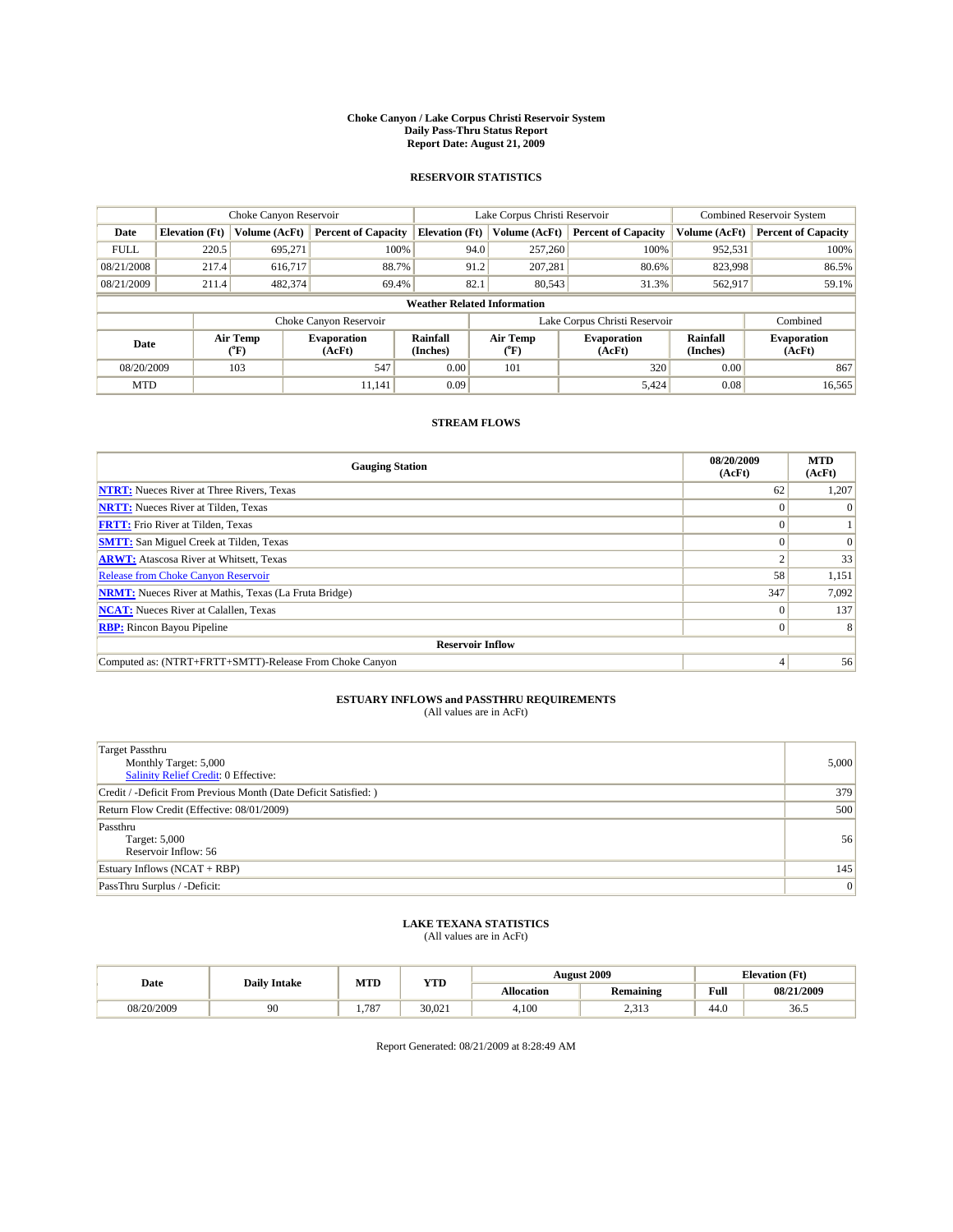#### **Choke Canyon / Lake Corpus Christi Reservoir System Daily Pass-Thru Status Report Report Date: August 22, 2009**

## **RESERVOIR STATISTICS**

|             | Choke Canyon Reservoir             |                                           |                              |                             | Lake Corpus Christi Reservoir | <b>Combined Reservoir System</b> |                      |                              |  |
|-------------|------------------------------------|-------------------------------------------|------------------------------|-----------------------------|-------------------------------|----------------------------------|----------------------|------------------------------|--|
| Date        | <b>Elevation</b> (Ft)              | Volume (AcFt)                             | <b>Percent of Capacity</b>   | <b>Elevation</b> (Ft)       | Volume (AcFt)                 | <b>Percent of Capacity</b>       | Volume (AcFt)        | <b>Percent of Capacity</b>   |  |
| <b>FULL</b> | 220.5                              | 695,271                                   | 100%                         | 94.0                        | 257,260                       | 100%                             | 952,531              | 100%                         |  |
| 08/22/2008  | 217.4                              | 616,474                                   | 88.7%                        | 91.2                        | 207,625                       | 80.7%                            | 824,099              | 86.5%                        |  |
| 08/22/2009  | 211.4                              | 481,956                                   | 69.3%                        | 82.1                        | 79,935                        | 31.1%                            | 561,891              | 59.0%                        |  |
|             | <b>Weather Related Information</b> |                                           |                              |                             |                               |                                  |                      |                              |  |
|             |                                    |                                           | Choke Canyon Reservoir       |                             |                               | Lake Corpus Christi Reservoir    |                      | Combined                     |  |
| Date        |                                    | Air Temp<br>$({}^{\mathrm{o}}\mathrm{F})$ | <b>Evaporation</b><br>(AcFt) | <b>Rainfall</b><br>(Inches) | Air Temp<br>("F)              | <b>Evaporation</b><br>(AcFt)     | Rainfall<br>(Inches) | <b>Evaporation</b><br>(AcFt) |  |
| 08/21/2009  |                                    | 103                                       | 595                          | 0.00                        | 98                            | 165                              | 0.03                 | 760                          |  |
| <b>MTD</b>  |                                    |                                           | 11.736                       | 0.09                        |                               | 5,589                            | 0.11                 | 17,325                       |  |

## **STREAM FLOWS**

| <b>Gauging Station</b>                                       | 08/21/2009<br>(AcFt) | <b>MTD</b><br>(AcFt) |  |  |  |  |
|--------------------------------------------------------------|----------------------|----------------------|--|--|--|--|
| <b>NTRT:</b> Nueces River at Three Rivers, Texas             | 62                   | 1,268                |  |  |  |  |
| <b>NRTT:</b> Nueces River at Tilden, Texas                   |                      |                      |  |  |  |  |
| <b>FRTT:</b> Frio River at Tilden, Texas                     |                      |                      |  |  |  |  |
| <b>SMTT:</b> San Miguel Creek at Tilden, Texas               |                      | $\Omega$             |  |  |  |  |
| <b>ARWT:</b> Atascosa River at Whitsett, Texas               |                      | 35                   |  |  |  |  |
| Release from Choke Canyon Reservoir                          | 58                   | 1,209                |  |  |  |  |
| <b>NRMT:</b> Nueces River at Mathis, Texas (La Fruta Bridge) | 347                  | 7,440                |  |  |  |  |
| <b>NCAT:</b> Nueces River at Calallen, Texas                 |                      | 137                  |  |  |  |  |
| <b>RBP:</b> Rincon Bayou Pipeline                            | $\Omega$             | 8                    |  |  |  |  |
| <b>Reservoir Inflow</b>                                      |                      |                      |  |  |  |  |
| Computed as: (NTRT+FRTT+SMTT)-Release From Choke Canyon      | 4                    | 61                   |  |  |  |  |

# **ESTUARY INFLOWS and PASSTHRU REQUIREMENTS**<br>(All values are in AcFt)

| <b>Target Passthru</b><br>Monthly Target: 5,000<br><b>Salinity Relief Credit: 0 Effective:</b> | 5,000 |
|------------------------------------------------------------------------------------------------|-------|
| Credit / -Deficit From Previous Month (Date Deficit Satisfied: )                               | 379   |
| Return Flow Credit (Effective: 08/01/2009)                                                     | 500   |
| Passthru<br>Target: 5,000<br>Reservoir Inflow: 61                                              | 61    |
| Estuary Inflows $(NCAT + RBP)$                                                                 | 145   |
| PassThru Surplus / -Deficit:                                                                   | 0     |

## **LAKE TEXANA STATISTICS** (All values are in AcFt)

| Date       | <b>Daily Intake</b> | MTD                    | <b>YTD</b> |                   | <b>August 2009</b> | <b>Elevation</b> (Ft) |            |
|------------|---------------------|------------------------|------------|-------------------|--------------------|-----------------------|------------|
|            |                     |                        |            | <b>Allocation</b> | <b>Remaining</b>   | Full                  | 08/22/2009 |
| 08/21/2009 | 90                  | O <sub>7</sub><br>1.87 | 30.111     | 4.100             | ____               | 44.0                  | 36.5       |

Report Generated: 08/22/2009 at 8:38:42 AM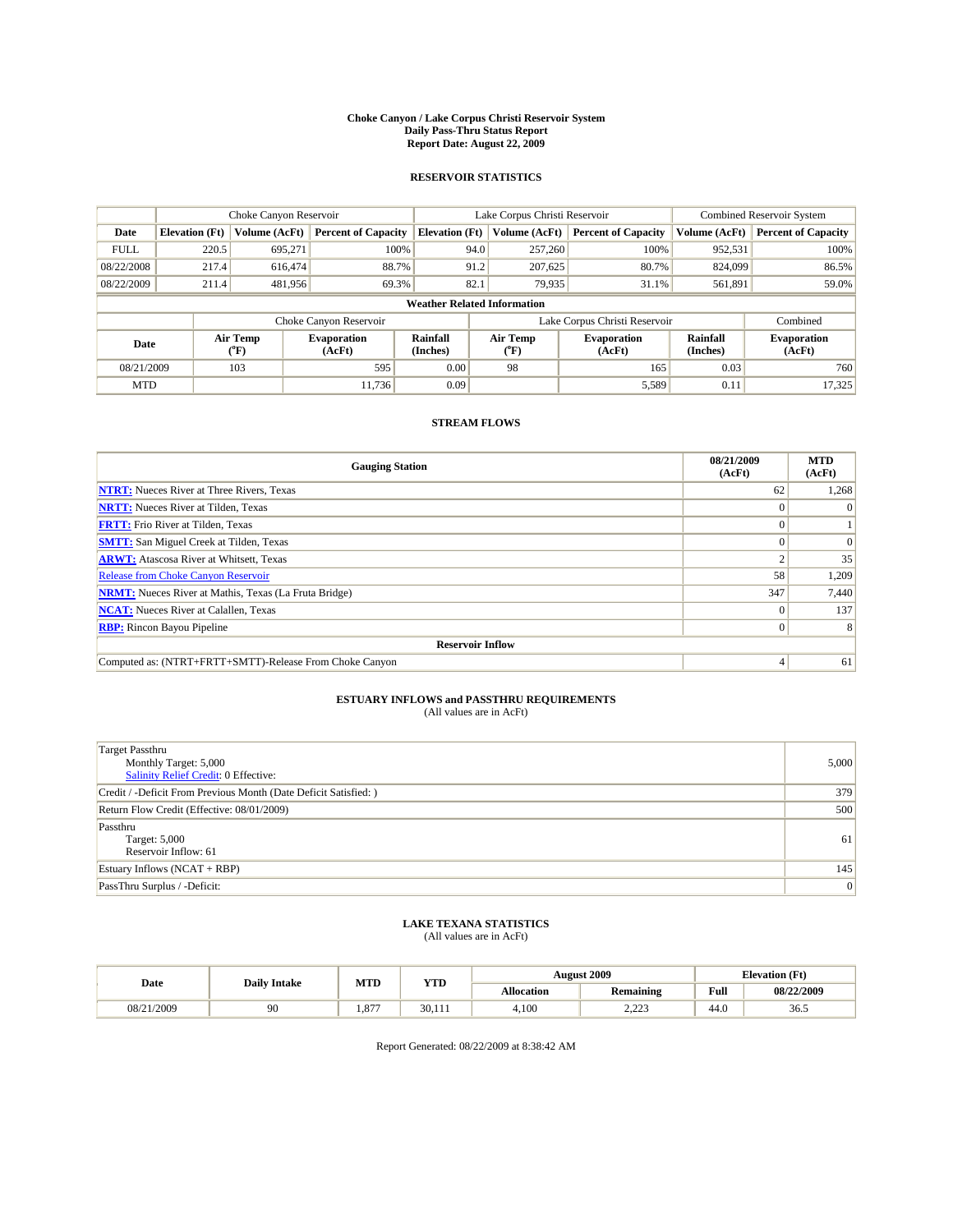#### **Choke Canyon / Lake Corpus Christi Reservoir System Daily Pass-Thru Status Report Report Date: August 23, 2009**

## **RESERVOIR STATISTICS**

|                                    | Choke Canyon Reservoir |                                           |                              |                             | Lake Corpus Christi Reservoir | <b>Combined Reservoir System</b> |                      |                              |
|------------------------------------|------------------------|-------------------------------------------|------------------------------|-----------------------------|-------------------------------|----------------------------------|----------------------|------------------------------|
| Date                               | <b>Elevation</b> (Ft)  | Volume (AcFt)                             | <b>Percent of Capacity</b>   | <b>Elevation</b> (Ft)       | Volume (AcFt)                 | <b>Percent of Capacity</b>       | Volume (AcFt)        | <b>Percent of Capacity</b>   |
| <b>FULL</b>                        | 220.5                  | 695,271                                   | 100%                         | 94.0                        | 257,260                       | 100%                             | 952,531              | 100%                         |
| 08/23/2008                         | 217.4                  | 617,447                                   | 88.8%                        | 91.2                        | 208,313                       | 81.0%                            | 825,760              | 86.7%                        |
| 08/23/2009                         | 211.4                  | 481,749                                   | 69.3%                        | 82.0                        | 79,129                        | 30.8%                            | 560,878              | 58.9%                        |
| <b>Weather Related Information</b> |                        |                                           |                              |                             |                               |                                  |                      |                              |
|                                    |                        |                                           | Choke Canyon Reservoir       |                             |                               | Lake Corpus Christi Reservoir    |                      | Combined                     |
| Date                               |                        | Air Temp<br>$({}^{\mathrm{o}}\mathrm{F})$ | <b>Evaporation</b><br>(AcFt) | <b>Rainfall</b><br>(Inches) | Air Temp<br>(°F)              | <b>Evaporation</b><br>(AcFt)     | Rainfall<br>(Inches) | <b>Evaporation</b><br>(AcFt) |
| 08/22/2009                         |                        | 102                                       | 534                          | 0.00                        | 102                           | 221                              | 0.00                 | 755                          |
| <b>MTD</b>                         |                        |                                           | 12.270                       | 0.09                        |                               | 5,810                            | 0.11                 | 18.080                       |

## **STREAM FLOWS**

| <b>Gauging Station</b>                                       | 08/22/2009<br>(AcFt) | <b>MTD</b><br>(AcFt) |  |  |  |  |  |
|--------------------------------------------------------------|----------------------|----------------------|--|--|--|--|--|
| <b>NTRT:</b> Nueces River at Three Rivers, Texas             | 62                   | 1,330                |  |  |  |  |  |
| <b>NRTT:</b> Nueces River at Tilden, Texas                   |                      |                      |  |  |  |  |  |
| <b>FRTT:</b> Frio River at Tilden, Texas                     |                      |                      |  |  |  |  |  |
| <b>SMTT:</b> San Miguel Creek at Tilden, Texas               |                      | $\Omega$             |  |  |  |  |  |
| <b>ARWT:</b> Atascosa River at Whitsett, Texas               |                      | 37                   |  |  |  |  |  |
| <b>Release from Choke Canyon Reservoir</b>                   | 58                   | 1,266                |  |  |  |  |  |
| <b>NRMT:</b> Nueces River at Mathis, Texas (La Fruta Bridge) | 349                  | 7,789                |  |  |  |  |  |
| <b>NCAT:</b> Nueces River at Calallen, Texas                 | $\Omega$             | 137                  |  |  |  |  |  |
| <b>RBP:</b> Rincon Bayou Pipeline<br>$\overline{0}$          |                      |                      |  |  |  |  |  |
| <b>Reservoir Inflow</b>                                      |                      |                      |  |  |  |  |  |
| Computed as: (NTRT+FRTT+SMTT)-Release From Choke Canyon      |                      | 65                   |  |  |  |  |  |

# **ESTUARY INFLOWS and PASSTHRU REQUIREMENTS**<br>(All values are in AcFt)

| <b>Target Passthru</b><br>Monthly Target: 5,000<br>Salinity Relief Credit: 0 Effective: | 5,000 |
|-----------------------------------------------------------------------------------------|-------|
| Credit / -Deficit From Previous Month (Date Deficit Satisfied: )                        | 379   |
| Return Flow Credit (Effective: 08/01/2009)                                              | 500   |
| Passthru<br>Target: 5,000<br>Reservoir Inflow: 65                                       | 65    |
| Estuary Inflows $(NCAT + RBP)$                                                          | 145   |
| PassThru Surplus / -Deficit:                                                            | 0     |

## **LAKE TEXANA STATISTICS** (All values are in AcFt)

|            | <b>Daily Intake</b> | MTD  | <b>YTD</b> |            | <b>August 2009</b> | <b>Elevation</b> (Ft)                       |            |
|------------|---------------------|------|------------|------------|--------------------|---------------------------------------------|------------|
| Date       |                     |      |            | Allocation | <b>Remaining</b>   | Full<br>the contract of the contract of the | 08/23/2009 |
| 08/22/2009 | 90                  | .967 | 30.201     | 4.100      | 122<br>ر د ۲۰۱     | 44.0                                        | 36.5       |

Report Generated: 08/23/2009 at 10:14:07 AM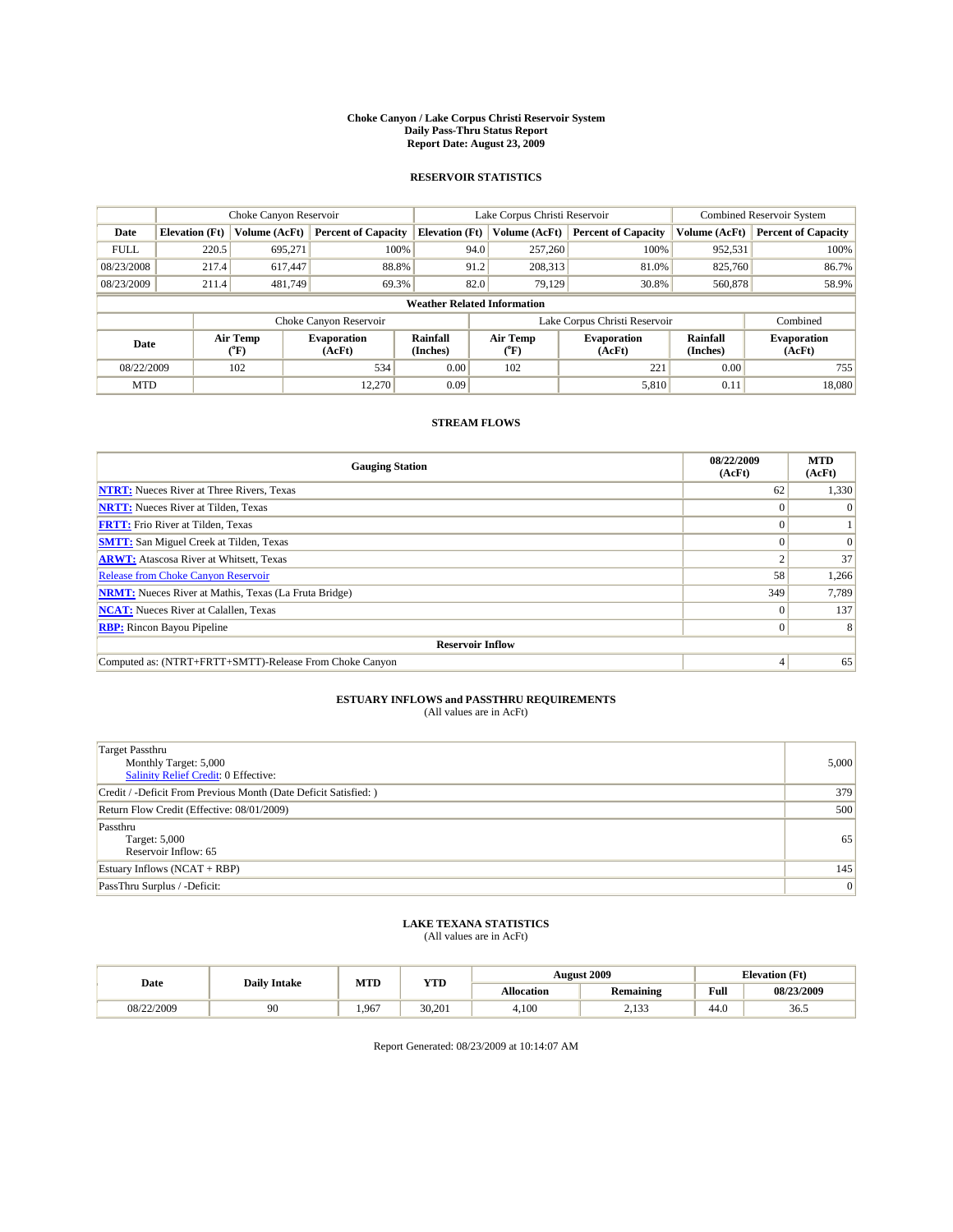#### **Choke Canyon / Lake Corpus Christi Reservoir System Daily Pass-Thru Status Report Report Date: August 24, 2009**

## **RESERVOIR STATISTICS**

|             | Choke Canyon Reservoir             |                                           |                              |                             | Lake Corpus Christi Reservoir           | <b>Combined Reservoir System</b> |                      |                              |  |
|-------------|------------------------------------|-------------------------------------------|------------------------------|-----------------------------|-----------------------------------------|----------------------------------|----------------------|------------------------------|--|
| Date        | <b>Elevation</b> (Ft)              | Volume (AcFt)                             | <b>Percent of Capacity</b>   | <b>Elevation</b> (Ft)       | Volume (AcFt)                           | <b>Percent of Capacity</b>       | Volume (AcFt)        | <b>Percent of Capacity</b>   |  |
| <b>FULL</b> | 220.5                              | 695,271                                   | 100%                         | 94.0                        | 257,260                                 | 100%                             | 952,531              | 100%                         |  |
| 08/24/2008  | 217.4                              | 617,204                                   | 88.8%                        | 91.3                        | 208,485                                 | 81.0%                            | 825,689              | 86.7%                        |  |
| 08/24/2009  | 211.4                              | 481,130                                   | 69.2%                        | 81.9                        | 78,329                                  | 30.4%                            | 559,459              | 58.7%                        |  |
|             | <b>Weather Related Information</b> |                                           |                              |                             |                                         |                                  |                      |                              |  |
|             |                                    |                                           | Choke Canyon Reservoir       |                             |                                         | Lake Corpus Christi Reservoir    |                      | Combined                     |  |
| Date        |                                    | Air Temp<br>$({}^{\mathrm{o}}\mathrm{F})$ | <b>Evaporation</b><br>(AcFt) | <b>Rainfall</b><br>(Inches) | Air Temp<br>$(^{\mathrm{o}}\mathrm{F})$ | <b>Evaporation</b><br>(AcFt)     | Rainfall<br>(Inches) | <b>Evaporation</b><br>(AcFt) |  |
| 08/23/2009  |                                    | 103                                       | 571                          | 0.00                        | 101                                     | 256                              | 0.00                 | 827                          |  |
| <b>MTD</b>  |                                    |                                           | 12.841                       | 0.09                        |                                         | 6.066                            | 0.11                 | 18.907                       |  |

## **STREAM FLOWS**

| <b>Gauging Station</b>                                       | 08/23/2009<br>(AcFt) | <b>MTD</b><br>(AcFt) |  |  |  |  |  |
|--------------------------------------------------------------|----------------------|----------------------|--|--|--|--|--|
| <b>NTRT:</b> Nueces River at Three Rivers, Texas             | 62                   | 1,391                |  |  |  |  |  |
| <b>NRTT:</b> Nueces River at Tilden, Texas                   |                      |                      |  |  |  |  |  |
| <b>FRTT:</b> Frio River at Tilden, Texas                     |                      |                      |  |  |  |  |  |
| <b>SMTT:</b> San Miguel Creek at Tilden, Texas               |                      | $\Omega$             |  |  |  |  |  |
| <b>ARWT:</b> Atascosa River at Whitsett, Texas               |                      | 39                   |  |  |  |  |  |
| <b>Release from Choke Canyon Reservoir</b>                   | 58                   | 1,324                |  |  |  |  |  |
| <b>NRMT:</b> Nueces River at Mathis, Texas (La Fruta Bridge) | 349                  | 8,139                |  |  |  |  |  |
| <b>NCAT:</b> Nueces River at Calallen, Texas                 | $\theta$             | 137                  |  |  |  |  |  |
| <b>RBP:</b> Rincon Bayou Pipeline                            | $\Omega$             | 8                    |  |  |  |  |  |
| <b>Reservoir Inflow</b>                                      |                      |                      |  |  |  |  |  |
| Computed as: (NTRT+FRTT+SMTT)-Release From Choke Canyon      |                      | 69                   |  |  |  |  |  |

# **ESTUARY INFLOWS and PASSTHRU REQUIREMENTS**<br>(All values are in AcFt)

| <b>Target Passthru</b><br>Monthly Target: 5,000<br>Salinity Relief Credit: 0 Effective: | 5,000 |
|-----------------------------------------------------------------------------------------|-------|
| Credit / -Deficit From Previous Month (Date Deficit Satisfied: )                        | 379   |
| Return Flow Credit (Effective: 08/01/2009)                                              | 500   |
| Passthru<br>Target: 5,000<br>Reservoir Inflow: 69                                       | 69    |
| Estuary Inflows $(NCAT + RBP)$                                                          | 145   |
| PassThru Surplus / -Deficit:                                                            | 0     |

# **LAKE TEXANA STATISTICS** (All values are in AcFt)

| Date       | <b>Daily Intake</b> | MTD   | <b>YTD</b> |                   | <b>August 2009</b> | <b>Elevation</b> (Ft) |            |
|------------|---------------------|-------|------------|-------------------|--------------------|-----------------------|------------|
|            |                     |       |            | <b>Allocation</b> | <b>Remaining</b>   | Full                  | 08/24/2009 |
| 08/23/2009 | 90                  | 2.057 | 30.291     | 4.100             | 2.043              | 44.0                  | 36.5       |

Report Generated: 08/24/2009 at 8:25:57 AM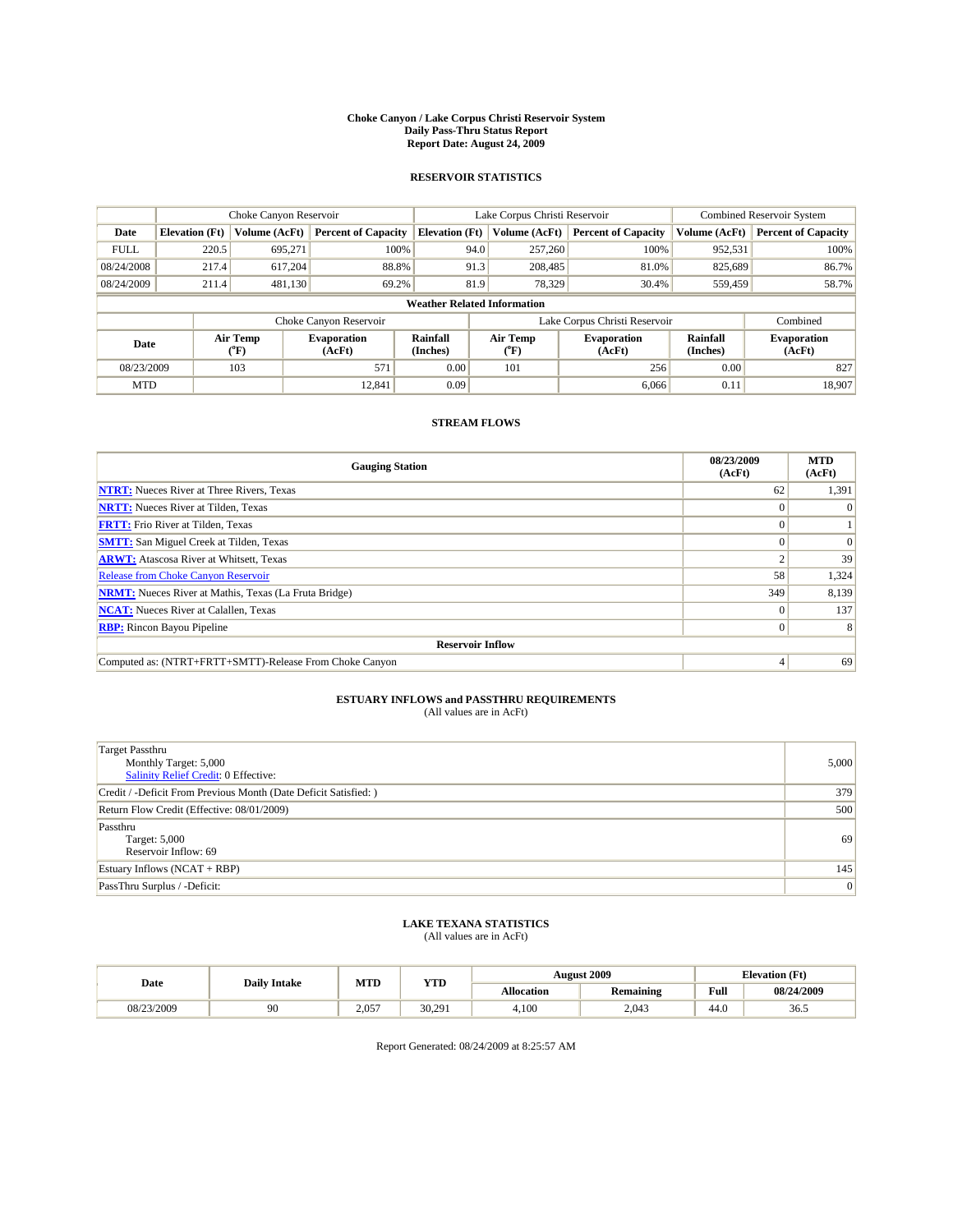#### **Choke Canyon / Lake Corpus Christi Reservoir System Daily Pass-Thru Status Report Report Date: August 25, 2009**

## **RESERVOIR STATISTICS**

|             | Choke Canyon Reservoir             |                                |                              |                             | Lake Corpus Christi Reservoir  | <b>Combined Reservoir System</b> |                      |                              |  |
|-------------|------------------------------------|--------------------------------|------------------------------|-----------------------------|--------------------------------|----------------------------------|----------------------|------------------------------|--|
| Date        | <b>Elevation</b> (Ft)              | Volume (AcFt)                  | <b>Percent of Capacity</b>   | <b>Elevation</b> (Ft)       | Volume (AcFt)                  | <b>Percent of Capacity</b>       | Volume (AcFt)        | <b>Percent of Capacity</b>   |  |
| <b>FULL</b> | 220.5                              | 695,271                        | 100%                         | 94.0                        | 257,260                        | 100%                             | 952,531              | 100%                         |  |
| 08/25/2008  | 217.4                              | 617,690                        | 88.8%                        | 91.2                        | 208,313                        | 81.0%                            | 826,003              | 86.7%                        |  |
| 08/25/2009  | 211.3                              | 480,303                        | 69.1%                        | 81.9                        | 78,130                         | 30.4%                            | 558,433              | 58.6%                        |  |
|             | <b>Weather Related Information</b> |                                |                              |                             |                                |                                  |                      |                              |  |
|             |                                    |                                | Choke Canyon Reservoir       |                             |                                | Lake Corpus Christi Reservoir    |                      | Combined                     |  |
| Date        |                                    | Air Temp<br>$({}^o\mathrm{F})$ | <b>Evaporation</b><br>(AcFt) | <b>Rainfall</b><br>(Inches) | Air Temp<br>$({}^o\mathrm{F})$ | <b>Evaporation</b><br>(AcFt)     | Rainfall<br>(Inches) | <b>Evaporation</b><br>(AcFt) |  |
| 08/24/2009  |                                    | 102                            | 606                          | 0.00                        | 100                            | 278                              | 0.00                 | 884                          |  |
| <b>MTD</b>  |                                    |                                | 13.447                       | 0.09                        |                                | 6,344                            | 0.11                 | 19.791                       |  |

## **STREAM FLOWS**

| <b>Gauging Station</b>                                       | 08/24/2009<br>(AcFt) | <b>MTD</b><br>(AcFt) |  |  |  |  |  |
|--------------------------------------------------------------|----------------------|----------------------|--|--|--|--|--|
| <b>NTRT:</b> Nueces River at Three Rivers, Texas             | 62                   | 1,453                |  |  |  |  |  |
| <b>NRTT:</b> Nueces River at Tilden, Texas                   |                      |                      |  |  |  |  |  |
| <b>FRTT:</b> Frio River at Tilden, Texas                     |                      |                      |  |  |  |  |  |
| <b>SMTT:</b> San Miguel Creek at Tilden, Texas               |                      | $\Omega$             |  |  |  |  |  |
| <b>ARWT:</b> Atascosa River at Whitsett, Texas               |                      | 41                   |  |  |  |  |  |
| <b>Release from Choke Canyon Reservoir</b>                   | 58                   | 1,382                |  |  |  |  |  |
| <b>NRMT:</b> Nueces River at Mathis, Texas (La Fruta Bridge) | 349                  | 8,488                |  |  |  |  |  |
| <b>NCAT:</b> Nueces River at Calallen, Texas                 |                      | 141                  |  |  |  |  |  |
| <b>RBP:</b> Rincon Bayou Pipeline                            | $\overline{0}$       | 8                    |  |  |  |  |  |
| <b>Reservoir Inflow</b>                                      |                      |                      |  |  |  |  |  |
| Computed as: (NTRT+FRTT+SMTT)-Release From Choke Canyon      |                      | 73                   |  |  |  |  |  |

# **ESTUARY INFLOWS and PASSTHRU REQUIREMENTS**<br>(All values are in AcFt)

| <b>Target Passthru</b><br>Monthly Target: 5,000<br><b>Salinity Relief Credit: 0 Effective:</b> | 5,000 |
|------------------------------------------------------------------------------------------------|-------|
| Credit / -Deficit From Previous Month (Date Deficit Satisfied: )                               | 379   |
| Return Flow Credit (Effective: 08/01/2009)                                                     | 500   |
| Passthru<br>Target: 5,000<br>Reservoir Inflow: 73                                              | 73    |
| Estuary Inflows $(NCAT + RBP)$                                                                 | 149   |
| PassThru Surplus / -Deficit:                                                                   | 0     |

# **LAKE TEXANA STATISTICS** (All values are in AcFt)

|            | <b>Daily Intake</b> | MTD   | <b>YTD</b> |            | <b>August 2009</b> | <b>Elevation</b> (Ft)                       |            |
|------------|---------------------|-------|------------|------------|--------------------|---------------------------------------------|------------|
| Date       |                     |       |            | Allocation | <b>Remaining</b>   | Full<br>the contract of the contract of the | 08/25/2009 |
| 08/24/2009 | 90                  | 2.147 | 30.381     | 4.100      | .953               | 44.0                                        | 36.5       |

Report Generated: 08/25/2009 at 8:19:14 AM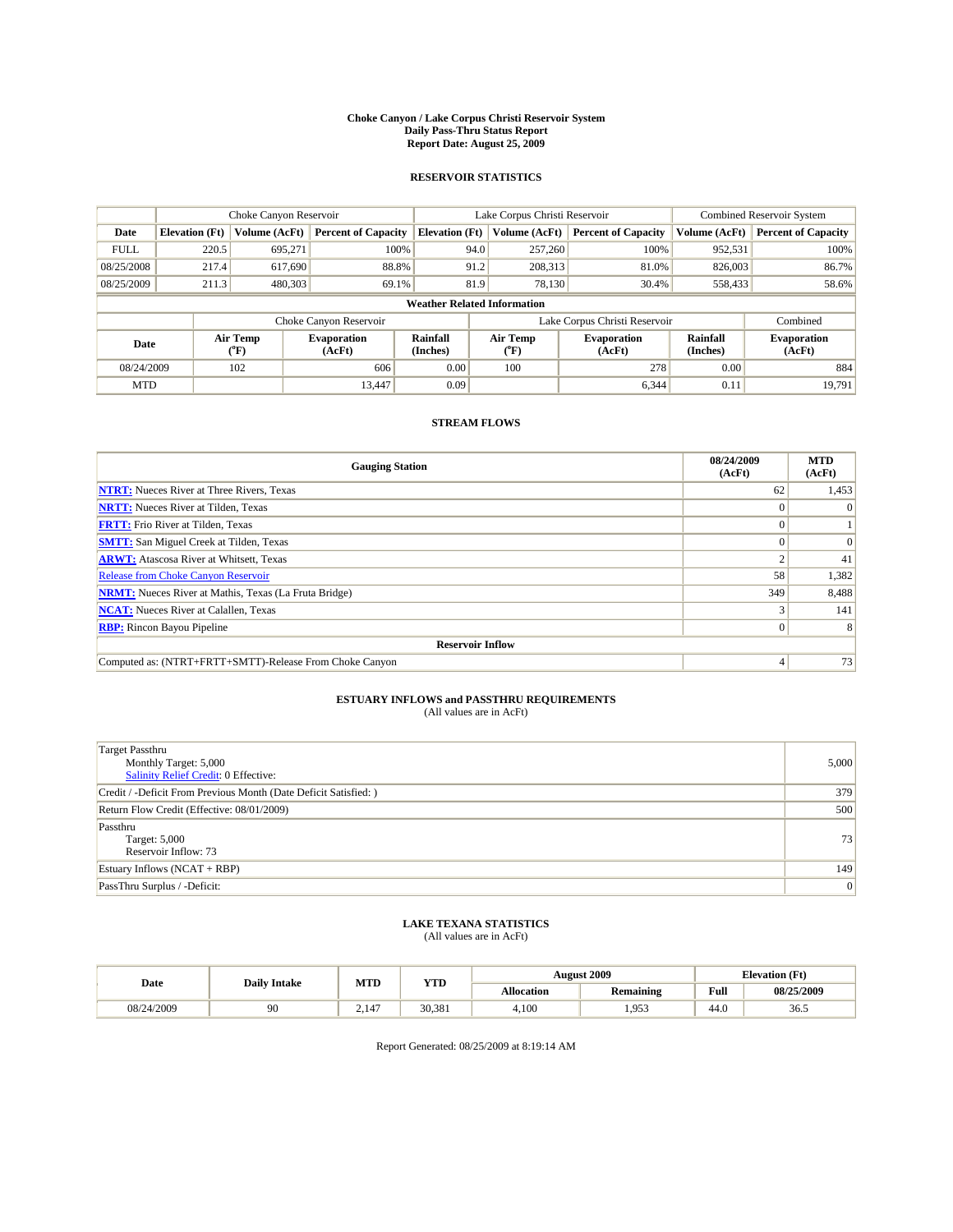#### **Choke Canyon / Lake Corpus Christi Reservoir System Daily Pass-Thru Status Report Report Date: August 26, 2009**

## **RESERVOIR STATISTICS**

|             | Choke Canyon Reservoir             |                                           |                              |                             | Lake Corpus Christi Reservoir | <b>Combined Reservoir System</b> |                      |                              |  |
|-------------|------------------------------------|-------------------------------------------|------------------------------|-----------------------------|-------------------------------|----------------------------------|----------------------|------------------------------|--|
| Date        | <b>Elevation</b> (Ft)              | Volume (AcFt)                             | <b>Percent of Capacity</b>   | <b>Elevation</b> (Ft)       | Volume (AcFt)                 | <b>Percent of Capacity</b>       | Volume (AcFt)        | <b>Percent of Capacity</b>   |  |
| <b>FULL</b> | 220.5                              | 695,271                                   | 100%                         | 94.0                        | 257,260                       | 100%                             | 952,531              | 100%                         |  |
| 08/26/2008  | 217.4                              | 617,447                                   | 88.8%                        | 91.2                        | 208,313                       | 81.0%                            | 825,760              | 86.7%                        |  |
| 08/26/2009  | 211.3                              | 479,472                                   | 69.0%                        | 81.8                        | 77.435                        | 30.1%                            | 556,907              | 58.5%                        |  |
|             | <b>Weather Related Information</b> |                                           |                              |                             |                               |                                  |                      |                              |  |
|             |                                    |                                           | Choke Canyon Reservoir       |                             |                               | Lake Corpus Christi Reservoir    |                      | Combined                     |  |
| Date        |                                    | Air Temp<br>$({}^{\mathrm{o}}\mathrm{F})$ | <b>Evaporation</b><br>(AcFt) | <b>Rainfall</b><br>(Inches) | Air Temp<br>("F)              | <b>Evaporation</b><br>(AcFt)     | Rainfall<br>(Inches) | <b>Evaporation</b><br>(AcFt) |  |
| 08/25/2009  |                                    | 100                                       | 545                          | 0.00                        | 99                            | 230                              | 0.00                 | 775                          |  |
| <b>MTD</b>  |                                    |                                           | 13.992                       | 0.09                        |                               | 6,574                            | 0.11                 | 20,566                       |  |

## **STREAM FLOWS**

| <b>Gauging Station</b>                                       | 08/25/2009<br>(AcFt) | <b>MTD</b><br>(AcFt) |  |  |  |  |
|--------------------------------------------------------------|----------------------|----------------------|--|--|--|--|
| <b>NTRT:</b> Nueces River at Three Rivers, Texas             | 62                   | 1,515                |  |  |  |  |
| <b>NRTT:</b> Nueces River at Tilden, Texas                   |                      |                      |  |  |  |  |
| <b>FRTT:</b> Frio River at Tilden, Texas                     |                      |                      |  |  |  |  |
| <b>SMTT:</b> San Miguel Creek at Tilden, Texas               |                      |                      |  |  |  |  |
| <b>ARWT:</b> Atascosa River at Whitsett, Texas               |                      | 42                   |  |  |  |  |
| Release from Choke Canyon Reservoir                          | 58                   | 1,439                |  |  |  |  |
| <b>NRMT:</b> Nueces River at Mathis, Texas (La Fruta Bridge) | 349                  | 8,837                |  |  |  |  |
| <b>NCAT:</b> Nueces River at Calallen, Texas                 | $\Omega$             | 141                  |  |  |  |  |
| <b>RBP:</b> Rincon Bayou Pipeline                            | $\Omega$             | 8                    |  |  |  |  |
| <b>Reservoir Inflow</b>                                      |                      |                      |  |  |  |  |
| Computed as: (NTRT+FRTT+SMTT)-Release From Choke Canyon      |                      | 77                   |  |  |  |  |

# **ESTUARY INFLOWS and PASSTHRU REQUIREMENTS**<br>(All values are in AcFt)

| <b>Target Passthru</b><br>Monthly Target: 5,000<br>Salinity Relief Credit: 0 Effective: | 5,000 |
|-----------------------------------------------------------------------------------------|-------|
| Credit / -Deficit From Previous Month (Date Deficit Satisfied: )                        | 379   |
| Return Flow Credit (Effective: 08/01/2009)                                              | 500   |
| Passthru<br>Target: 5,000<br>Reservoir Inflow: 77                                       | 77    |
| Estuary Inflows $(NCAT + RBP)$                                                          | 149   |
| PassThru Surplus / -Deficit:                                                            | 0     |

## **LAKE TEXANA STATISTICS** (All values are in AcFt)

|            | <b>Daily Intake</b> | MTD                 | <b>YTD</b> |            | <b>August 2009</b> | <b>Elevation</b> (Ft)                       |            |
|------------|---------------------|---------------------|------------|------------|--------------------|---------------------------------------------|------------|
| Date       |                     |                     |            | Allocation | <b>Remaining</b>   | Full<br>the contract of the contract of the | 08/26/2009 |
| 08/25/2009 | 90                  | 0.227<br><u>___</u> | 30.471     | 4.100      | .863               | 44.0                                        | 36.6       |

Report Generated: 08/26/2009 at 8:26:04 AM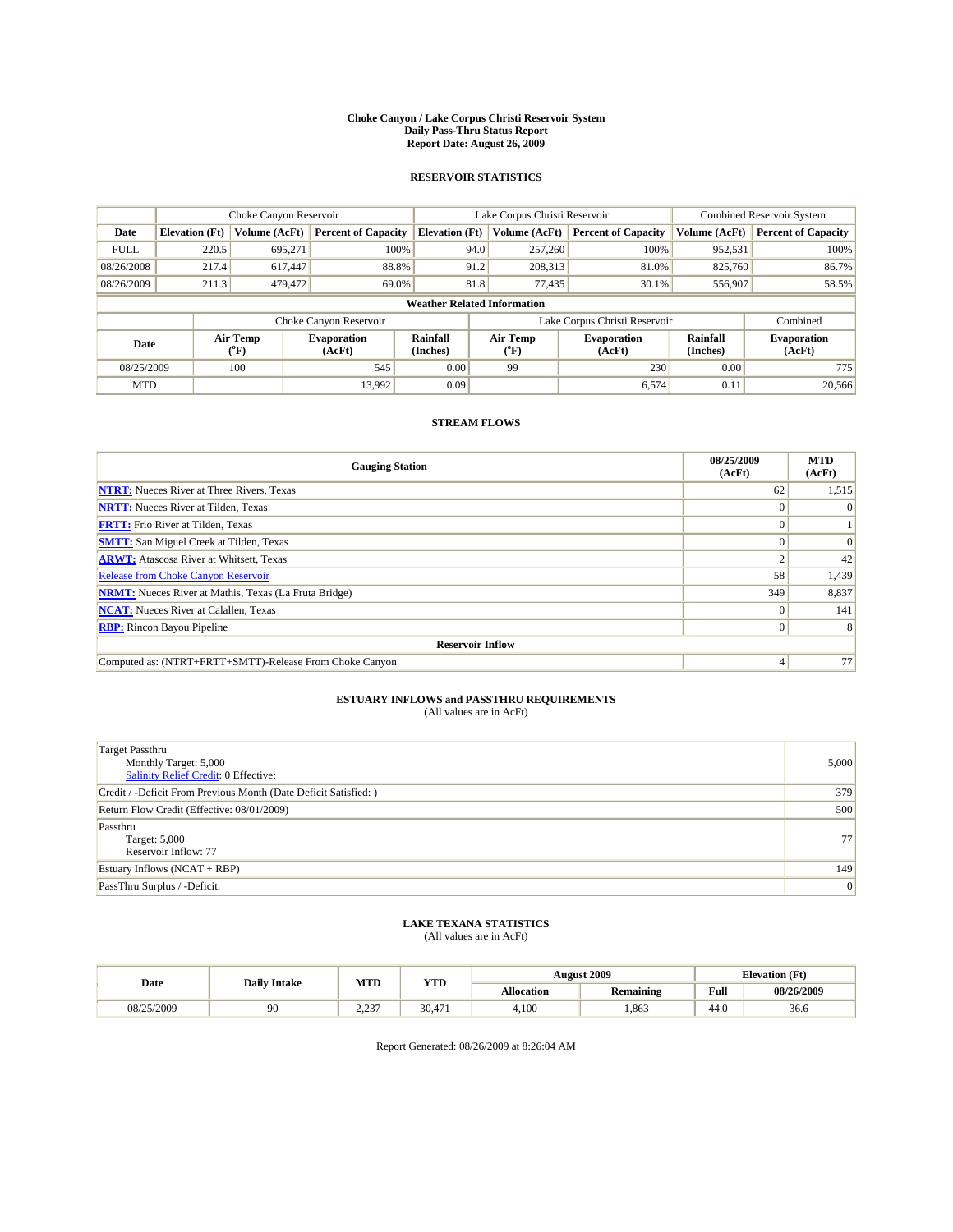#### **Choke Canyon / Lake Corpus Christi Reservoir System Daily Pass-Thru Status Report Report Date: August 27, 2009**

## **RESERVOIR STATISTICS**

|                                    | Choke Canyon Reservoir |                  |                              |                       | Lake Corpus Christi Reservoir |                                         |                               |                      | Combined Reservoir System    |  |
|------------------------------------|------------------------|------------------|------------------------------|-----------------------|-------------------------------|-----------------------------------------|-------------------------------|----------------------|------------------------------|--|
| Date                               | <b>Elevation</b> (Ft)  | Volume (AcFt)    | <b>Percent of Capacity</b>   | <b>Elevation</b> (Ft) |                               | Volume (AcFt)                           | <b>Percent of Capacity</b>    | Volume (AcFt)        | <b>Percent of Capacity</b>   |  |
| <b>FULL</b>                        | 220.5                  | 695.271          | 100%                         |                       | 94.0                          | 257,260                                 | 100%                          | 952,531              | 100%                         |  |
| 08/27/2008                         | 217.4                  | 616,960          | 88.7%                        |                       | 91.3                          | 208,485                                 | 81.0%                         | 825,445              | 86.7%                        |  |
| 08/27/2009                         | 211.2                  | 478,219          | 68.8%                        |                       | 81.7                          | 76,843                                  | 29.9%                         | 555,062              | 58.3%                        |  |
| <b>Weather Related Information</b> |                        |                  |                              |                       |                               |                                         |                               |                      |                              |  |
|                                    |                        |                  | Choke Canyon Reservoir       |                       |                               |                                         | Lake Corpus Christi Reservoir |                      | Combined                     |  |
| Date                               |                        | Air Temp<br>(°F) | <b>Evaporation</b><br>(AcFt) | Rainfall<br>(Inches)  |                               | Air Temp<br>$(^{\mathrm{o}}\mathrm{F})$ | <b>Evaporation</b><br>(AcFt)  | Rainfall<br>(Inches) | <b>Evaporation</b><br>(AcFt) |  |
| 08/26/2009                         |                        | 101              | 569                          | 0.00                  |                               | 98                                      | 246                           | 0.00                 | 815                          |  |
| <b>MTD</b>                         |                        |                  | 14,561                       | 0.09                  |                               |                                         | 6,820                         | 0.11                 | 21,381                       |  |

## **STREAM FLOWS**

| <b>Gauging Station</b>                                       | 08/26/2009<br>(AcFt) | <b>MTD</b><br>(AcFt) |  |  |  |  |
|--------------------------------------------------------------|----------------------|----------------------|--|--|--|--|
| <b>NTRT:</b> Nueces River at Three Rivers, Texas             | 62                   | 1,576                |  |  |  |  |
| <b>NRTT:</b> Nueces River at Tilden, Texas                   |                      | $\Omega$             |  |  |  |  |
| <b>FRTT:</b> Frio River at Tilden, Texas                     |                      |                      |  |  |  |  |
| <b>SMTT:</b> San Miguel Creek at Tilden, Texas               |                      | $\Omega$             |  |  |  |  |
| <b>ARWT:</b> Atascosa River at Whitsett, Texas               |                      | 44                   |  |  |  |  |
| <b>Release from Choke Canyon Reservoir</b>                   | 58                   | 1,497                |  |  |  |  |
| <b>NRMT:</b> Nueces River at Mathis, Texas (La Fruta Bridge) | 349                  | 9,187                |  |  |  |  |
| <b>NCAT:</b> Nueces River at Calallen, Texas                 |                      | 141                  |  |  |  |  |
| <b>RBP:</b> Rincon Bayou Pipeline                            | $\Omega$             | 8                    |  |  |  |  |
| <b>Reservoir Inflow</b>                                      |                      |                      |  |  |  |  |
| Computed as: (NTRT+FRTT+SMTT)-Release From Choke Canyon      |                      | 81                   |  |  |  |  |

## **ESTUARY INFLOWS and PASSTHRU REQUIREMENTS**<br>(All values are in AcFt)

| Target Passthru<br>Monthly Target: 5,000<br>Salinity Relief Credit: 0 Effective: | 5,000 |
|----------------------------------------------------------------------------------|-------|
| Credit / -Deficit From Previous Month (Date Deficit Satisfied: )                 | 379   |
| Return Flow Credit (Effective: 08/01/2009)                                       | 500   |
| Passthru<br>Target: 5,000<br>Reservoir Inflow: 81                                | 81    |
| Estuary Inflows (NCAT + RBP)                                                     | 149   |
| PassThru Surplus / -Deficit:                                                     | 0     |

## **LAKE TEXANA STATISTICS** (All values are in AcFt)

| Date       | <b>Daily Intake</b> | MTD             | VTT    | <b>August 2009</b> |                          | <b>Elevation</b> (Ft) |            |
|------------|---------------------|-----------------|--------|--------------------|--------------------------|-----------------------|------------|
|            |                     |                 | 1.LD   | Allocation         | Remaining                | Full                  | 08/27/2009 |
| 08/26/2009 | 90                  | ว ววว<br>. ے دے | 30,560 | 4,100              | 77 <sup>2</sup><br>1.112 | 44.0                  | 36.6       |

Report Generated: 08/27/2009 at 8:36:04 AM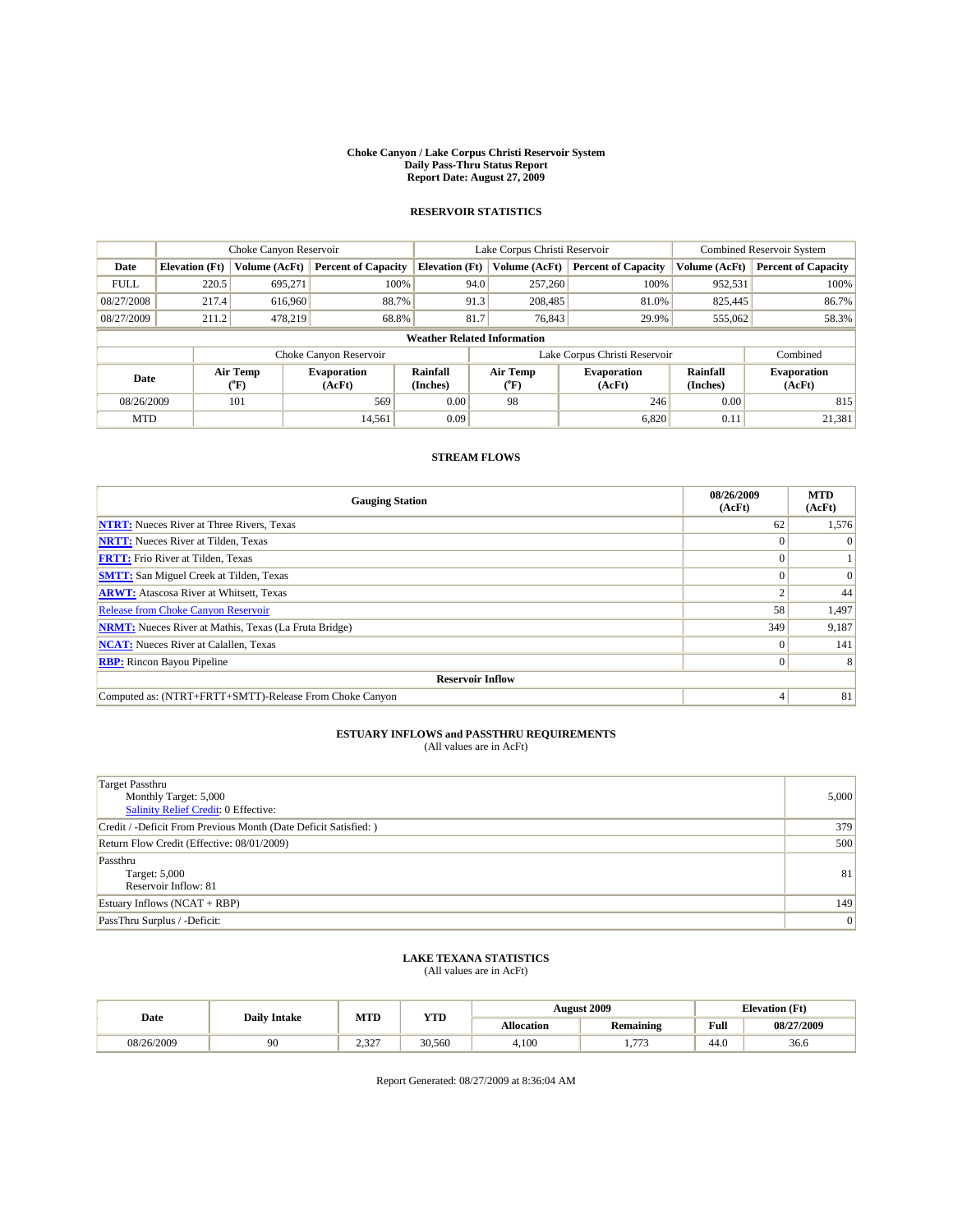#### **Choke Canyon / Lake Corpus Christi Reservoir System Daily Pass-Thru Status Report Report Date: August 28, 2009**

## **RESERVOIR STATISTICS**

|                                    | Choke Canyon Reservoir |                                           |                              |                             | Lake Corpus Christi Reservoir           | <b>Combined Reservoir System</b> |                      |                              |
|------------------------------------|------------------------|-------------------------------------------|------------------------------|-----------------------------|-----------------------------------------|----------------------------------|----------------------|------------------------------|
| Date                               | <b>Elevation</b> (Ft)  | Volume (AcFt)                             | <b>Percent of Capacity</b>   | <b>Elevation</b> (Ft)       | Volume (AcFt)                           | <b>Percent of Capacity</b>       | Volume (AcFt)        | <b>Percent of Capacity</b>   |
| <b>FULL</b>                        | 220.5                  | 695,271                                   | 100%                         | 94.0                        | 257,260                                 | 100%                             | 952,531              | 100%                         |
| 08/28/2008                         | 217.4                  | 616,717                                   | 88.7%                        | 91.2                        | 208,313                                 | 81.0%                            | 825,030              | 86.6%                        |
| 08/28/2009                         | 211.2                  | 477,594                                   | 68.7%                        | 81.7                        | 76,549                                  | 29.8%                            | 554,143              | 58.2%                        |
| <b>Weather Related Information</b> |                        |                                           |                              |                             |                                         |                                  |                      |                              |
|                                    |                        |                                           | Choke Canyon Reservoir       |                             |                                         | Lake Corpus Christi Reservoir    |                      | Combined                     |
| Date                               |                        | Air Temp<br>$({}^{\mathrm{o}}\mathrm{F})$ | <b>Evaporation</b><br>(AcFt) | <b>Rainfall</b><br>(Inches) | Air Temp<br>$(^{\mathrm{o}}\mathrm{F})$ | <b>Evaporation</b><br>(AcFt)     | Rainfall<br>(Inches) | <b>Evaporation</b><br>(AcFt) |
| 08/27/2009                         |                        | 101                                       | 544                          | 0.00                        | 100                                     | 217                              | 0.00                 | 761                          |
| <b>MTD</b>                         |                        |                                           | 15.105                       | 0.09                        |                                         | 7,037                            | 0.11                 | 22.142                       |

## **STREAM FLOWS**

| <b>Gauging Station</b>                                       | 08/27/2009<br>(AcFt) | <b>MTD</b><br>(AcFt) |  |  |  |  |  |
|--------------------------------------------------------------|----------------------|----------------------|--|--|--|--|--|
| <b>NTRT:</b> Nueces River at Three Rivers, Texas             | 62                   | 1,638                |  |  |  |  |  |
| <b>NRTT:</b> Nueces River at Tilden, Texas                   |                      |                      |  |  |  |  |  |
| <b>FRTT:</b> Frio River at Tilden, Texas                     |                      |                      |  |  |  |  |  |
| <b>SMTT:</b> San Miguel Creek at Tilden, Texas               |                      | $\Omega$             |  |  |  |  |  |
| <b>ARWT:</b> Atascosa River at Whitsett, Texas               |                      | 46                   |  |  |  |  |  |
| <b>Release from Choke Canyon Reservoir</b>                   | 58                   | 1,554                |  |  |  |  |  |
| <b>NRMT:</b> Nueces River at Mathis, Texas (La Fruta Bridge) | 341                  | 9,528                |  |  |  |  |  |
| <b>NCAT:</b> Nueces River at Calallen, Texas                 | $\Omega$             | 141                  |  |  |  |  |  |
| <b>RBP:</b> Rincon Bayou Pipeline                            | $\overline{0}$       | 8                    |  |  |  |  |  |
| <b>Reservoir Inflow</b>                                      |                      |                      |  |  |  |  |  |
| Computed as: (NTRT+FRTT+SMTT)-Release From Choke Canyon      |                      | 85                   |  |  |  |  |  |

# **ESTUARY INFLOWS and PASSTHRU REQUIREMENTS**<br>(All values are in AcFt)

| <b>Target Passthru</b><br>Monthly Target: 5,000<br><b>Salinity Relief Credit: 0 Effective:</b> | 5,000 |
|------------------------------------------------------------------------------------------------|-------|
| Credit / -Deficit From Previous Month (Date Deficit Satisfied: )                               | 379   |
| Return Flow Credit (Effective: 08/01/2009)                                                     | 500   |
| Passthru<br>Target: 5,000<br>Reservoir Inflow: 85                                              | 85    |
| Estuary Inflows $(NCAT + RBP)$                                                                 | 149   |
| PassThru Surplus / -Deficit:                                                                   | 0     |

## **LAKE TEXANA STATISTICS** (All values are in AcFt)

|            | <b>Daily Intake</b> | MTD   | <b>YTD</b> |            | <b>August 2009</b> | <b>Elevation</b> (Ft)                       |            |
|------------|---------------------|-------|------------|------------|--------------------|---------------------------------------------|------------|
| Date       |                     |       |            | Allocation | <b>Remaining</b>   | Full<br>the contract of the contract of the | 08/28/2009 |
| 08/27/2009 | 90                  | 2.417 | 30.650     | 4.100      | .683               | 44.0                                        | 36.5       |

Report Generated: 08/28/2009 at 8:13:32 AM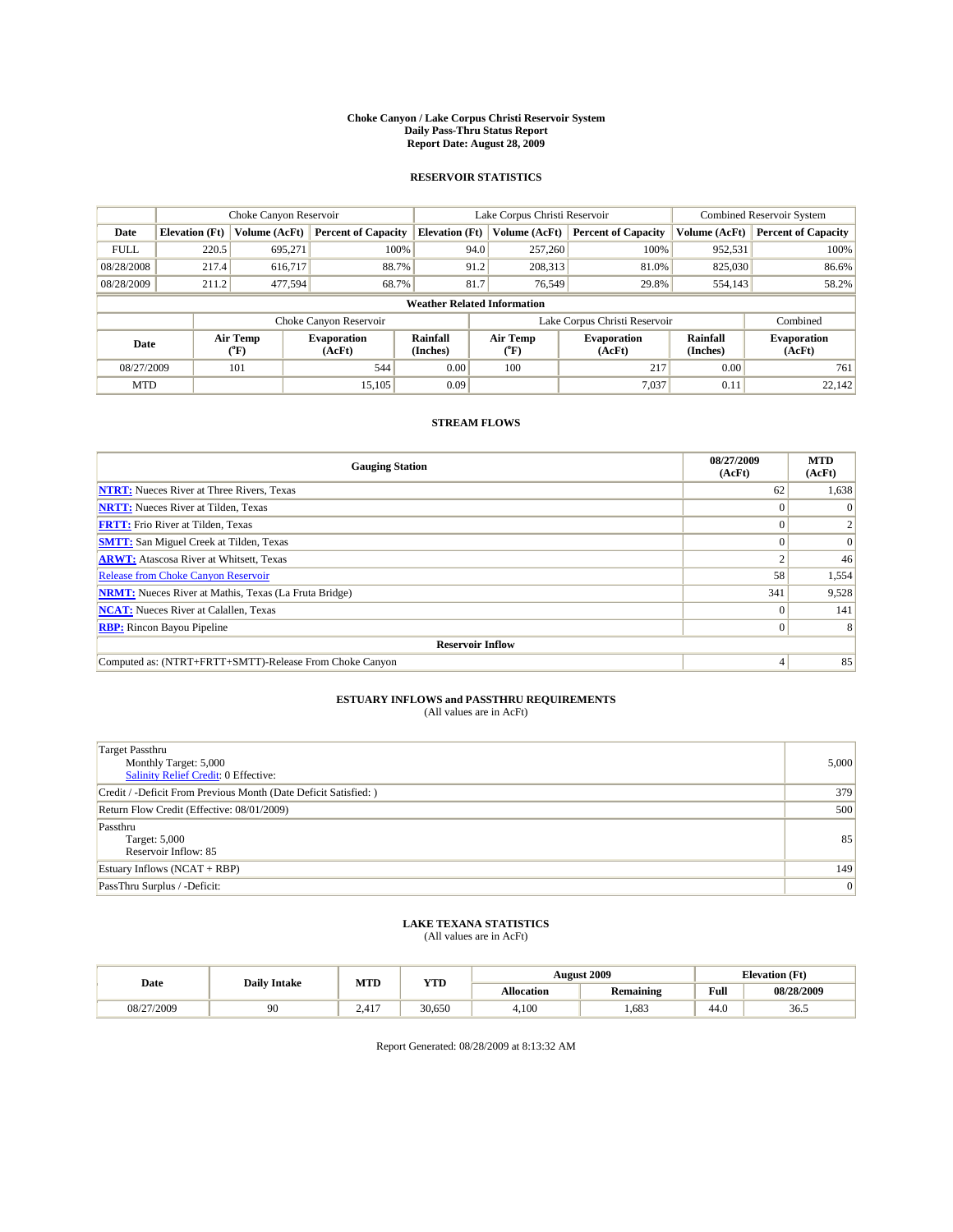#### **Choke Canyon / Lake Corpus Christi Reservoir System Daily Pass-Thru Status Report Report Date: August 29, 2009**

## **RESERVOIR STATISTICS**

|                                    | Choke Canyon Reservoir |                  |                              |                       | Lake Corpus Christi Reservoir    | <b>Combined Reservoir System</b> |                      |                              |
|------------------------------------|------------------------|------------------|------------------------------|-----------------------|----------------------------------|----------------------------------|----------------------|------------------------------|
| Date                               | <b>Elevation</b> (Ft)  | Volume (AcFt)    | <b>Percent of Capacity</b>   | <b>Elevation</b> (Ft) | Volume (AcFt)                    | <b>Percent of Capacity</b>       | Volume (AcFt)        | <b>Percent of Capacity</b>   |
| <b>FULL</b>                        | 220.5                  | 695.271          | 100%                         | 94.0                  | 257,260                          | 100%                             | 952,531              | 100%                         |
| 08/29/2008                         | 217.4                  | 616,474          | 88.7%                        | 91.2                  | 208,313                          | 81.0%                            | 824,787              | 86.6%                        |
| 08/29/2009                         | 211.1                  | 476,148          | 68.5%                        | 81.7                  | 76,157                           | 29.6%                            | 552,305              | 58.0%                        |
| <b>Weather Related Information</b> |                        |                  |                              |                       |                                  |                                  |                      |                              |
|                                    |                        |                  | Choke Canyon Reservoir       |                       |                                  | Lake Corpus Christi Reservoir    |                      | Combined                     |
| Date                               |                        | Air Temp<br>(°F) | <b>Evaporation</b><br>(AcFt) | Rainfall<br>(Inches)  | <b>Air Temp</b><br>$(^{\circ}F)$ | <b>Evaporation</b><br>(AcFt)     | Rainfall<br>(Inches) | <b>Evaporation</b><br>(AcFt) |
| 08/28/2009                         |                        | 100              | 483                          | 0.00                  | 100                              | 245                              | 0.26                 | 728                          |
| <b>MTD</b>                         |                        |                  | 15,588                       | 0.09                  |                                  | 7,282                            | 0.37                 | 22,870                       |

## **STREAM FLOWS**

| <b>Gauging Station</b>                                       | 08/28/2009<br>(AcFt) | <b>MTD</b><br>(AcFt) |  |  |  |  |  |
|--------------------------------------------------------------|----------------------|----------------------|--|--|--|--|--|
| <b>NTRT:</b> Nueces River at Three Rivers, Texas             | 62                   | 1,699                |  |  |  |  |  |
| <b>NRTT:</b> Nueces River at Tilden, Texas                   |                      | $\Omega$             |  |  |  |  |  |
| <b>FRTT:</b> Frio River at Tilden, Texas                     |                      |                      |  |  |  |  |  |
| <b>SMTT:</b> San Miguel Creek at Tilden, Texas               |                      | $\Omega$             |  |  |  |  |  |
| <b>ARWT:</b> Atascosa River at Whitsett, Texas               |                      | 47                   |  |  |  |  |  |
| <b>Release from Choke Canyon Reservoir</b>                   | 58                   | 1,612                |  |  |  |  |  |
| <b>NRMT:</b> Nueces River at Mathis, Texas (La Fruta Bridge) | 330                  | 9,858                |  |  |  |  |  |
| <b>NCAT:</b> Nueces River at Calallen, Texas                 |                      | 141                  |  |  |  |  |  |
| <b>RBP:</b> Rincon Bayou Pipeline                            | $\Omega$             | 8                    |  |  |  |  |  |
| <b>Reservoir Inflow</b>                                      |                      |                      |  |  |  |  |  |
| Computed as: (NTRT+FRTT+SMTT)-Release From Choke Canyon      |                      | 89                   |  |  |  |  |  |

## **ESTUARY INFLOWS and PASSTHRU REQUIREMENTS**<br>(All values are in AcFt)

| <b>Target Passthru</b><br>Monthly Target: 5,000<br>Salinity Relief Credit: 0 Effective: | 5,000 |
|-----------------------------------------------------------------------------------------|-------|
| Credit / -Deficit From Previous Month (Date Deficit Satisfied: )                        | 379   |
| Return Flow Credit (Effective: 08/01/2009)                                              | 500   |
| Passthru<br>Target: 5,000<br>Reservoir Inflow: 89                                       | 89    |
| Estuary Inflows $(NCAT + RBP)$                                                          | 149   |
| PassThru Surplus / -Deficit:                                                            | 0     |

# **LAKE TEXANA STATISTICS** (All values are in AcFt)

| Date       | <b>Daily Intake</b> | MTD   | <b>YTD</b> | August 2009       |                  | <b>Elevation</b> (Ft) |            |
|------------|---------------------|-------|------------|-------------------|------------------|-----------------------|------------|
|            |                     |       |            | <b>Allocation</b> | <b>Remaining</b> | Full                  | 08/29/2009 |
| 08/28/2009 | 90                  | 2,507 | 30,740     | 4.100             | 1,593            | 44.0                  | 36.5       |

Report Generated: 08/29/2009 at 8:10:22 AM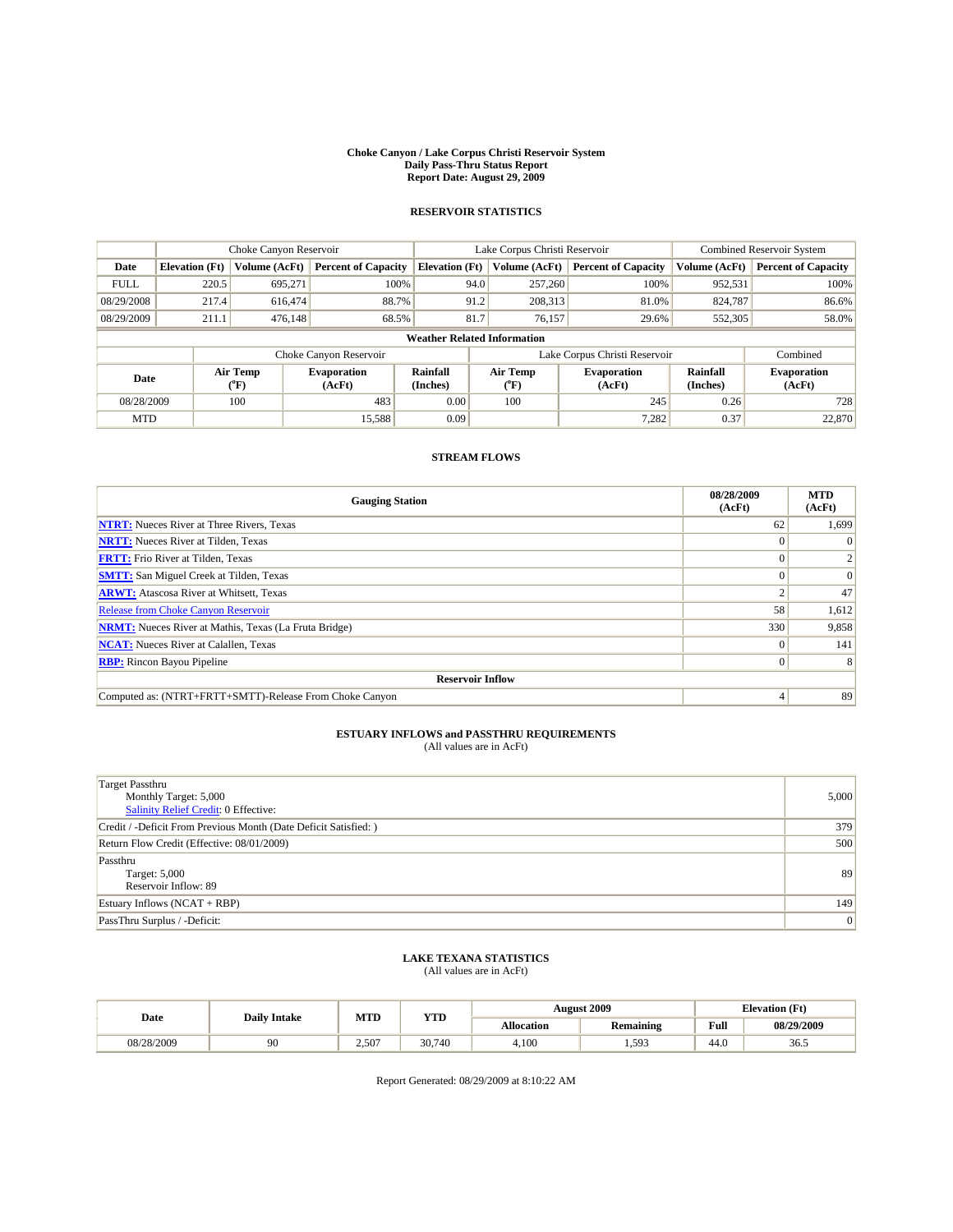#### **Choke Canyon / Lake Corpus Christi Reservoir System Daily Pass-Thru Status Report Report Date: August 30, 2009**

## **RESERVOIR STATISTICS**

|                                    | Choke Canyon Reservoir |                  |                              |                       | Lake Corpus Christi Reservoir    | <b>Combined Reservoir System</b> |                      |                              |
|------------------------------------|------------------------|------------------|------------------------------|-----------------------|----------------------------------|----------------------------------|----------------------|------------------------------|
| Date                               | <b>Elevation</b> (Ft)  | Volume (AcFt)    | <b>Percent of Capacity</b>   | <b>Elevation</b> (Ft) | Volume (AcFt)                    | <b>Percent of Capacity</b>       | Volume (AcFt)        | <b>Percent of Capacity</b>   |
| <b>FULL</b>                        | 220.5                  | 695.271          | 100%                         | 94.0                  | 257,260                          | 100%                             | 952,531              | 100%                         |
| 08/30/2008                         | 217.4                  | 616,474          | 88.7%                        | 91.3                  | 208,658                          | 81.1%                            | 825,132              | 86.6%                        |
| 08/30/2009                         | 211.1                  | 476,561          | 68.5%                        | 81.6                  | 75,864                           | 29.5%                            | 552,425              | 58.0%                        |
| <b>Weather Related Information</b> |                        |                  |                              |                       |                                  |                                  |                      |                              |
|                                    |                        |                  | Choke Canyon Reservoir       |                       |                                  | Lake Corpus Christi Reservoir    |                      | Combined                     |
| Date                               |                        | Air Temp<br>(°F) | <b>Evaporation</b><br>(AcFt) | Rainfall<br>(Inches)  | <b>Air Temp</b><br>$(^{\circ}F)$ | <b>Evaporation</b><br>(AcFt)     | Rainfall<br>(Inches) | <b>Evaporation</b><br>(AcFt) |
| 08/29/2009                         |                        | 97               | 411                          | 0.00                  | 95                               | 136                              | 0.00                 | 547                          |
| <b>MTD</b>                         |                        |                  | 15,999                       | 0.09                  |                                  | 7,418                            | 0.37                 | 23,417                       |

## **STREAM FLOWS**

| <b>Gauging Station</b>                                       | 08/29/2009<br>(AcFt) | <b>MTD</b><br>(AcFt) |  |  |  |  |  |
|--------------------------------------------------------------|----------------------|----------------------|--|--|--|--|--|
| <b>NTRT:</b> Nueces River at Three Rivers, Texas             | 62                   | 1,761                |  |  |  |  |  |
| <b>NRTT:</b> Nueces River at Tilden, Texas                   |                      | $\Omega$             |  |  |  |  |  |
| <b>FRTT:</b> Frio River at Tilden, Texas                     |                      |                      |  |  |  |  |  |
| <b>SMTT:</b> San Miguel Creek at Tilden, Texas               |                      | $\vert 0 \vert$      |  |  |  |  |  |
| <b>ARWT:</b> Atascosa River at Whitsett, Texas               |                      | 48                   |  |  |  |  |  |
| Release from Choke Canyon Reservoir                          | 58                   | 1,669                |  |  |  |  |  |
| <b>NRMT:</b> Nueces River at Mathis, Texas (La Fruta Bridge) | 341                  | 10,199               |  |  |  |  |  |
| <b>NCAT:</b> Nueces River at Calallen, Texas                 |                      | 141                  |  |  |  |  |  |
| <b>RBP:</b> Rincon Bayou Pipeline                            | $\Omega$             | 8                    |  |  |  |  |  |
| <b>Reservoir Inflow</b>                                      |                      |                      |  |  |  |  |  |
| Computed as: (NTRT+FRTT+SMTT)-Release From Choke Canyon      |                      | 93                   |  |  |  |  |  |

## **ESTUARY INFLOWS and PASSTHRU REQUIREMENTS**<br>(All values are in AcFt)

| Target Passthru<br>Monthly Target: 5,000<br>Salinity Relief Credit: 0 Effective: | 5,000 |
|----------------------------------------------------------------------------------|-------|
| Credit / -Deficit From Previous Month (Date Deficit Satisfied: )                 | 379   |
| Return Flow Credit (Effective: 08/01/2009)                                       | 500   |
| Passthru<br>Target: 5,000<br>Reservoir Inflow: 93                                | 93    |
| Estuary Inflows $(NCAT + RBP)$                                                   | 149   |
| PassThru Surplus / -Deficit:                                                     | 0     |

# **LAKE TEXANA STATISTICS** (All values are in AcFt)

| Date       | <b>Daily Intake</b> | MTD   | YTD    |            | <b>August 2009</b> | <b>Elevation</b> (Ft)                 |            |
|------------|---------------------|-------|--------|------------|--------------------|---------------------------------------|------------|
|            |                     |       |        | Allocation | <b>Remaining</b>   | Full                                  | 08/30/2009 |
| 08/29/2009 | <b>20</b>           | 2.597 | 30.830 | 4.100      | 1,503              | $\overline{A}$ $\overline{A}$<br>44.U | 36.5       |

Report Generated: 08/30/2009 at 8:11:14 AM